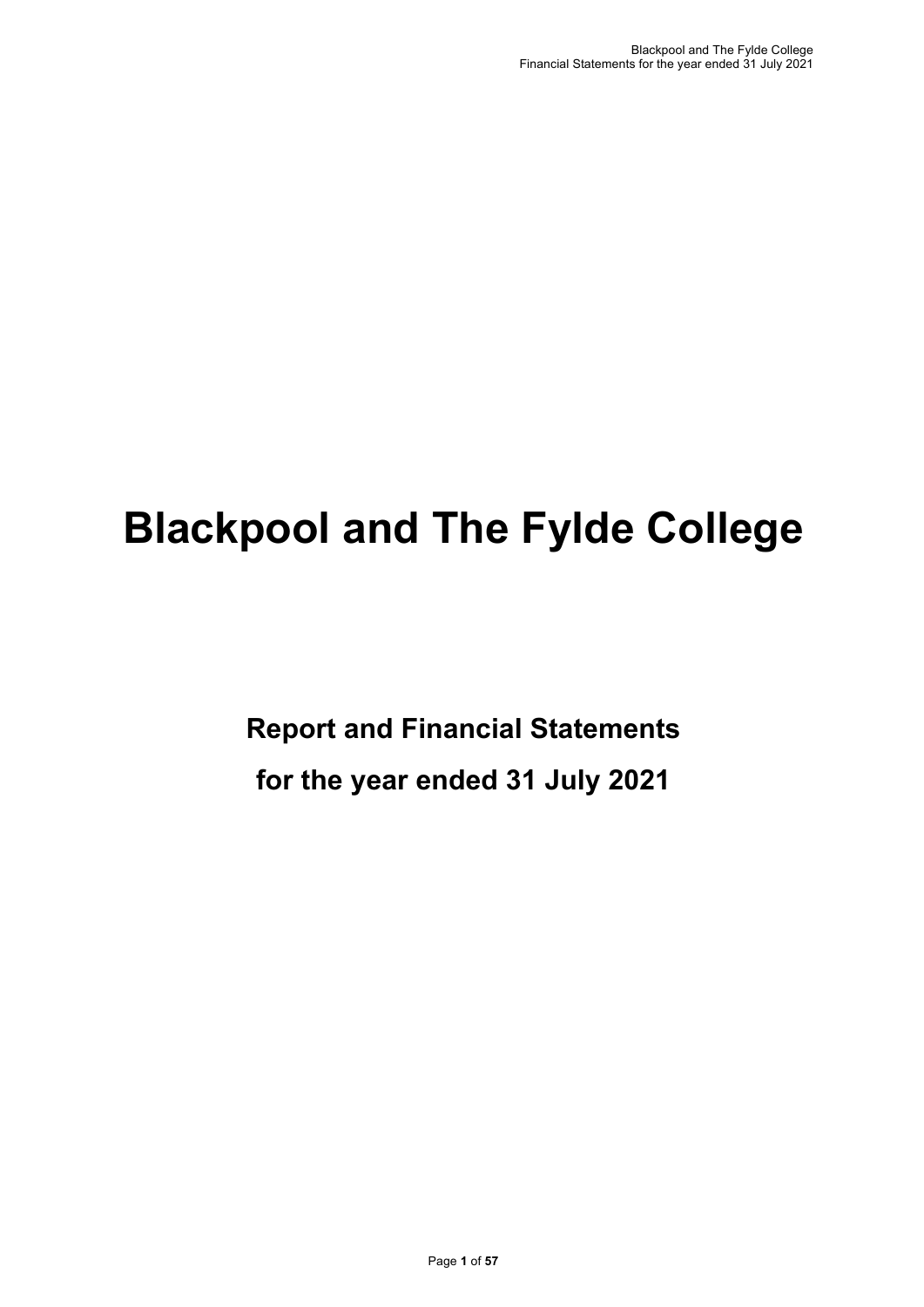## **Reference and Administrative details Key management personnel**

Key management personnel are defined as Blackpool and The Fylde College (B&FC) Executive Team and were represented by the following in 2020/21:

|                        |                                                 | <b>From</b> | Τo      |
|------------------------|-------------------------------------------------|-------------|---------|
| <b>Bev Robinson</b>    | CEO and Principal; Accounting Officer           | 1/8/20      | 31/7/21 |
| Robby Ryan             | <b>Chief Operating Officer</b>                  | 1/8/20      | 31/5/21 |
| <b>Alistair Mulvey</b> | Vice Principal Finance and Planning             | 1/3/21      | 31/7/21 |
| <b>Cheryl Dunn</b>     | Vice Principal HE and Student Enhancement       | 1/8/20      | 31/7/21 |
| Simon Hughes           | Vice Principal - Quality and Curriculum         | 1/8/20      | 31/7/21 |
| Daryl Platt            | Vice Principal - Engagement                     | 1/8/20      | 31/7/21 |
| Linda Dean             | <b>Executive Director B&amp;FC for Business</b> | 1/8/20      | 31/7/21 |

## **Board of Governors**

D Young acted as Clerk to the Board from 1<sup>st</sup> August 2020 to 31<sup>st</sup> July 2021. A full list of Board Members is given on page 17 of these financial statements.

## **Professional advisers**

## **Financial statements auditor and reporting accountant:**

Beever and Struthers St George's House 215-219 Chester Road Manchester M15 4JE

#### **Internal auditor:**

TIAA Ltd Artillery House Fort Fareham Newgate Lane Fareham. PO14 1AH

#### **Bankers:**

Santander UK plc 298 Deansgate **Manchester** M3 4HH

#### **Solicitors:**

Eversheds LLP 70 Great Bridgwater Street Manchester M1 5ES

#### **Principal and Registered Office:**

Bispham Campus Ashfield Road **Blackpool** FY2 0HB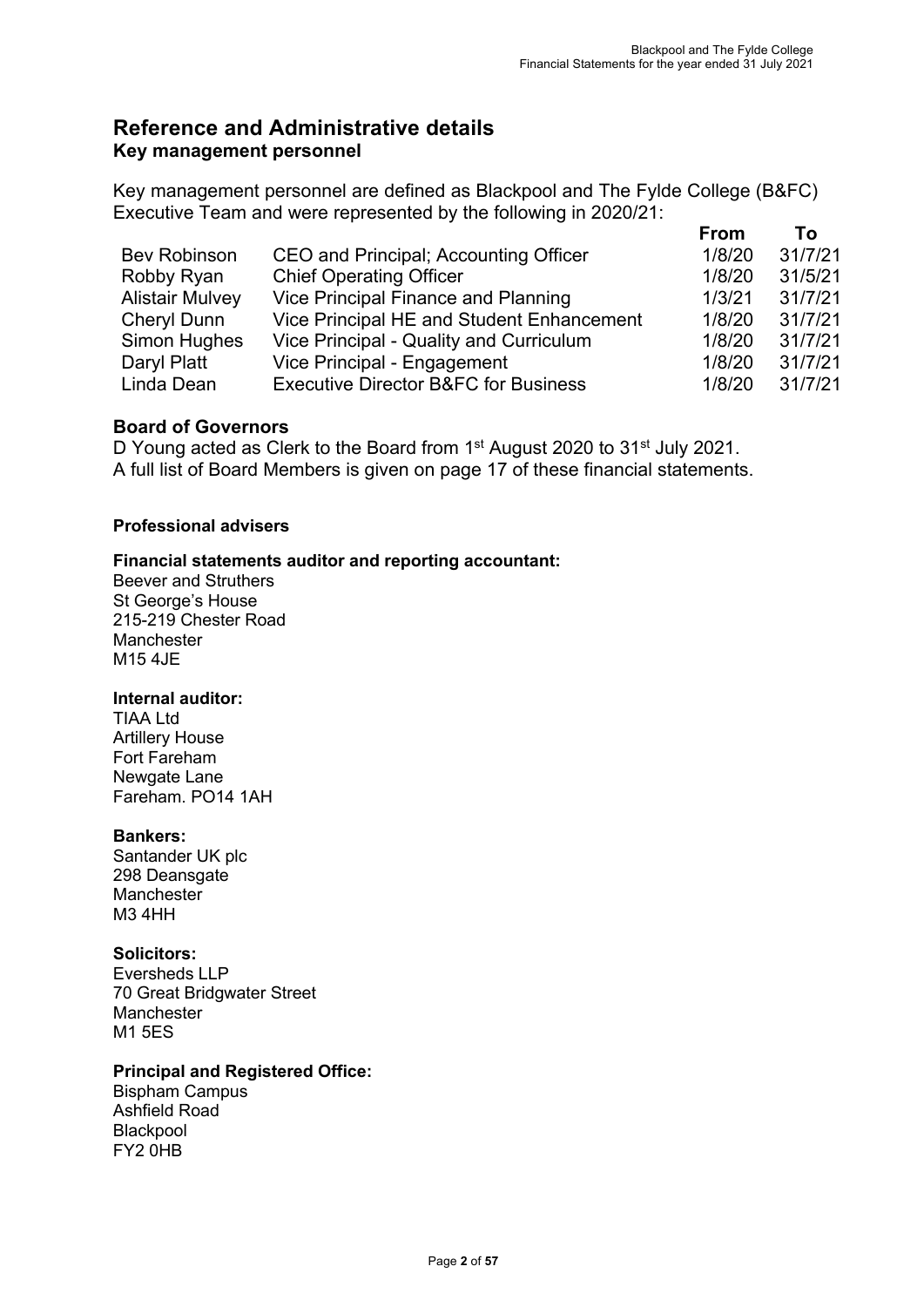## **CONTENTS**

## Page number

| Reference and administrative details                      | $\overline{2}$ |
|-----------------------------------------------------------|----------------|
| <b>Strategic Report</b>                                   | 4              |
| <b>Governance Statement</b>                               | 16             |
| Statement of Regularity, Propriety and Compliance         | 25             |
| Statement of Responsibilities of the Members of the Board | 26             |
| Independent Auditor's Report on the Financial Statements  | 28             |
| Independent Reporting Accountant's Report on Regularity   | 33             |
| Statement of Comprehensive Income and Expenditure         | 35             |
| Statement of Changes in Reserves                          | 36             |
| <b>Balance Sheet</b>                                      | 37             |
| <b>Statement of Cash Flows</b>                            | 38             |
| Notes to the Accounts                                     | 39             |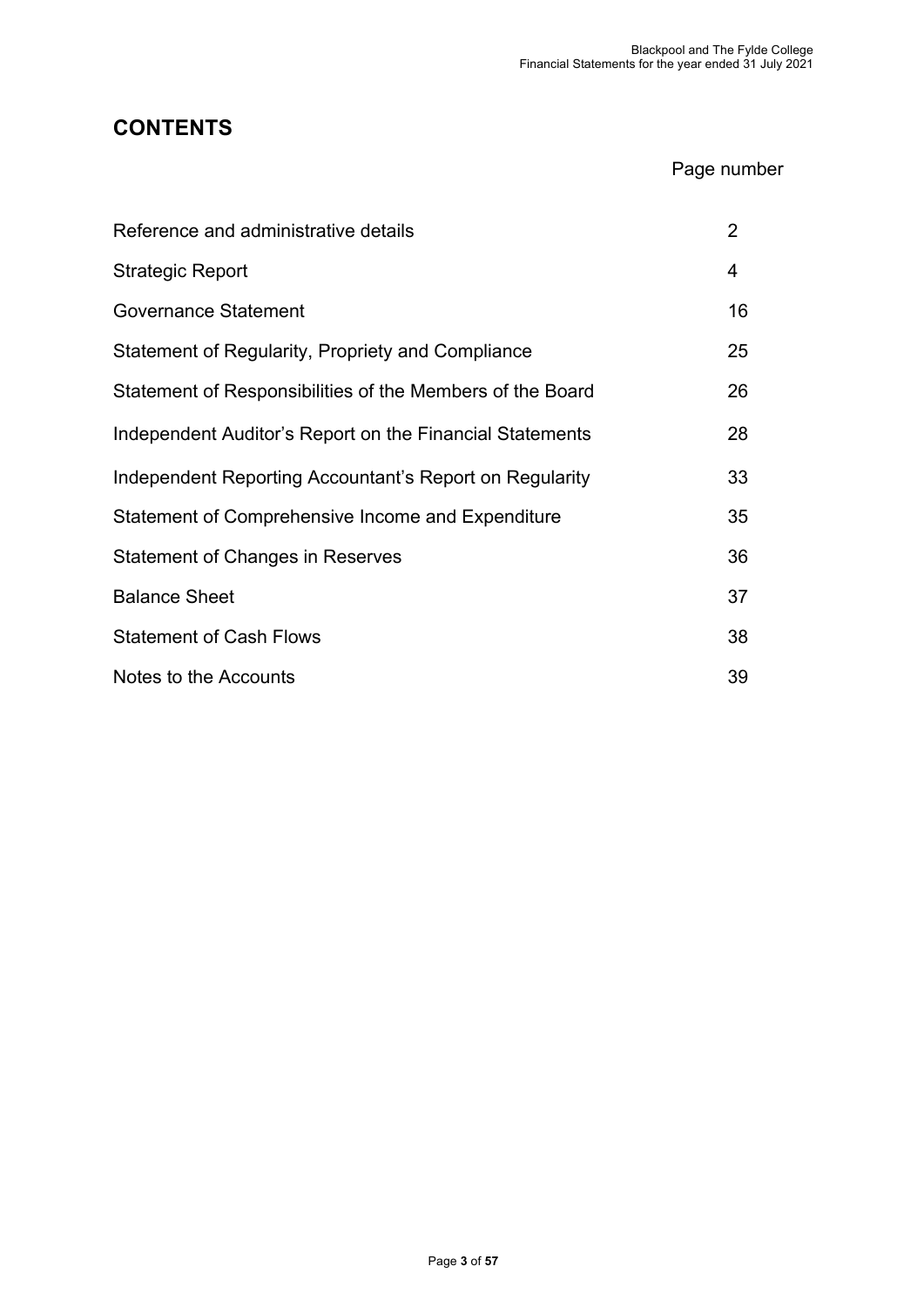## **Strategic Report**

## **Nature, Objectives and Strategies:**

The Board of Governors present their annual report together with the financial statements and auditor's reports for the year ended 31 July 2021.

## **Legal status**

The Corporation was established under the Further and Higher Education Act 1992 for the purpose of conducting Blackpool and The Fylde College (B&FC). It is an exempt charity for the purposes of part 3 of the Charities Act 2011.

## **Mission**

Inspirational learning creating outstanding futures.

## **Implementation of Strategic Plan**

The Strategic Plan is the main strategic planning document for B&FC and was updated in March 2021 for the period 2021 to 2024. This reflects a number of strategies such as the Higher Education Strategy and the Property Strategy together with maintaining and enhancing both the quality of learning and the financial position of B&FC in the face of the real term reduction in Government investment in further education in this period. In addition, B&FC plans to continue to invest in learning through the development of its employees, learning resources and the property strategy for the benefit of its students, employer partners and the regional and national economy.

## **Key Strategic Goals**

- To ensure student success and deliver outstanding return on education investment by remaining in the top 10% for education performance.
- To meet local, regional and national skills priorities through an innovative and highly responsive curriculum offer, further cementing our place as a national leader in technical and professional education and training.
- To support economic growth by working with employers and other stakeholders to co-create programmes which meet current and future education and workforce needs.
- To raise aspiration for all, ensuring high levels of attainment across our diverse portfolio and encouraging progression to fulfilling, high value careers.
- To retain the financial stability to invest in inspiring education and learning that empowers students to reach their full potential.
- To continue to invest in people and partnerships that create an enabling foundation to deliver high quality education, training and skills for students.
- We will work collaboratively towards an environmentally sustainable agenda both as a college and with our local, regional and national partners.

A series of performance indicators have been agreed to monitor the successful implementation of the objectives.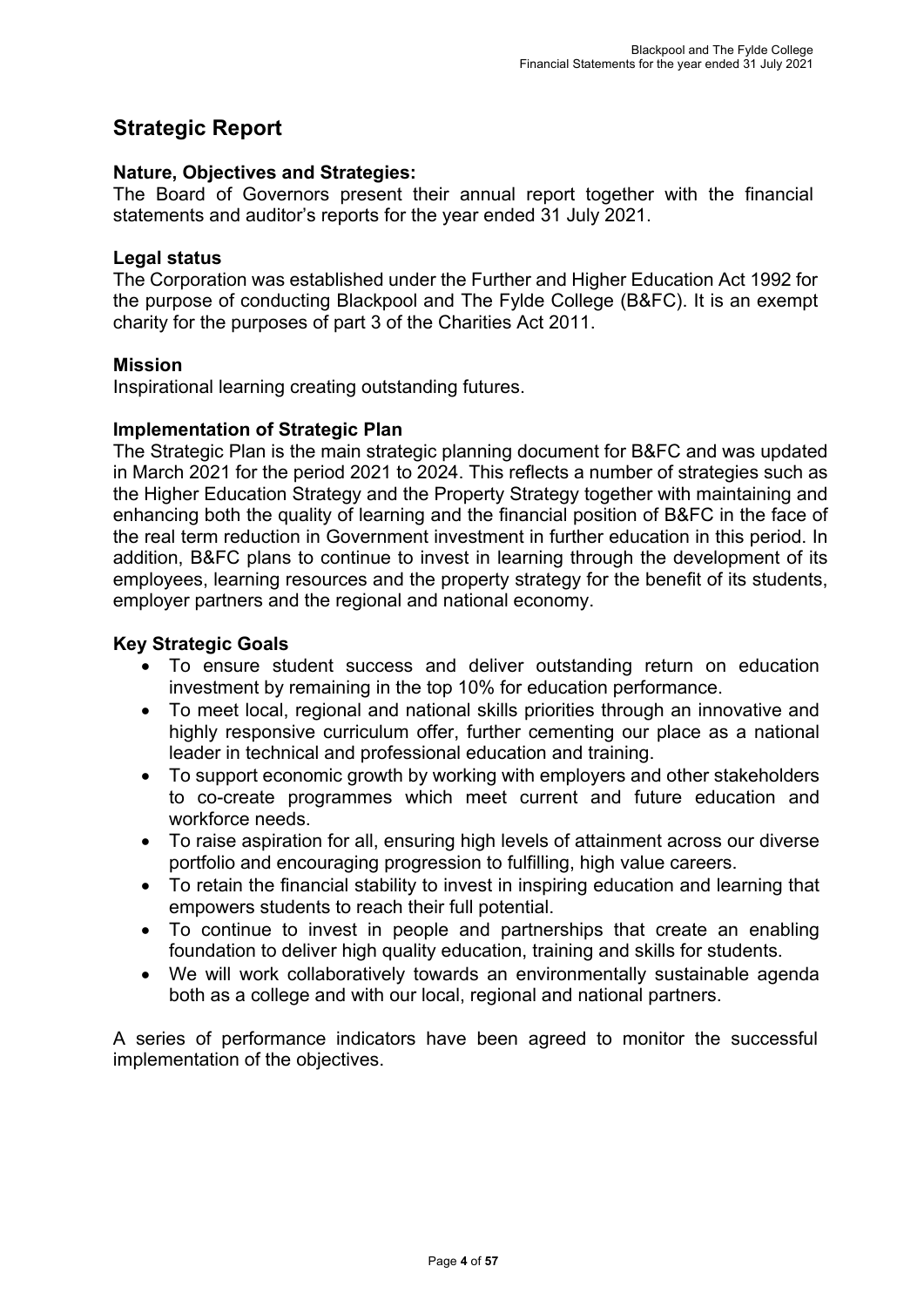## **Key Performance Indicators**

B&FC is committed to observing the importance of sector measures and indicators including performance relating to both quality and finance. Examples include:

| Key performance indicator                                       | <b>Target</b> | <b>Actual for</b><br>2020/2021 |
|-----------------------------------------------------------------|---------------|--------------------------------|
| <b>Student Value Added</b>                                      | 0.28          | 0.48                           |
| Operating surplus/EBITDA as % of<br>income (education specific) | 10.3%         | 13.0%                          |
| Pay as a percentage of Income                                   | 63.8%         | 62.1%                          |
| Staff survey engagement                                         | 80%           | 87%                            |
| <b>ESFA Financial Health</b>                                    | Outstanding   | Outstanding                    |

## **Financial objectives**

B&FC aims to retain robust financial stability and generate surpluses to invest in learning whilst at all times ensuring it receives value for money. In order to achieve this it has the following objectives:

- To achieve a minimum of Good financial status as defined by the ESFA
- To generate an EBITDA surplus of at least 10% for future investment
- To ensure borrowings of not more than 20% of income
- To have a positive cash flow from operations
- To maintain short term liquidity
- To fund continued capital investment to support learning
- To improve the efficiency of processes

B&FC was required by the Education and Skills Funding Agency (ESFA) to complete a cashflow return in November 2020 and College Financial Forecast return in July 2021. ESFA has confirmed an ongoing Outstanding financial health status based on these returns.

#### **Resources:**

#### **Financial**

B&FC had £31.3m of net assets in 2020/21 after the inclusion of a £40.7m pension liability, an increase from £26.8m in 2019/20 due to a change in actuarial assumptions. B&FC continues to increase its net cashflow from operating activities and reduce its borrowings as a percentage of income from its already favourable position. Operational finances remain strong and retain an ESFA Outstanding status.

#### **People**

B&FC employed an average headcount of 1,018 over 2020/21, of whom 522 were teaching staff.

## **Reputation**

B&FC has an excellent reputation locally and nationally for:

• co-creating learning programmes with employers aligned to the needs of industry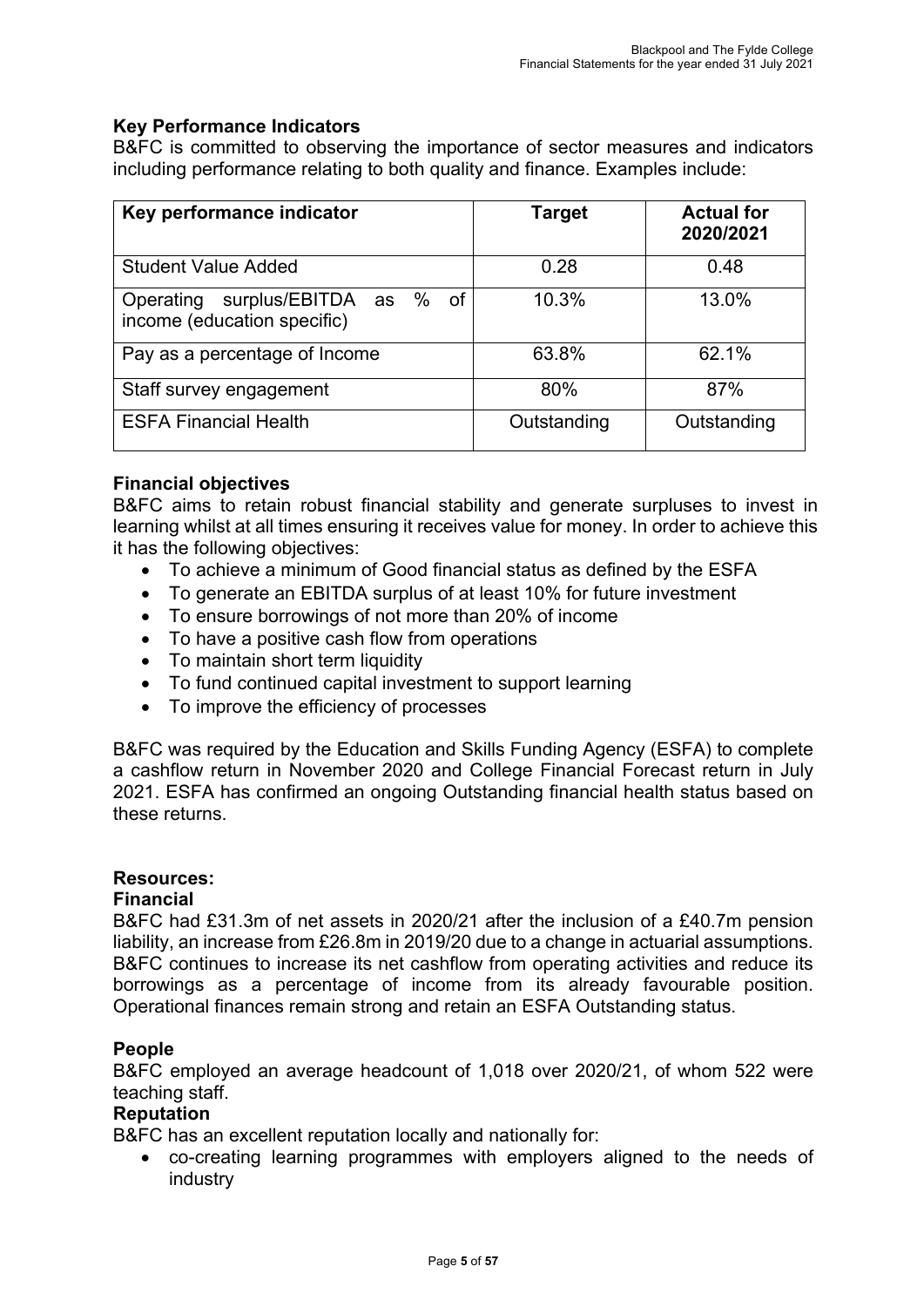- the quality of learning, teaching and assessment
- student outcomes
- financially stability enabling investment in learning

Specific examples include:

- B&FC has been in the top 3% of all general further education colleges in England for student achievement in further education programmes for the last six consecutive years
- B&FC became the only college in the country whose BSc (Hons) Computing degrees are accredited by the British Computing Society (BCS)
- B&FC was one of the first providers nationally to have an IFATE approved Higher Technical Qualification in Digital
- According to the most recent Graduate Outcomes HE survey data, 83% of B&FC students progressed into work or further study, remaining over 80% for the past two years. 43% of B&FC graduates earn higher than the country's average graduate starting salary
- According to the most recent NSS survey, B&FC is in the top HEI quartile for Learning Community
- Overall high grades for BTEC L3 across all qualifications have remained over 40% for the past three years
- We are amongst a handful of providers whose Engineering degrees have been accredited by the Institute of Engineering and Technology (IET)
- ESFA Financial Health scored as Outstanding and is forecast to do so for the foreseeable future

In addition to being Ofsted Outstanding since 2013, B&FC was commended in the same year by the Quality Assurance Agency (QAA) in a review of its higher education provision.

## **Stakeholders**

In line with other colleges and universities, B&FC has many stakeholders. These include:

- Students
- Employees
- An extensive range of employer partners, both local and national
- Education sector funding bodies and regulators
- Local authorities
- NHS and Public Health
- Lancashire Local Enterprise Partnership (LEP)
- The local communities across the Fylde
- Professional bodies
- Other educational and training organisations such as FE colleges, schools, universities and training providers
- Local politicians
- Trade unions
- Banks

B&FC recognises the importance of these relationships and actively engages in regular communication with stakeholders.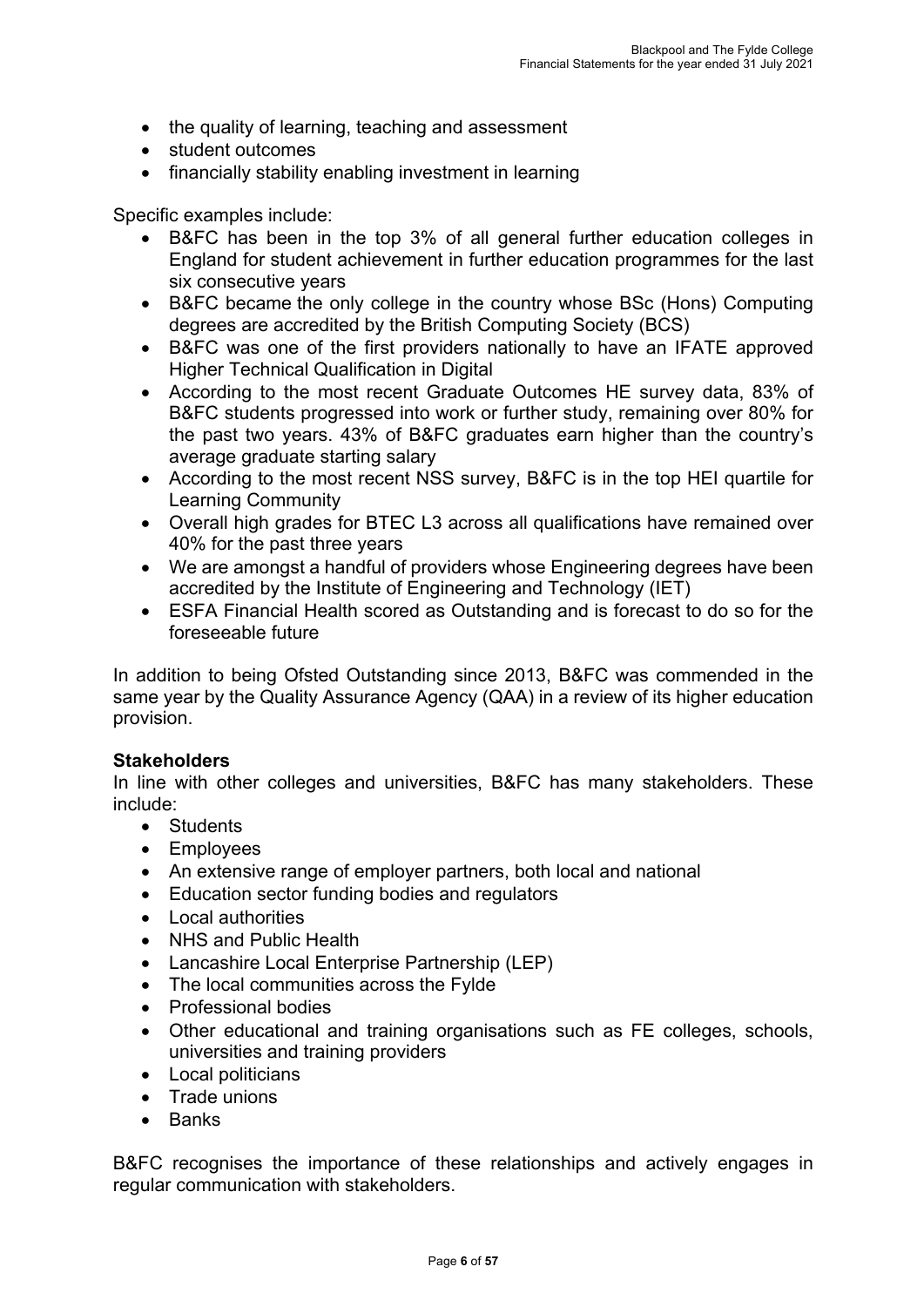B&FC considers good communication with students and employees to be fundamental to its success. There are two student representatives on the Board and three crosscollege Student Forums each year. Students sit on every deliberative committee as part of academic governance and are full partners in their learning. They are also invited to give feedback through enrolment, induction, via email, at talkback and online customer satisfaction surveys as well as being encouraged to engage with student representative elections and student union activities such as societies, volunteering and enrichment opportunities. The impact on students is assessed as part of the approval process of all policies and procedure change.

B&FC publishes a weekly e-bulletin to employees and encourages employee involvement through regular team meetings, keeping in touch meetings, membership of formal committees, working groups and an employee suggestion scheme. Employees are elected to the Staff Representation Group which is held six times a year and employees influence items such as employee surveys, communications and improvements to B&FC. The Principal and Chief Executive holds regular employee forums and sends monthly emails. Formal representation of employees is through recognised trade unions and employees also elect two colleagues to serve on the Corporation Board. Manager and employee portals promote further knowledge sharing, communication and engagement through self-service online facilities. All employees are informed of the overall strategic direction of B&FC in annual and midyear briefings by the Principal and Chief Executive.

## **Public Benefit**

B&FC is an exempt charity under Part 3 of the Charities Act 2011 and is regulated by the Secretary of State for Education. The members of the Governing Body, who we normally refer to as the Board, act as trustees of the exempt charity and are listed on page 17.

In setting and reviewing B&FC's strategic objectives, the Board has had due regard for the Charity Commission's guidance on public benefit and particularly upon its supplementary guidance on the advancement of education. The guidance sets out the requirement that all organisations wishing to be recognised as charities must demonstrate, explicitly, that their aims are for the public benefit.

In delivering its mission, B&FC provides the following identifiable public benefits through the investment in and delivery of education:

- High quality, meaningful learning opportunities aligned to the needs of the economy
- Widening participation and promoting social inclusion
- Inspiring students to achieve their full potential
- Strong track record of student progression into sustainable employment
- Strong relationships with employers, industry and commerce, thus contributing to economic wellbeing

The delivery of public benefit is covered throughout the Operating and Financial Review.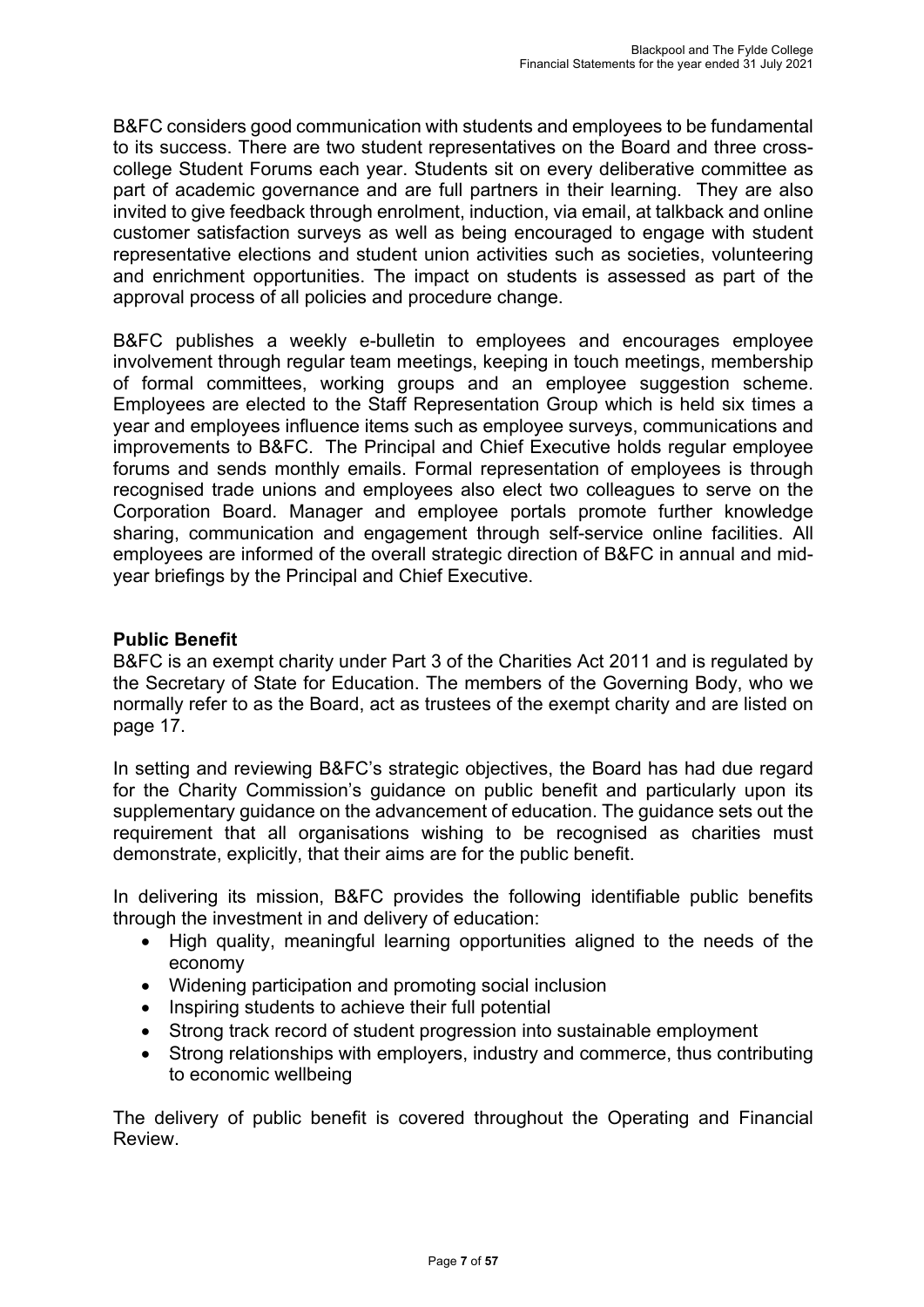## **FINANCIAL POSITION**

## **Financial results**

B&FC generated a deficit before other gains and losses in the year of £0.5m, (2019/20 – deficit of £1.5m). This includes £3.5m of FRS102 related pension costs. The Total Comprehensive Income was £4.5m, (2019/20 - £(17.6)m) which includes £5.0m of actuarial revaluation in respect of B&FC's defined benefit LGPS pension scheme.

B&FC has accumulated reserves of £31.3m (2019/20 £26.8m) with the annual increase being caused by an actuarial revaluation of B&FC's LGPS defined benefit pension scheme. Cash balances, including fixed term deposits, were £18.7m (2019/20 £13.8m) and also reflect a reduction in borrowing to £5.9m (2019/20 £6.9m)

Tangible fixed asset additions during the year amounted to £3.3m split between land and buildings development of £1.2m and equipment purchased of £2.1m. This was mainly ongoing T level and IT infrastructure investment, building development and repairs and landscaping.

B&FC has some reliance on the education sector funding bodies as a principal funding source, mainly from recurrent grants via the ESFA. This reliance has been decreasing over the past three years to 46% in 2019/20 but increased to 53% in 2020/21 due to reduced overall income, with the majority of this reduction being in non funded activity. 53% is still well below the 78% sector average as B&FC continues to grow its diversified income streams.

## **Cash flows and liquidity**

At £7.5m, (2019/20 £7.9m) net cash flow from operating activities was strong. Both the B&FC Board and Strategic Management Team receive cash flow forecasts as part of the finance standing agenda item. This assures transparency of financial data, particularly the generation and application of cash.

The size of B&FC's total borrowing and its approach to interest rates has been calculated to ensure a sound cushion between the total cost of servicing debt and operating cash flow. During the year this margin was comfortably exceeded.

## **Treasury policies and objectives**

Treasury management includes the management of B&FC's cash flows, its banking, money market and capital market transactions, the effective control of the risks associated with those activities and the pursuit of optimum performance consistent with those risks.

B&FC's Treasury Management Policy is contained within the Financial Policies and Procedures. Any borrowing requires the authorisation of the Board.

B&FC has 2 loans, both with Santander.

- A 2012 £6.0m fixed rate loan repayable by May 2022 with an outstanding balance of £0.8m
- A 2019 £5.9m fixed rate loan repayable by June 2031, with an outstanding balance of £5.1m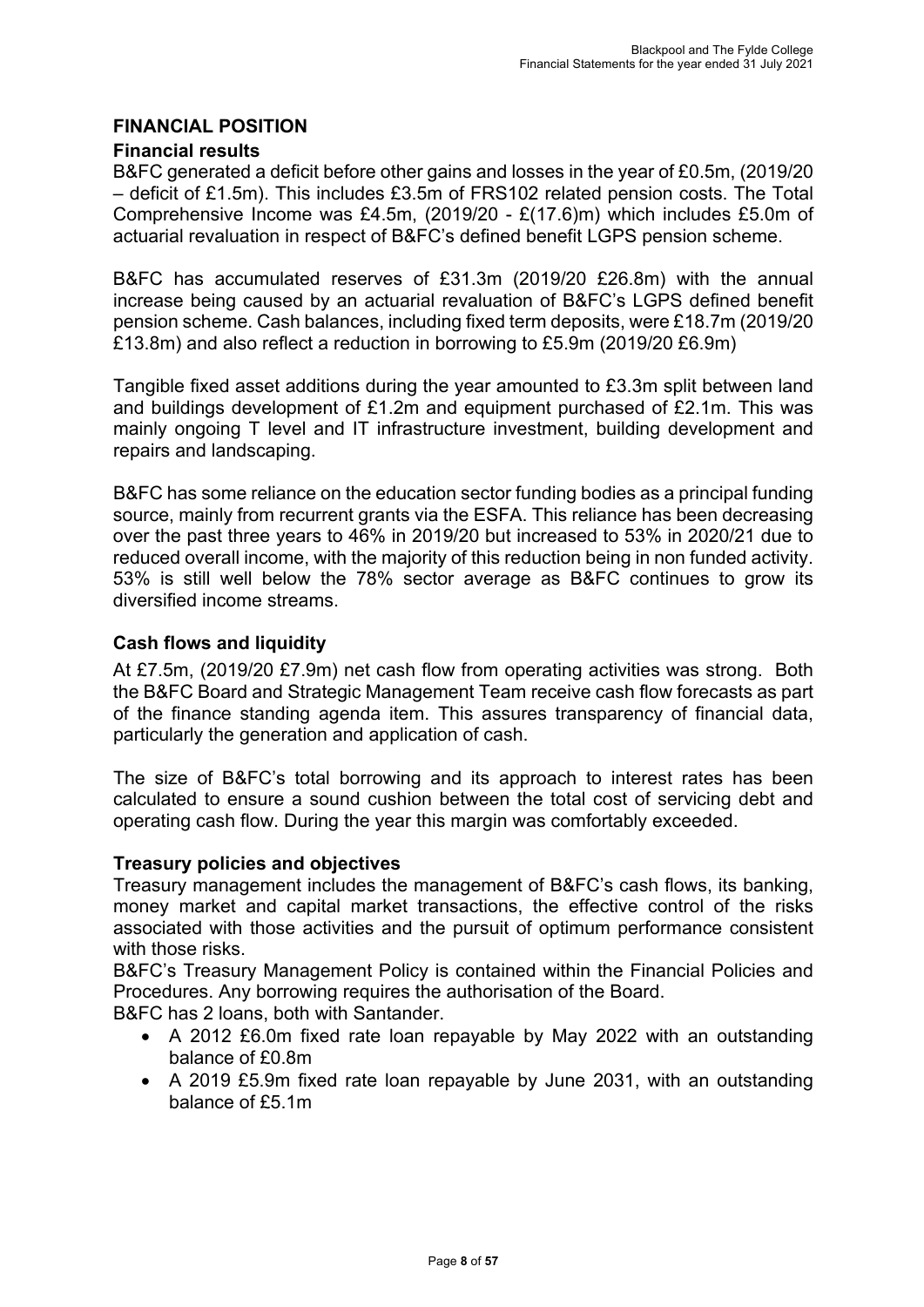## **COVID impact**

With the benefit of the government flexibility on funding given to the FE sector and the success in delivering to students both remotely and through continued opening during the Covid pandemic, B&FC was able to deliver a positive result for the year. Nevertheless, some income streams mainly commercial and apprenticeship levy income were adversely impacted during the period by the ongoing impact of the Covid 19 pandemic.

#### **Sources of Income**

In 2020/21, Government funding bodies provided 53% of B&FC's total income versus the 2019/20 General Further Education and Technical College average of 78%.

#### **Reserves Policy**

B&FC chooses not to have a formal Reserves Policy but recognises the importance of reserves in the financial stability of any organisation, and ensures that there are adequate reserves to support its core activities. B&FC's reserves include £52k held as restricted reserves. As at the balance sheet date, the Income and Expenditure Reserve stands at £31.3m (2019/20: £26.8m). It is the Board's intention to increase reserves over the life of the strategic plan through the generation of annual operating surpluses although this is affected by changes in externally applied pension valuations out of its control.

The restricted reserves relate to the Mary Elizabeth Barrow Fund which is a Charitable Fund to be used for education in the arts by provision of awards made annually for excellence as set out in the Charitable Fund document.

## **Current and Future Development**

#### **Student numbers**

In 2020/21, B&FC delivered activity that produced £26.5m in public funding body main allocation funding. Approximately 12,900 students chose to study at B&FC of whom 8,000 were either part or wholly publicly funded.

#### **Student Achievements**

Students continue to prosper with B&FC remaining in the top 3% of all general further education colleges in England for student achievement in further education programmes for the last six consecutive years. The overall Pass rate for L3 BTEC qualifications, (which includes subsidiary diplomas, 90 credit diplomas and extended diplomas) was 98.1%, an increase of 1.3% from 2019/20. GCSE high grade pass rates improved by 11% overall from 2019/20 rates to 54%. According to the most recent NSS survey, B&FC is in the top quartile for Learning Community.

2020/21 saw a number of notable achievements and successes, with B&FC also continuing its proactive approach to curriculum development to ensure its provision continues to meet the needs of the community and contributes to the economic growth of the nation by providing industry with the skilled workforce it needs. New provision is developed and existing provision is further enhanced in line with labour market intelligence, Lancashire LEP priorities, the Industrial Strategy and employer and industry needs.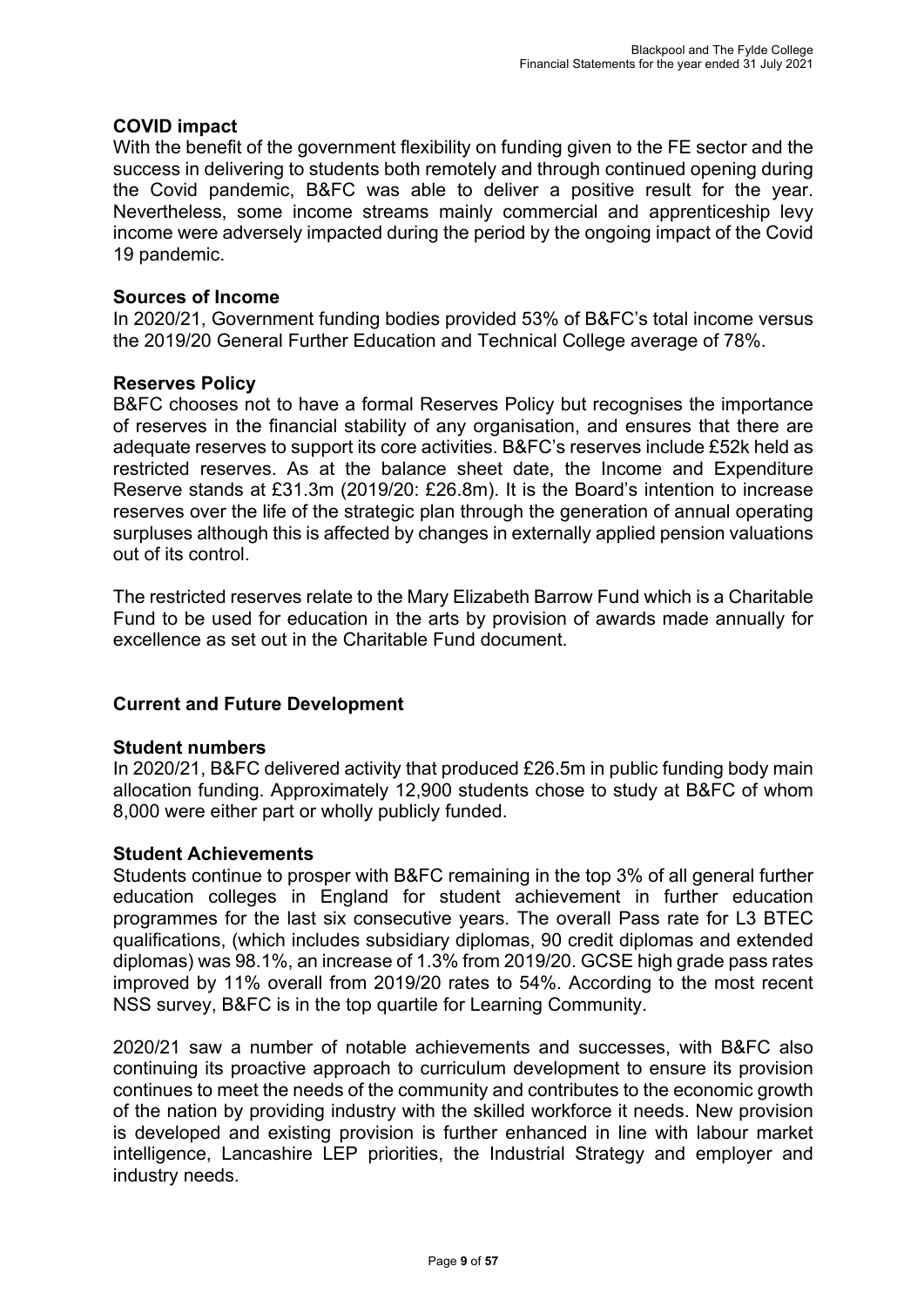Notable student achievements in 2020/21 include:

- BTEC Engineering students received Gold, Silver and Bronze awards at Pearson's 11<sup>th</sup> annual BTEC awards in 2020/21, for their outstanding educational achievements, dedication and hard work
- Five B&FC multi skill accident repair technician apprentices made it through to the World Skills national qualifiers in 2021
- A BSc Physical Activity, Health and Nutrition student presented her research at the Lancaster University 2021 Undergraduate Research Conference and came away the winner for best presentation in social sciences
- A Level 3 Professional cookery graduate accepted a position in a Michelin star restaurant and competed in the prestigious Nestle Professional Toque d'Or competition after making it to the final 3 from almost 1000 entries

B&FC's curriculum developments have a sustained focus on education, training and skills development which enables our students to secure sustainable employment and enriching careers. The co-creation of curriculum with employers is helping to drive the development of the key skills needed to fuel greater productivity and to enable social mobility. A parallel focus on re-skilling and up-skilling is similarly enabling those currently unemployed or underemployed, those re-entering the workforce or those wishing to change career direction to develop their skills base to generate personal, social and economic benefit.

B&FC also demonstrated its commitment to the environmental and sustainability agenda through energy efficiency and water usage targets, ongoing programmes to embed Education for Sustainable Development (ESD) through learning and teaching and events which engaged with employees and students as an integral part of student enrichment and employee and student wellbeing.

## **Future prospects**

COVID-19 has had a significant impact on B&FC in terms of the way it continues to support its students and employees. Despite this, B&FC remains financially outstanding with positive cashflows and low borrowing. B&FC continues to explore new opportunities in its curriculum, facilities and services as the funding, regularity and economic environment changes. B&FC also aims to increase operational effectiveness through an ongoing programme of key process efficiency review.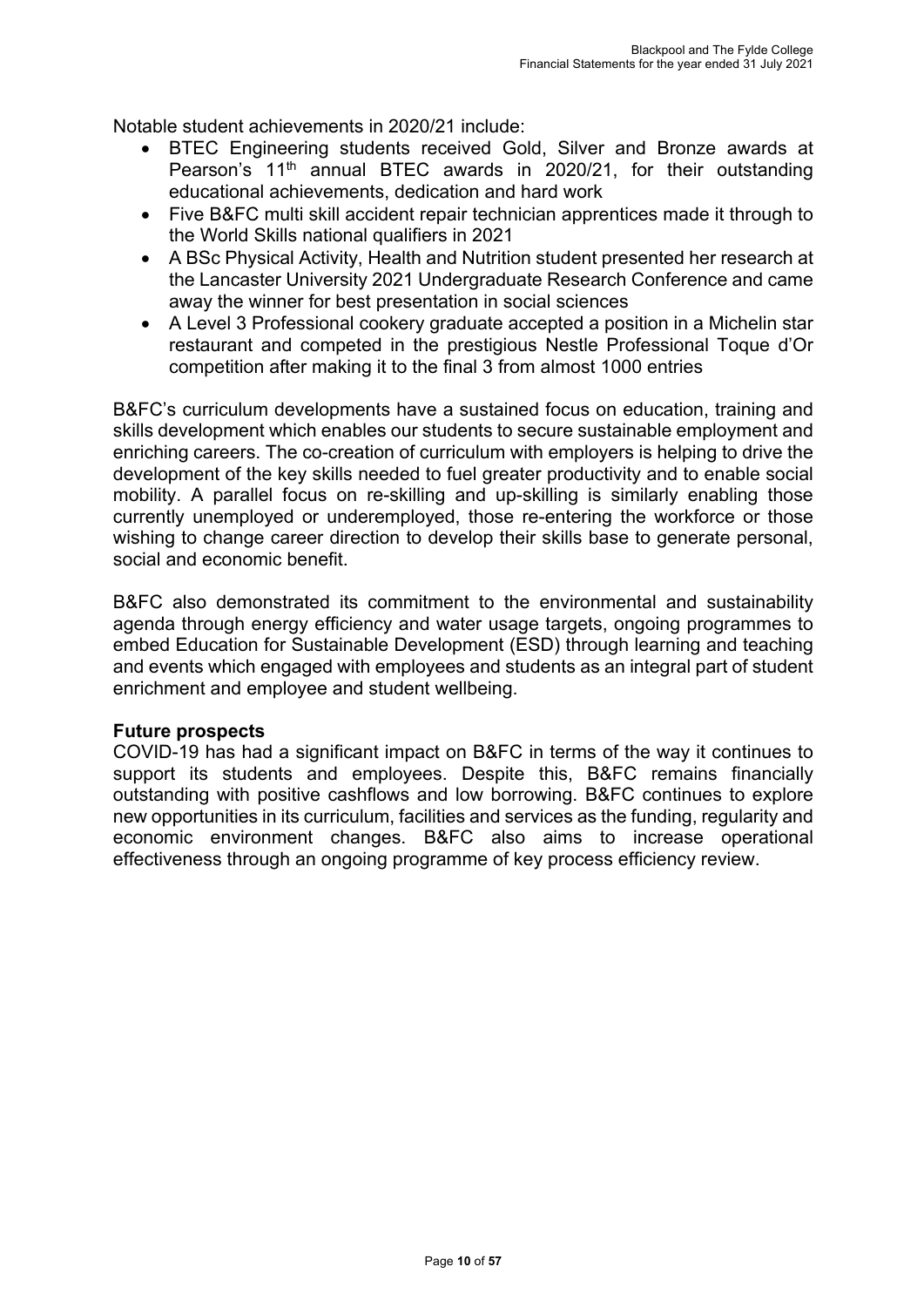## **B&FC Property Strategy**

B&FC has had a comprehensive property strategy since 2010, reviewed and approved at Board level. The last review was completed in March 2021. The document recognises the need to focus on those aspects of education and training which are required to drive the economy, deliver a skilled workforce for industry and secure employment and vibrant career opportunities for students.

The development of the property strategy is an evolving and iterative process taking into account changing needs and circumstances. This flexibility been very pertinent in 2021 with the continued need to make operational changes due to the impact of Covid-19.

Included in the Property Strategy are projects involving:

- Consolidation and maintenance of the premises to ensure they are raised to, and stay in, the A and B categories for condition
- Completion of the existing property strategy
- An alignment of property to support the Internet of Things
- A continued drive for a sustainable and cost effective estate

The significant projects delivered in 2020/21 were:

- Refurbishment of learning spaces in Cleveleys and Thornton Buildings-Bispham Campus delivery of Wave 2 of T Levels.
- Completion of all phases of hard landscaping at Bispham campus
- Renewal of roof structures at Cleveleys Building-Bispham Campus and at Central Hub- University Campus

The sales process for both Carr Head and LSFC sites continues despite the impact of COVID-19 on the commercial property market.

#### **Principal Risks and Uncertainties:**

B&FC has continued to actively develop, strengthen, refine and embed the system of internal control, including financial, operational and risk management, which is designed to protect and safeguard B&FC's assets and reputation. As a result of the continuation of the Covid-19 pandemic, B&FC has maintained a comprehensive range of measures which collectively constitute a revised control environment to mitigate the health and safety risks of the virus and to keep its students, colleagues and visitors safe.

Based on the strategic plan, B&FC undertakes a comprehensive review of the risks to which it is exposed. It identifies systems and procedures, including specific preventive actions, which should mitigate any potential impact on B&FC. The internal controls are then implemented and the subsequent year's appraisal will review their effectiveness. Particular consideration is given to the risks which arise from the Covid-19 pandemic and as a result of any new area of work being undertaken by B&FC.

A risk register is maintained at College level and reviewed throughout the year by the Audit Committee, the Board and the Strategic Management Team. The risk register identifies the key risks, the likelihood of those risks occurring, their potential impact on B&FC and the actions being taken to reduce and mitigate the risks. Risks are prioritised using an established, transparent and consistent scoring system. This is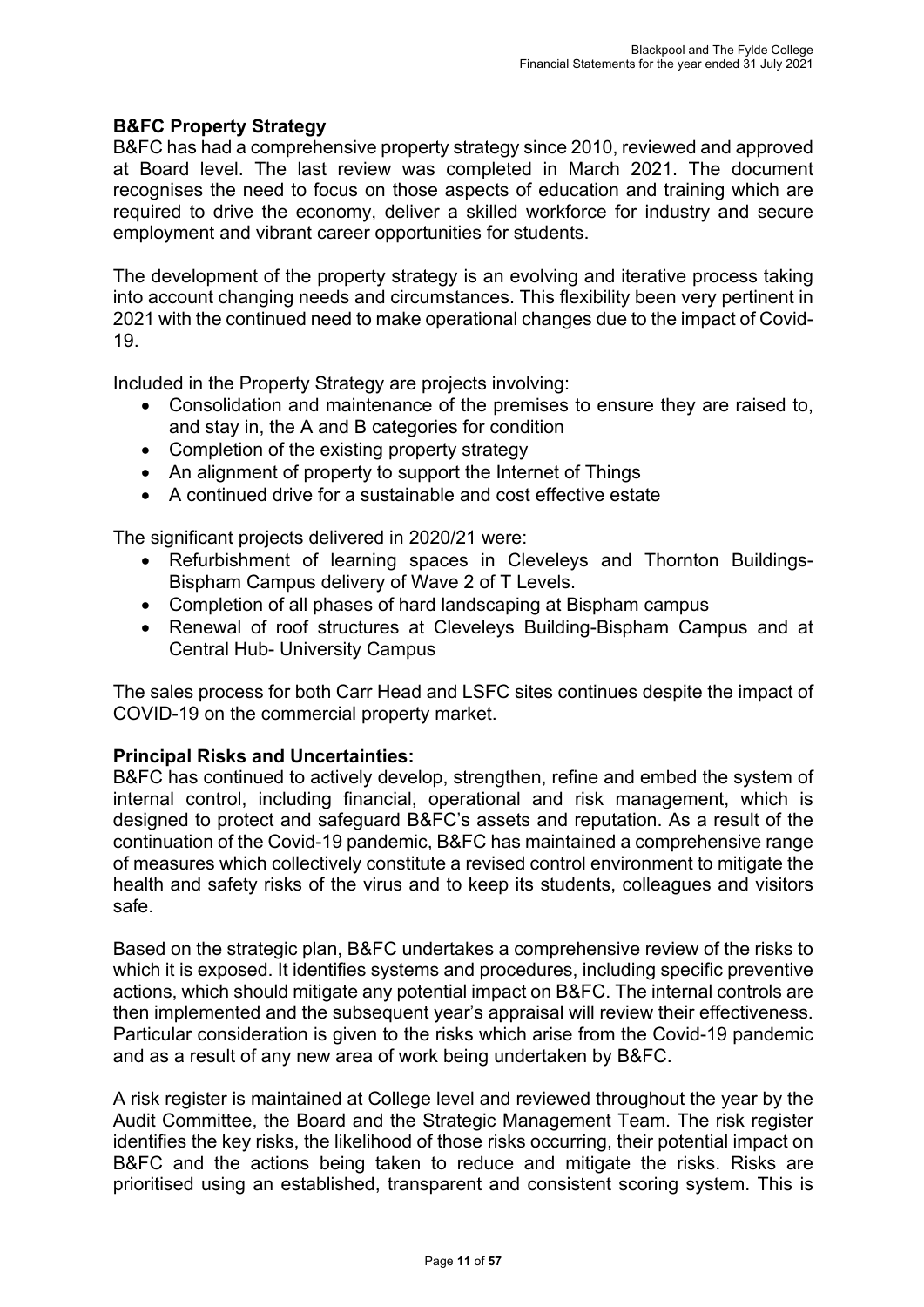supported by a risk management training programme to raise awareness of risk throughout B&FC and a risk appetite analysis. Internal Audit adopt a risk based approach to test the system of internal control as a means of additional assurance. Outlined below is a description of four of the principal risk factors that may affect B&FC. Not all the factors are within B&FC's control. Other factors besides those listed below may also adversely affect B&FC and are contained within B&FC's risk register.

## **1. Public funding**

B&FC retains some reliance on the education sector funding bodies for its funding. In 2020/21, Government funding bodies provided 53% of B&FC's total income. This reliance had been decreasing over the past three years but has increased in the last year as 16-18 funded income increased and commercial income reduced, however it remains well below the sector average of 78%. B&FC continues to diversify income streams to reduce this further. There can be no assurance that government policy or practice will remain the same or that public funding will continue at the same levels or on the same terms.

B&FC is aware of several issues which may impact on future funding:

- Future government spending plans are uncertain, particularly in view of the burgeoning UK debt position caused by Covid-19
- The economic implications of Brexit and the policy responses of the Government leadership team are not yet fully apparent
- The post Brexit impact on EU student demand remains unclear
- The rate of expenditure of Appenticeship Levy funds that employers may choose, particularly in the challenging economic environment, is unclear
- The full implications of the Skill and Post-16 Education legislation is yet to be fully appreciated within the FE sector

## **2. Maintaining and growing levels of commercial funding**

The Covid-19 pandemic has materially impacted upon many of the commercial partners of B&FC resulting in changes in the levels of commercial income secured. The pace of recovery and the commercial view of partners in relation to continued investment in training and education of their workforce will be closely monitored by B&FC both nationally and internationally to ensure that B&FC is position to respond appropriately to future challenges.

## **3. Maintain adequate funding of pension liabilities**

The financial statements report the share of the Local Government Pension Scheme deficit on B&FC's balance sheet in line with the requirements of FRS 102. Fixed deficit cash contributions will continue to vary in future and this level of uncertainty presents a risk to medium and longer term financial planning and management of the B&FC position. The Teachers' Pension Scheme remains under-funded and contributions will increase in future and these will largely materialise as an increased employer contribution.

## **4. Covid-19**

The global Covid-19 pandemic continues to place additional demands on B&FC, and all employers, to keep students, colleagues and visitors safe as new norms are established in operational delivery. These demands are supported by Health and Safety requirements, breaches of which could lead to litigation. B&FC has refined and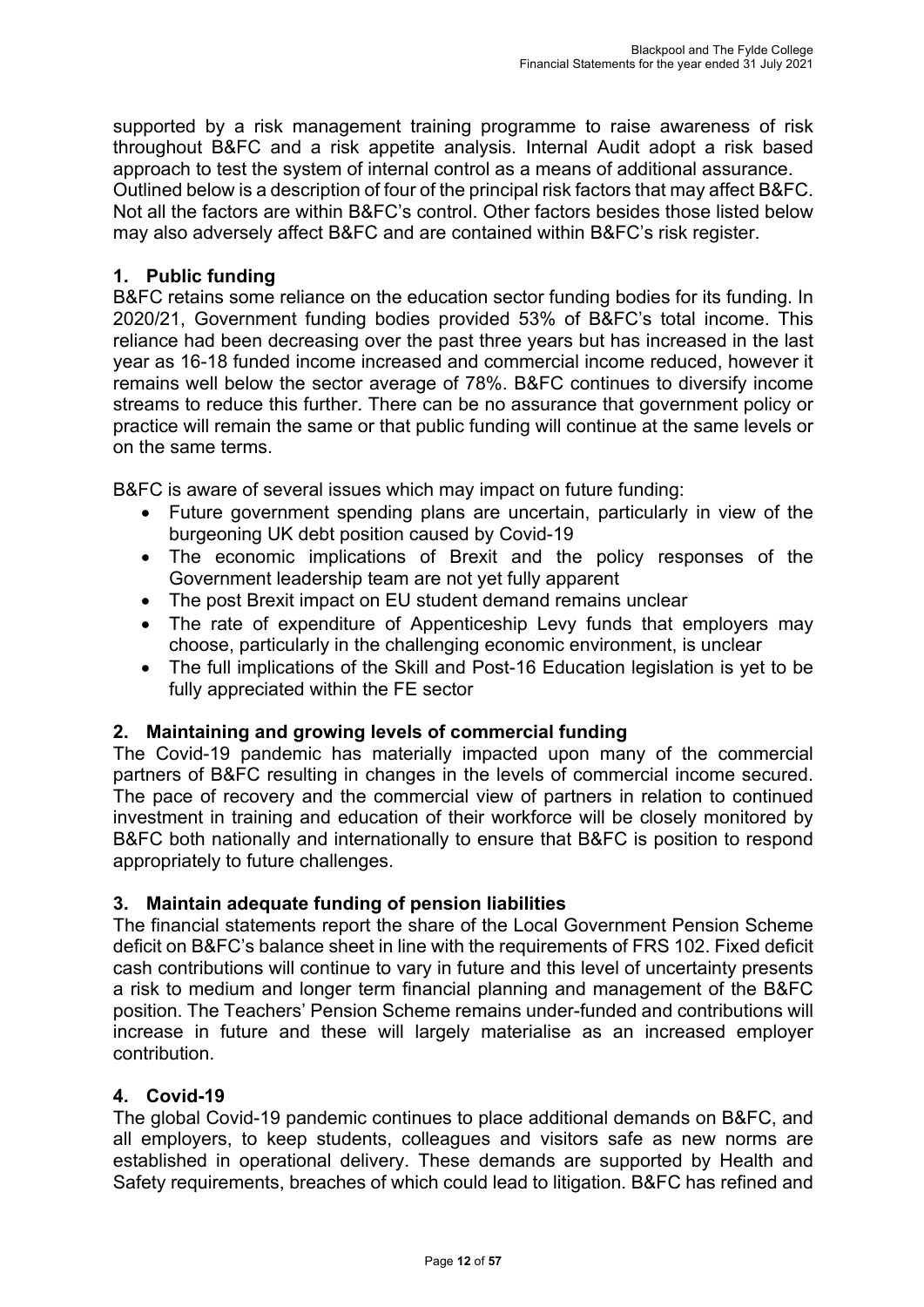embedded enhanced controls, including reasonable modifications to working environments and public areas, to assess and mitigate the risks as necessary for activity to continue to be delivered as efficiently, effectively and safely as possible within a redefined operating environment. The measures introduced have been externally assessed by a highly reputable third party and assurance provided to the Board.

Many external factors present a degree of risk to B&FC and mitigations are in place to address these risks.

## **Payment performance**

The Late Payment of Commercial Debts (Interest) Act 1998, which came into force on 1 November 1998, requires colleges, in the absence of agreement to the contrary, to make payments to suppliers within 30 days of either the satisfactory provision of goods or services or the date on which the invoice was received.

The target set by the Treasury for payment to suppliers within 30 days is 95%. During the accounting period 1 August 2020 to 31 July 2021, B&FC paid 97.6% of its compliant payments within 30 days (96.1% in 2019/20). B&FC incurred no interest charges in respect of late payment for this period.

## **Equality, Diversity and Inclusion (EDI)**

The Blackpool and The Fylde College (B&FC) Equality, Diversity and Inclusion (EDI) vision is summed up in the EDI Strategy for 2021-2024. This is an organisation-wide approach involving close partnership working and impact across all areas of the College community. It provides an overarching central framework of key strategic objectives to maintain and enhance a fully inclusive environment where the whole College community are fully supported and equipped to achieve their potential and secure outstanding and sustainable futures.

B&FC has a longstanding commitment to the ethos, practices and outcomes of EDI, these are integral to the published 'College Values' and fully aligned to the concepts of British Values, launched in 2014 as part of the Prevent Strategy, and relating to:

- Democracy
- the rule of law
- individual liberty
- mutual respect for and the tolerance of those with different faiths and beliefs, and for those without faith

B&FC's Equality, Diversity and Inclusivity (EDI) Statement is published on the B&FC website and outlines that we will continue to:

- Empower our employees and students to be themselves; embrace uniqueness, respect difference and build confidence
- Place the Student Voice at the heart of all we do, working with student partners to close identified gaps
- Demonstrate a clear enhancement of EDI in our inclusive learning teaching and assessment practices and use data to inform actions that close evidenced or predicted gaps
- Work within our communities to be a leader in the area of inclusion and accessibility to advance the equality of opportunity and fair access for all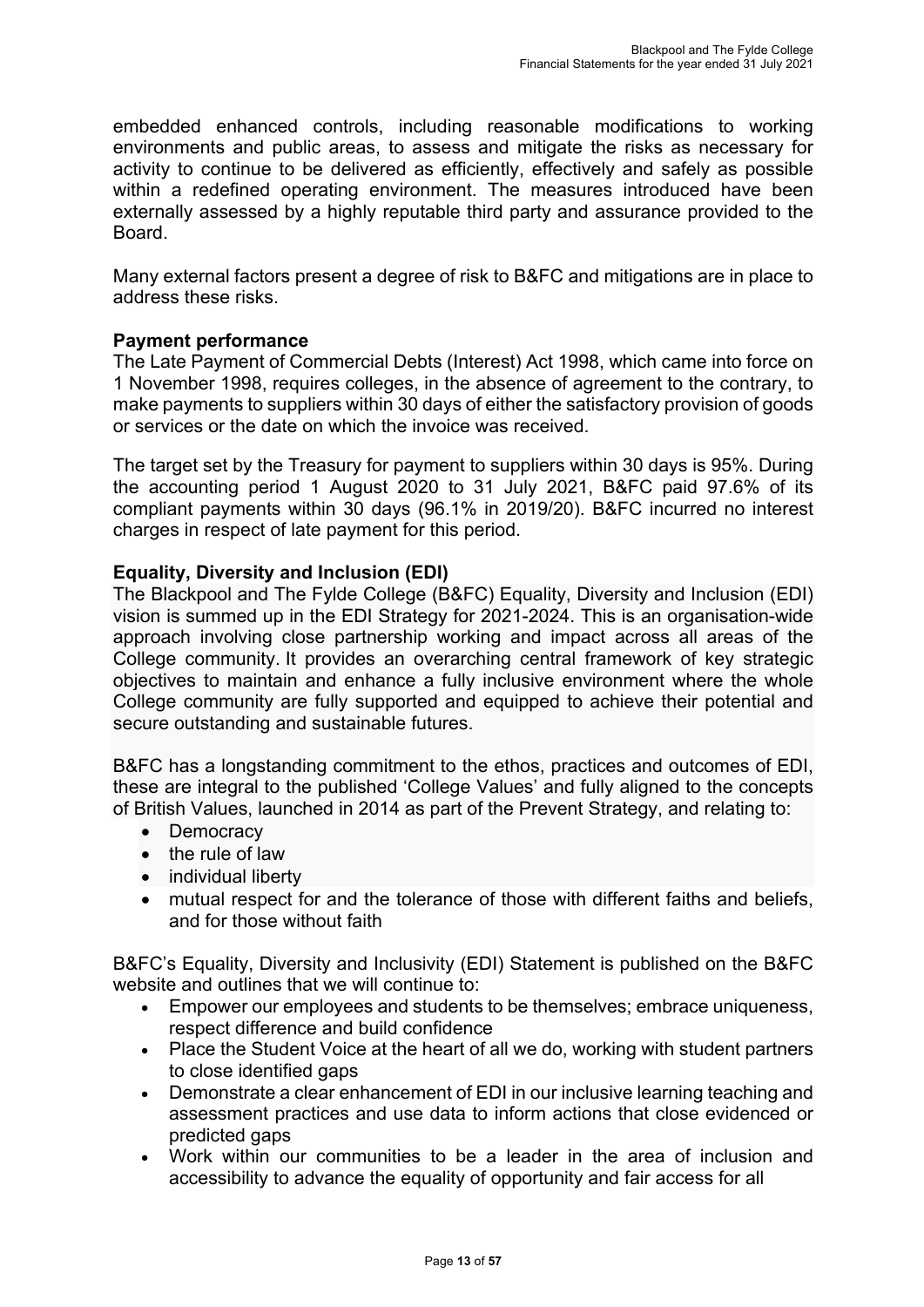• Maintain a zero tolerance of hate crime and discrimination on any grounds, and support external organisations in their efforts to eliminate them

EDI underpins B&FC's organisational eco-system. Our published EDI statement, together with a range of policies and procedures, including safeguarding, wellbeing, codes of conduct, our commitment to the draft AoC EDI Charter 2021.The B&FC People Strategy 2020-2025, and expected behaviours, have secured a canopy of equity, fairness and respect. This overarching ethos that nourishes growth, and protection for our students, colleagues and the whole College Community has secured a national reputation for excellence in this field, and moreover has supported countless individuals to reach their potential and overcome barriers to progress.

B&FC's EDI strategic vision will continue to support all who study or work with us, be it service area or curriculum provision, to continue to grow and flourish. The communities and businesses we serve and with whom we work, will also be able to reap the rewards of regeneration and social mobility through the education and future employment opportunities we provide.

B&FC remains current and proactive, and at least meets and always strives to exceed statutory, audit and inspection requirements. In addition, we deliberately research recommendations, and pursue appropriate collaborative memberships, research, quality marks and networking. These range from global to local significance – and from generic to specific contextual relevance.

## **Disabled Employees**

Applications for employment by disabled persons are always fully considered, bearing in mind the abilities of the applicant concerned and role being applied for. In the event of members of staff becoming disabled every effort is made to ensure that their employment with B&FC continues and that appropriate training is arranged. It is the policy of B&FC that that the training, career development and promotion of disabled persons should, as far as possible, be identical to that of our other employees.

#### **Blackpool and The Fylde College trade union facility publication requirements**

The Trade Union (Facility Time Publication Requirements) Regulations 2017 came into force on 1 April 2017. Public sector employers must publish this information annually covering the 12month period beginning 1 April 2020 to 31 March 2021.

#### **Table 1 - Relevant trade union officials**

| Number of employees who were trade union officials | Full time equivalent |
|----------------------------------------------------|----------------------|
| during the relevant period                         | employee number      |
|                                                    |                      |

#### **Table 2 - Percentage of time spent on facility time**

| Percentage of time spent on facility time | Number of employees |
|-------------------------------------------|---------------------|
| 0-50%                                     |                     |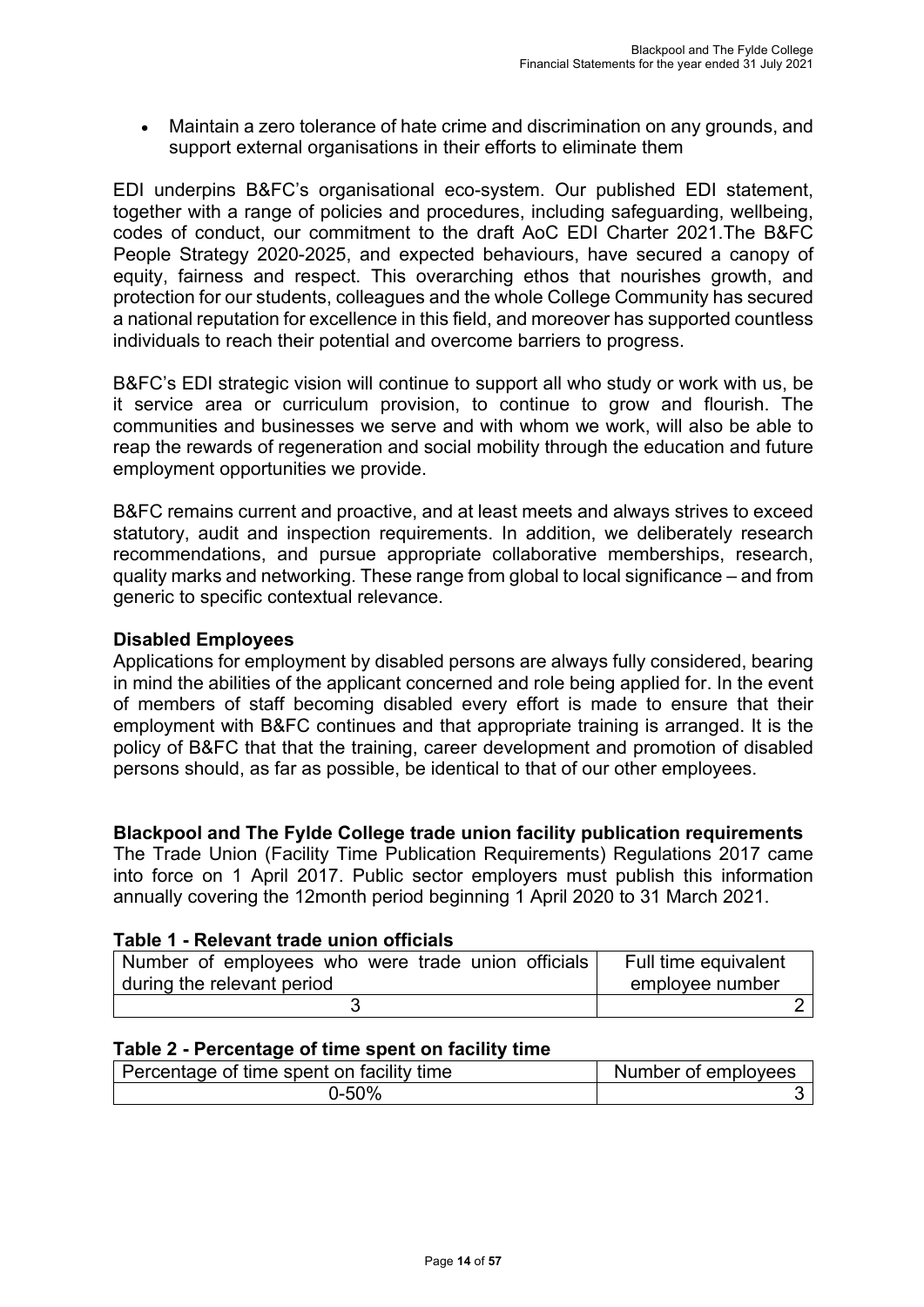## **Table 3 - Percentage of pay bill spent on facility time**

| Total cost of facility time          | £4,500      |
|--------------------------------------|-------------|
| Total pay bill                       | £30,478,880 |
| % of pay bill spent on facility time | 0.01%       |

## **Table 4 - Paid trade union activities**

| Paid trade union activities as a percentage of paid facility |    |
|--------------------------------------------------------------|----|
| l time                                                       | 0% |

## **Going concern**

B&FC continues to adopt the going concern basis in preparing these financial statements. The current ongoing Coronavirus epidemic clearly has a significant social and economic impact but regular re forecasting of all aspects of the budget are reviewed by the Executive and Board members regularly. All forecasts demonstrate that expected targets can be maintained.

After due consideration, the Board considers that B&FC has adequate resources to continue in operational existence for the foreseeable future. It continues to diversify income streams, effectively control costs, reduce borrowings and generate strong operating cash flows underpinned by a strong cash reserve.

## **Disclosure of information to auditor**

The members who held office at the date of approval of this report confirm that, so far as they are each aware, there is no relevant audit information of which B&FC's auditor is unaware; and each member has taken all the steps that he or she ought to have taken to be aware of any relevant audit information and to establish that 4B&FC's auditor is aware of that information.

Approved by order of the members of the Board on  $\bigcap$   $\bigcirc$   $\bigcirc$  2021 and signed on its behalf by:

A Cavill

Chair of the Board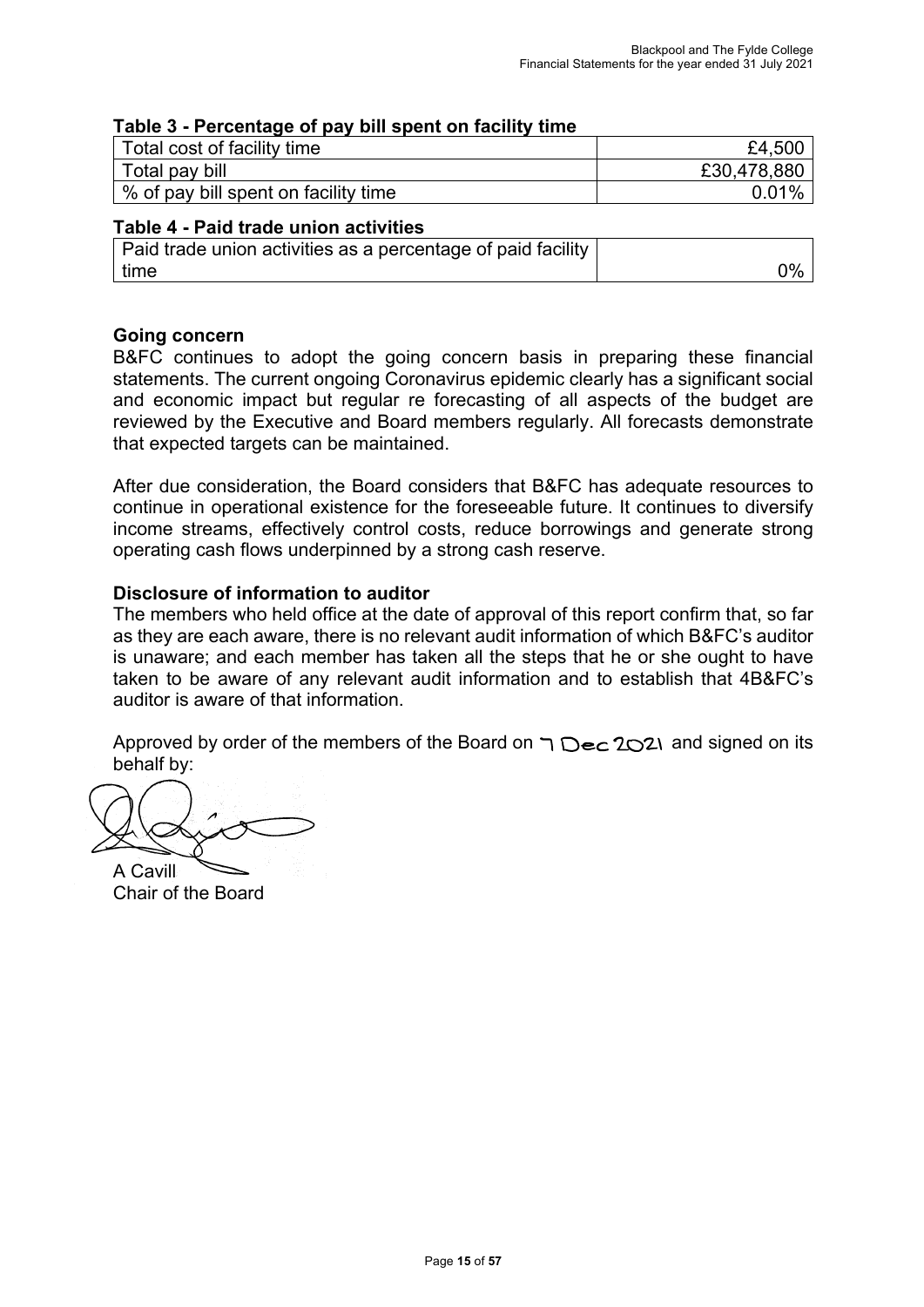## **Governance Statement**

The following statement is provided to enable readers of the annual report and accounts of B&FC to obtain a better understanding of its governance and legal structure. This statement covers the period from 1 August 2020 to 31 July 2021 and up to the date of approval of the annual report and financial statements.

B&FC endeavours to conduct its business in accordance with the:

- 1. in accordance with the seven principles identified by the Committee on Standards in Public Life (selflessness, integrity, objectivity, accountability, openness, honesty and leadership);
- 2. having due regard to the principles and guidance of the UK Corporate Governance Code 2018 ("the Code"), although not adopted, insofar as it is applicable to the further education sector;
- 3. having due regard to the Association of Colleges Code of Good Governance Code.

B&FC is committed to exhibiting best practice in all aspects of corporate governance. It has not adopted and therefore does not apply the UK Corporate Governance Code. However, it has reported on its Corporate Governance arrangements by drawing upon best practice available, including those aspects of the UK Corporate Governance Code it considers to be relevant to the further education sector and best practice. B&FC recognise the need for our approach to be informed by best practice and review all codes on a regular basis, rather than opting for one in preference to others. B&FC reviews its Governance arrangements at least annually. These were most recently undertaken at the September 2021 and November 2021 board meetings and papers are available as evidence of this.

The Board recognises that, as a body entrusted with both public and private funds, it has a particular duty to observe the highest standards of corporate governance at all times.

B&FC is an exempt charity within the meaning of Part 3 of the Charities Act 2011. The Board members, who are also the Trustees for the purposes of the Charities Act 2011, confirm that they have had due regard for the Charity Commission's guidance on public benefit and that the required statements appear elsewhere in these financial statements. Therefore, the Board also has regard to the Association of Colleges Code of Good Governance for English Colleges and the Charity Governance Code.

B&FC ensures transparency about its corporate governance arrangements by the regular reporting and publication thereof via various channels including the B&FC website and annual report and accounts.

B&FC obtains assurance over the adequacy and effectiveness of the arrangements for corporate governance, risk management and oversight of statutory and other regulatory responsibilities through an effective framework of business assurance comprising an internal audit function, the Audit Committee, regular reporting of risk management and compliance, an internal control framework including the respective roles of the Accounting Officer, the Clerk and the Corporation Board. These arrangements are reviewed and appraised regularly by the Audit Committee and the Board.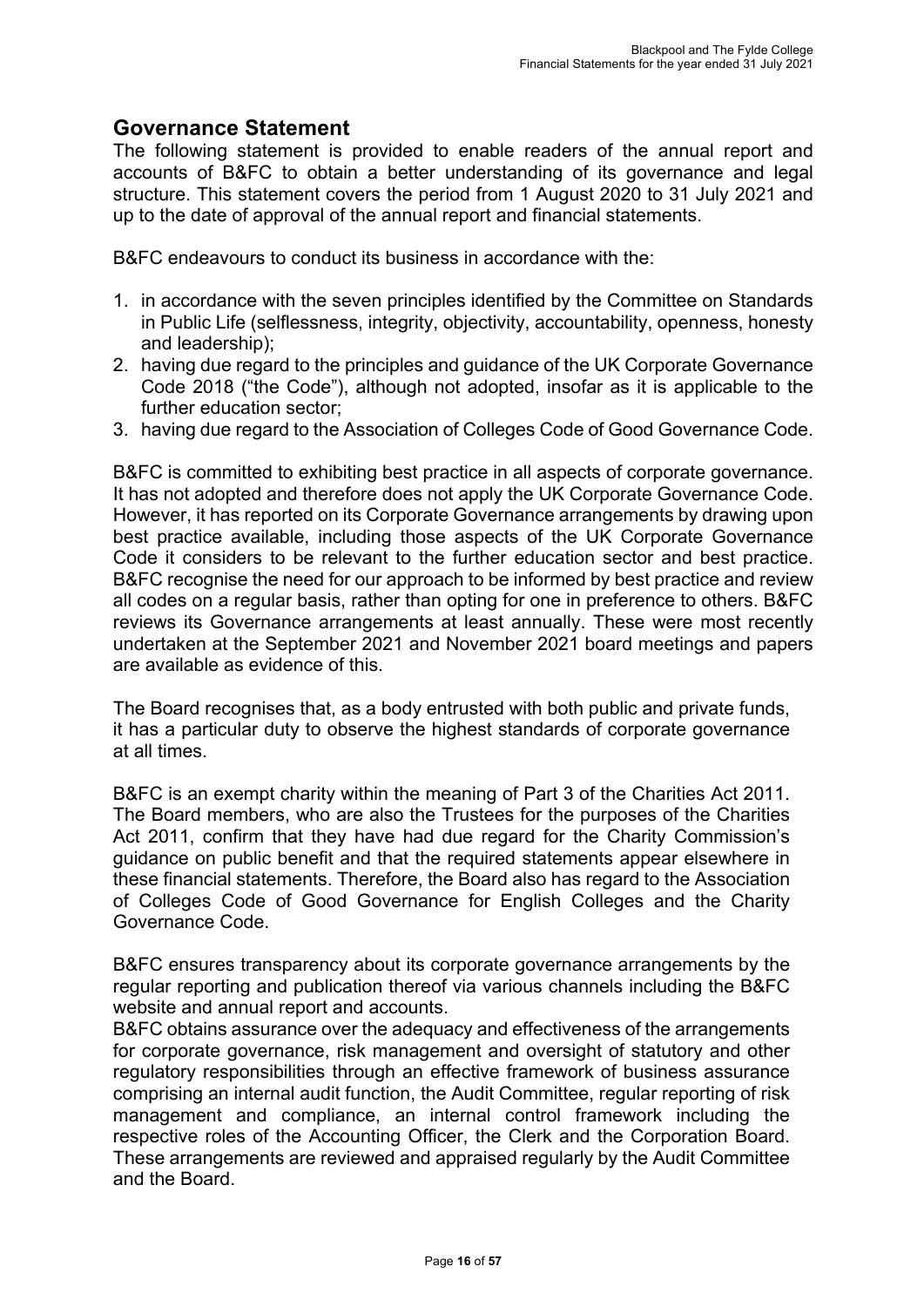## **The Board of Governors**

The individuals who served on the Board during the year are shown in the table below, along with information on their term of office and attendance at meetings. Where individuals also sat on committees, this is shown in the table below.

| <b>Name</b>            | <b>Category of</b><br>membership | <b>Date first</b><br>appointed | Term ends/<br>resigned | <b>Main</b><br><b>Board</b> | <b>Committee membership</b><br>as at year end and<br>attendance in 2020/2021 |      |              |              |
|------------------------|----------------------------------|--------------------------------|------------------------|-----------------------------|------------------------------------------------------------------------------|------|--------------|--------------|
|                        |                                  |                                |                        |                             | A                                                                            | Q    | $\mathsf{R}$ | $\mathbf{s}$ |
| Alan Cavill (Chair)    | Independent                      | 15/12/2013                     | 14/12/2021             | 100%                        |                                                                              |      | 100%         | 100%         |
| Helen Broughton MBE    | Independent                      | 26/01/2021                     | 25/01/2025             | 100%                        |                                                                              | 100% |              |              |
| Jane Cole              | Independent                      | 11/12/2018                     | 10/12/2022             | 88%                         | 100%                                                                         |      |              |              |
| Steve Fogg             | Independent                      | 26/01/2021                     | 25/01/2025             | 80%                         |                                                                              |      |              |              |
| Kenny Gilmour          | Independent                      | 07/07/2015                     | 06/07/2021(**)         | 100%                        |                                                                              | 100% |              | 100%         |
| Vicky Henderson        | <b>Student</b>                   | 01/09/2020                     | 31/08/2022             | 100%                        |                                                                              |      |              |              |
| Colleen Hickson        | Staff                            | 22/09/2015                     | 21/09/2023             | 100%                        |                                                                              |      |              |              |
| Lucy Holden            | Student                          | 04/02/2020                     | 31/08/2021             | 88%                         |                                                                              |      |              |              |
| Chris Holt             | Independent                      | 04/02/2020                     | 03/02/2024             | 100%                        | 67%                                                                          |      |              |              |
| <b>Heather Knight</b>  | Independent                      | 01/03/2018                     | 28/02/2022             | 88%                         |                                                                              | 100% |              |              |
| Suzy Layton            | Independent                      | 26/01/2021                     | 25/01/2025             | 100%                        |                                                                              |      |              |              |
| Martin Long            | Independent                      | 22/10/2019                     | 21/10/2023             | 100%                        | 100%                                                                         |      | 100%         |              |
| <b>Adrian Mills</b>    | Independent                      | 06/07/2021                     | 05/07/2022(*)          | 100%                        |                                                                              |      |              |              |
| <b>Judith Mills</b>    | Independent                      | 21/01/2014                     | 20/01/2022             | 100%                        | 100%                                                                         |      |              | 100%         |
| <b>Lorraine Moffat</b> | Independent                      | 25/09/2012                     | 24/09/2020             | 100%                        |                                                                              |      |              |              |
| Anne Parmley           | Independent                      | 12/03/2013                     | 11/03/2021             | 100%                        |                                                                              | 100% | 100%         |              |
| Bev Robinson OBE       | Principal                        | 29/04/2013                     | Ex-officio             | 100%                        |                                                                              |      |              | 100%         |
| Joanne Shepherd        | <b>Staff</b>                     | 01/11/2018                     | 30/09/2021(*)          | 88%                         |                                                                              |      |              |              |
| <b>Steve Williams</b>  | Independent                      | 29/01/2019                     | 02/08/2021(**)         | 88%                         |                                                                              | 50%  |              |              |

A: Audit Committee | Q: Quality and Standards Committee | R: Remuneration Committee | S: Search Committee

(\*) Where a single asterisk is shown, this indicates that the individual was appointed for an Induction Year in accordance with Standing Orders. This is standard practice for all Independent Member and Staff Member appointments. Towards the end of this period, the Board will consider the individual's performance in post and will consider whether to appoint the individual for the remainder of their first term of office, which may be up to four years from the date of initial appointment.

(\*) Where a double asterisk is shown, this indicates that the individual resigned part-way through their term of office.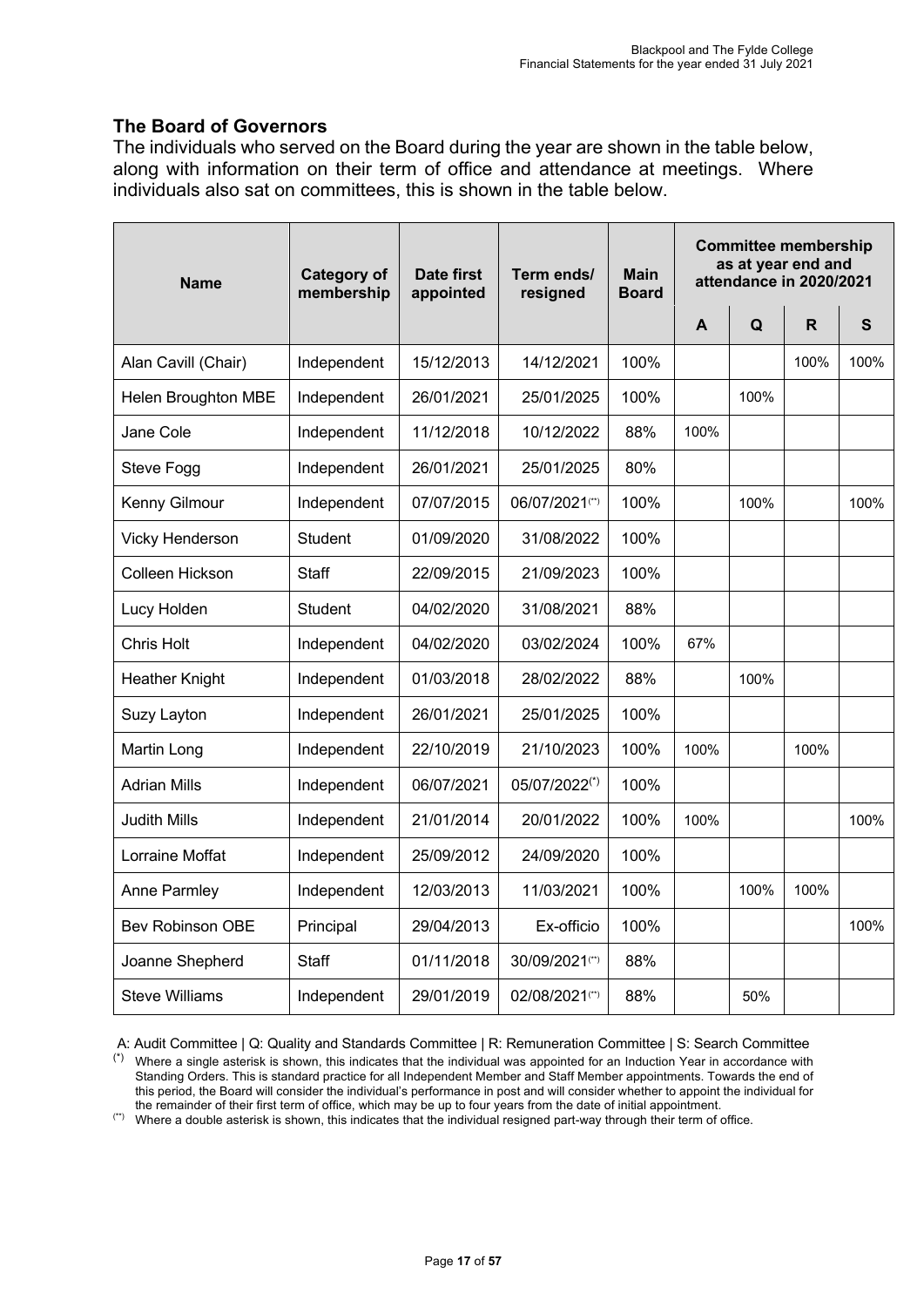## **The governance framework**

The Board is responsible for bringing independent judgement to bear on issues of strategy, performance, resources and standards of conduct. It is provided with regular and timely information on the overall financial performance of B&FC together with other information such as performance against funding targets, proposed capital expenditure, quality matters and employee-related matters such as health and safety and environmental matters. The Board meets formally at least eight times each year, as well as setting aside additional time for strategic workshops or planning sessions.

The coverage of the Boards' work during the period included reviewing and guiding strategies, major plans of action and the annual budget and business plans, overseeing major capital expenditure, monitoring the effectiveness of the B&FC's governance practices, and overseeing the maintenance of the College's robust conditional recovery plan in light of the public health emergency.

The Board is supported by four committees:

- 1. Audit Committee
- 2. Quality and Standards Committee
- 3. Remuneration Committee
- 4. Search Committee

Minutes of all meetings, except those deemed to be confidential, are published on B&FC's website and are available to view by contacting the Company Secretary at the following address:

Company Secretary Blackpool and The Fylde College Ashfield Road Blackpool FY2 0HB E: Clerk@blackpool.ac.uk

Members of the Board are able to take independent professional advice in furtherance of their duties at B&FC's expense. They also have full access to the Company Secretary, who is also the Clerk to the Corporation and is responsible to the Board for ensuring that all applicable procedures and regulations are complied with.

Formal agendas and reports are supplied to members of the Board in a timely manner, in accordance with timescales set out in the Board's core governance documents. Additional briefings are also provided where necessary.

The Board has a strong and independent non-executive element and no individual or group dominates its decision-making process. The Board's independent members are independent of management and free from any business or other relationship which could materially interfere with the exercise of their independent judgment.

There is a clear division of responsibility in that the roles of Chair of the Board and Accounting Officer are separate. During 2020/21, the Chair of the Board was Alan Cavill. In the period, the Board appointed Chair Designate Steve Fogg and also Vice-Chair Helen Broughton to deputise for the Chair in his absence.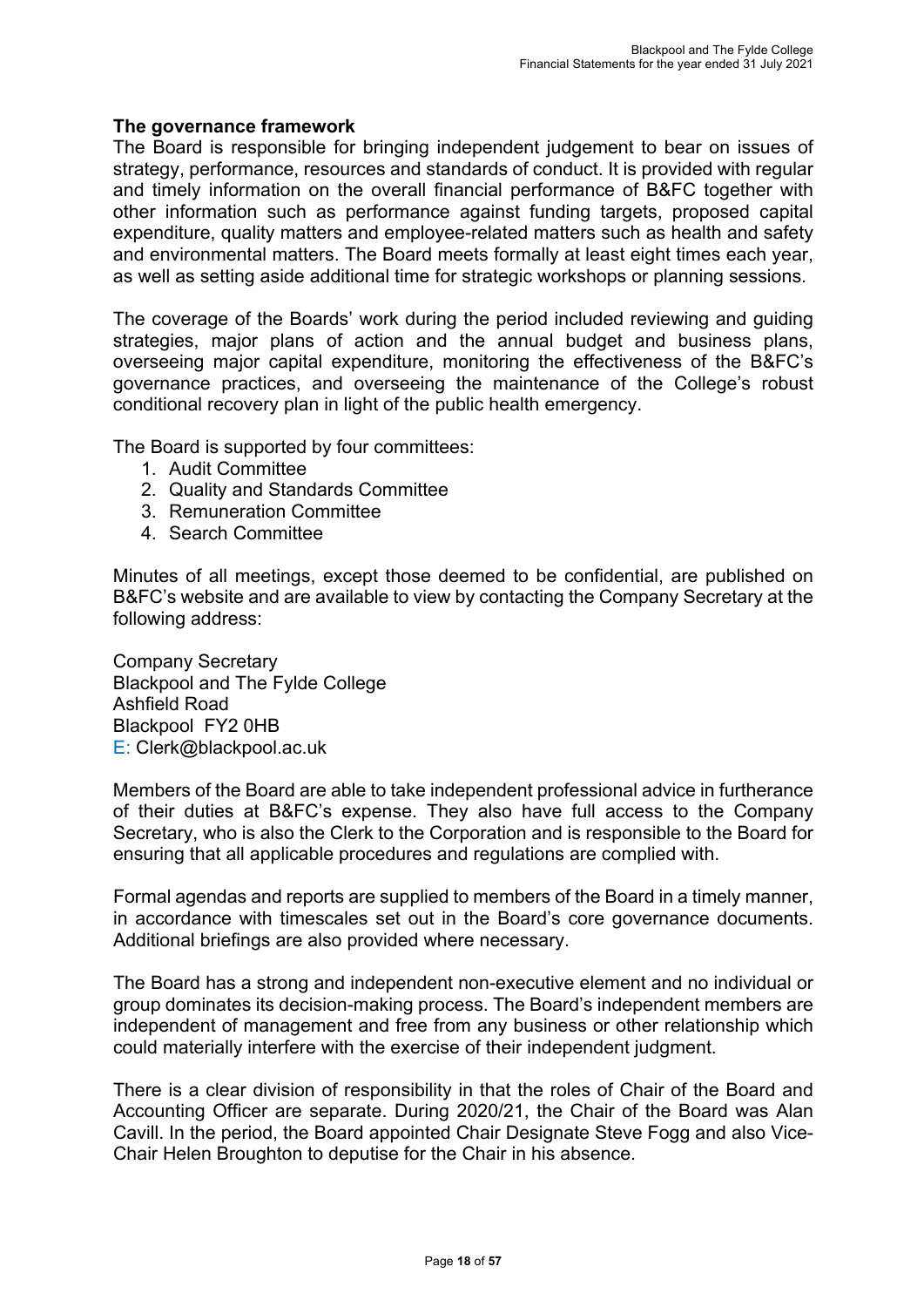The Company Secretary maintains a register of financial and other interests of members of the Board. The register is available for inspection in person or on request.

## **Appointments to the Board**

The Search Committee, which consists of four members of the Board, is responsible for the selection and nomination of any new member for the Board's consideration. Interviews are held where the candidates are not known to the committee.

All Staff and Independent Members are appointed for an Induction Year, and the Search Committee reviews their performance and input towards the end of this period. A recommendation as to their continued appointment (or otherwise) is then made to Board.

The Company Secretary is responsible for ensuring that appropriate training is provided as required.

The Board's Standing Orders provide that the maximum cumulative term of office for any employee or independent member of the Board is eight years unless, in the case of an independent member, they go on to become Chair in which case they may serve a further eight years in that role. The Chair must retire from the Board following their term as Chair. Student members of the Board are appointed for one-year terms of office, but may be re-elected provided they continue to satisfy the eligibility criteria to become a student member.

#### **Board performance**

The Board undertakes a self-assessment exercise each year, and this year the exercise took the form of a questionnaire. A feedback session was facilitated by the Company Secretary and the results were reported to the Board for completeness*.* 

#### **Remuneration Committee**

Throughout the year ended 31 July 2021, the Remuneration Committee comprised three independent members of the Board. The Committee's responsibilities are to make recommendations to the Board on the remuneration and benefits of the Accounting Officer and other senior post holders.

Details of remuneration for the year ended 31 July 2021 are set out in notes 7 to 8 to the financial statements.

The Corporation has adopted the AoC's Colleges Senior Staff Remuneration Code and followed the minimum requirements thereof.

B&FC aims to ensure that key management personnel are remunerated at an appropriate level, taking into account relevant market conditions. The table overleaf sets out the component parts of B&FC's remuneration package for executives, which are all intended to help promote the long-term success of B&FC and to retain high calibre executives: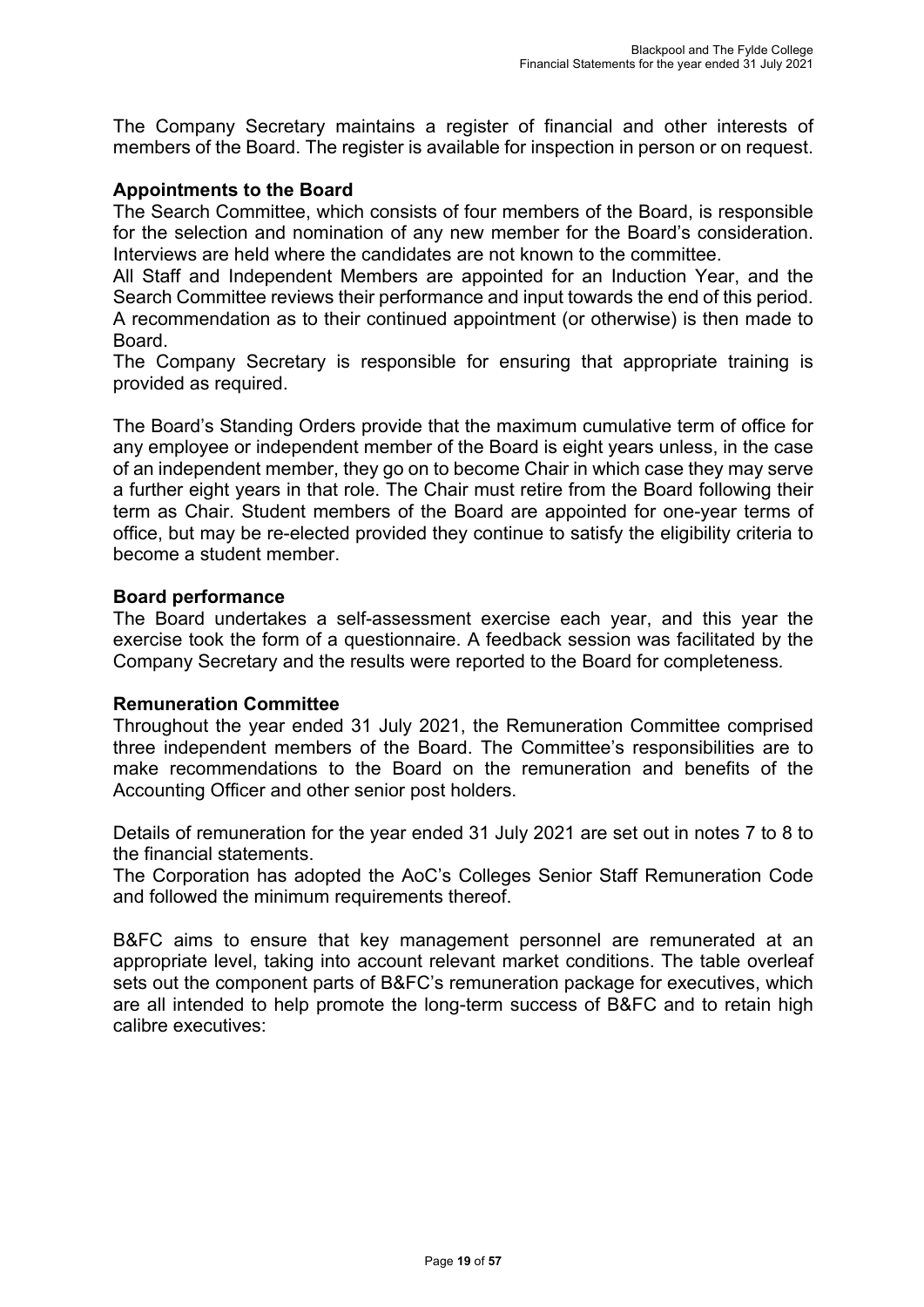| <b>Element of pay</b>                                         | <b>How operated</b>                                                                                                                                                                                                               | <b>Maximum</b><br>opportunity                                                                                                                                                 | <b>Description of</b><br>performance<br>metrics                                                                                                                                                           | <b>Changes</b><br>from previous<br>year |
|---------------------------------------------------------------|-----------------------------------------------------------------------------------------------------------------------------------------------------------------------------------------------------------------------------------|-------------------------------------------------------------------------------------------------------------------------------------------------------------------------------|-----------------------------------------------------------------------------------------------------------------------------------------------------------------------------------------------------------|-----------------------------------------|
| Base salary                                                   | As determined by the<br>Remuneration<br>Committee (for Senior<br>Post Holders) or by the<br>Resourcing Panel (for<br>other executives)                                                                                            | <b>There</b><br>is<br>no<br>prescribed<br>maximum<br>annual increase                                                                                                          | Individually set at<br>the start of the<br>vear                                                                                                                                                           | No change                               |
| <b>Benefits</b>                                               | <b>The</b><br>Remuneration<br>Committee<br>has<br>the<br>option<br>provide<br>to to<br>additional<br>benefits,<br>additional<br>such<br><b>as</b><br>annual leave, either as<br>well as or in lieu of pay<br>awards               | <b>There</b><br>is<br>no<br>formal maximum                                                                                                                                    | N/A                                                                                                                                                                                                       | No change                               |
| Pension                                                       | B&FC<br>operates<br>the<br>standard<br>Local<br>Pension<br>Government<br>(LGPS)<br>Scheme<br>or<br>Teachers'<br>Pension<br>Scheme (TPS) for all<br>including<br>employees,<br>senior postholders.                                 | As per standard<br>LGPS or<br><b>TPS</b><br>pension<br>schemes.                                                                                                               | N/A                                                                                                                                                                                                       | No change                               |
| Pension<br>Exchange                                           | If set criteria are<br>met, Senior Post<br>Holders have the<br>opportunity to<br>participate in a<br>pension exchange<br>scheme in order to<br>reflect the changes<br>both of the market<br>and the pension<br>lifetime allowance | Initially 10% of<br>annual salary,<br>subject to<br>periodic review<br>so that it never<br>matches or<br>exceeds what<br>would have<br>been B&FC's<br>pension<br>contribution | There<br>is<br>a<br>requirement<br>for<br>individuals<br>to<br>apply<br>to<br>the<br>Remuneration<br>Committee and to<br>demonstrate their<br>eligibility as<br>per<br>the<br>policy<br>and<br>procedure. | No change                               |
| Annual proactive<br>medical<br>screening<br>(taxable benefit) | Executives are able to<br>receive<br>annual<br>an<br>proactive<br>medical<br>screening if they wish<br>to do so                                                                                                                   | One<br>screening<br>per year                                                                                                                                                  | N/A                                                                                                                                                                                                       | No change                               |

It is the role of the Remuneration Committee to make recommendations to the Board in respect of the remuneration of Senior Post Holders, including the Principal and Chief Executive. In formulating its recommendation, the Committee has regard to the following:

- AoC annual salary survey
- benchmarking data from the ESFA accounts database for the previous financial year
- submissions from each Senior Post Holder on their performance over the previous year
- feedback from their line manager on their performance
- a review of completed appraisal paperwork, including performance against objectives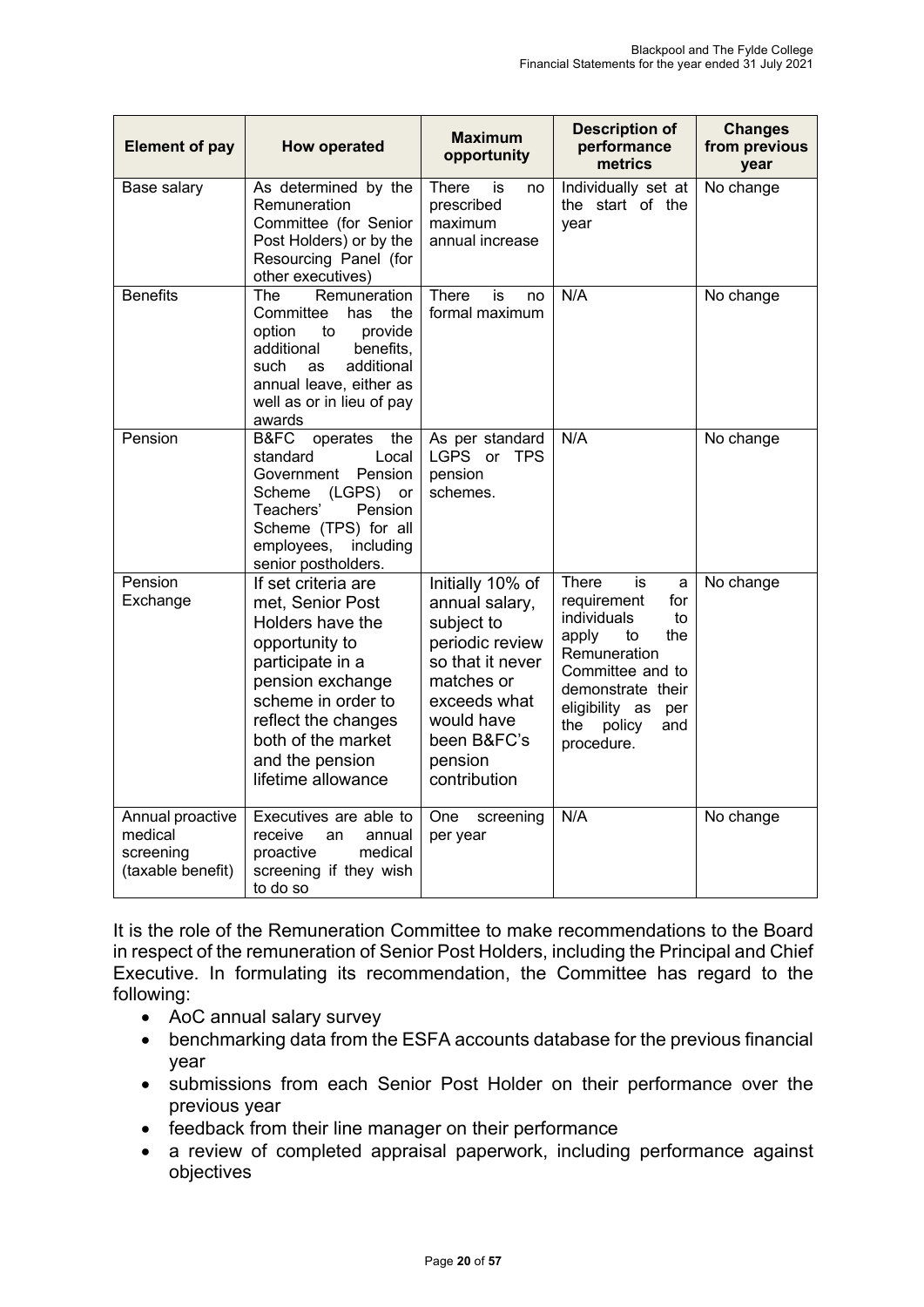The Remuneration Committee also acts as a sounding board for the Principal and Chief Executive in relation to the remuneration of those executives who are not Senior Post Holders.

In reaching its recommendations, the Remuneration Committee took account of B&FC's strong quality performance and its excellent financial position when compared with the wider sector.

## **Audit Committee**

The Audit Committee comprises five independent members of the Board together with a co-opted specialist with expertise in finance and audit matters. In line with best practice, the Principal and Chief Executive and the Corporation Board Chair are not members of the Committee. The Committee operates in accordance with written terms of reference approved by the Board which conform to the provisions of the Audit Code of Practice for the sector. The Committee's purpose is to advise the Board on the adequacy and effectiveness of the Board's systems of internal control and its arrangements for risk management, control and governance processes.

The Audit Committee meets three times per year and provides a forum for reporting by the Board's internal and external auditors. The Committee holds at least one meeting per year with the internal and external auditors privately, i.e. without B&FC management being present. The Committee also receives and considers reports from the main FE funding bodies as they affect the Board's business.

B&FC chooses to purchase an internal auditor service. The internal auditor reviews the systems of internal control, risk management controls and governance processes in accordance with an agreed plan of input and report their findings to management and to the Audit Committee. Management is responsible for the implementation of agreed audit recommendations and the internal auditors undertake periodic follow-up reviews to ensure that recommendations have been implemented.

The Audit Committee also advises the Board on the appointment of internal and external auditors and the remuneration for both audit and non-audit work, as well as reporting to the Board.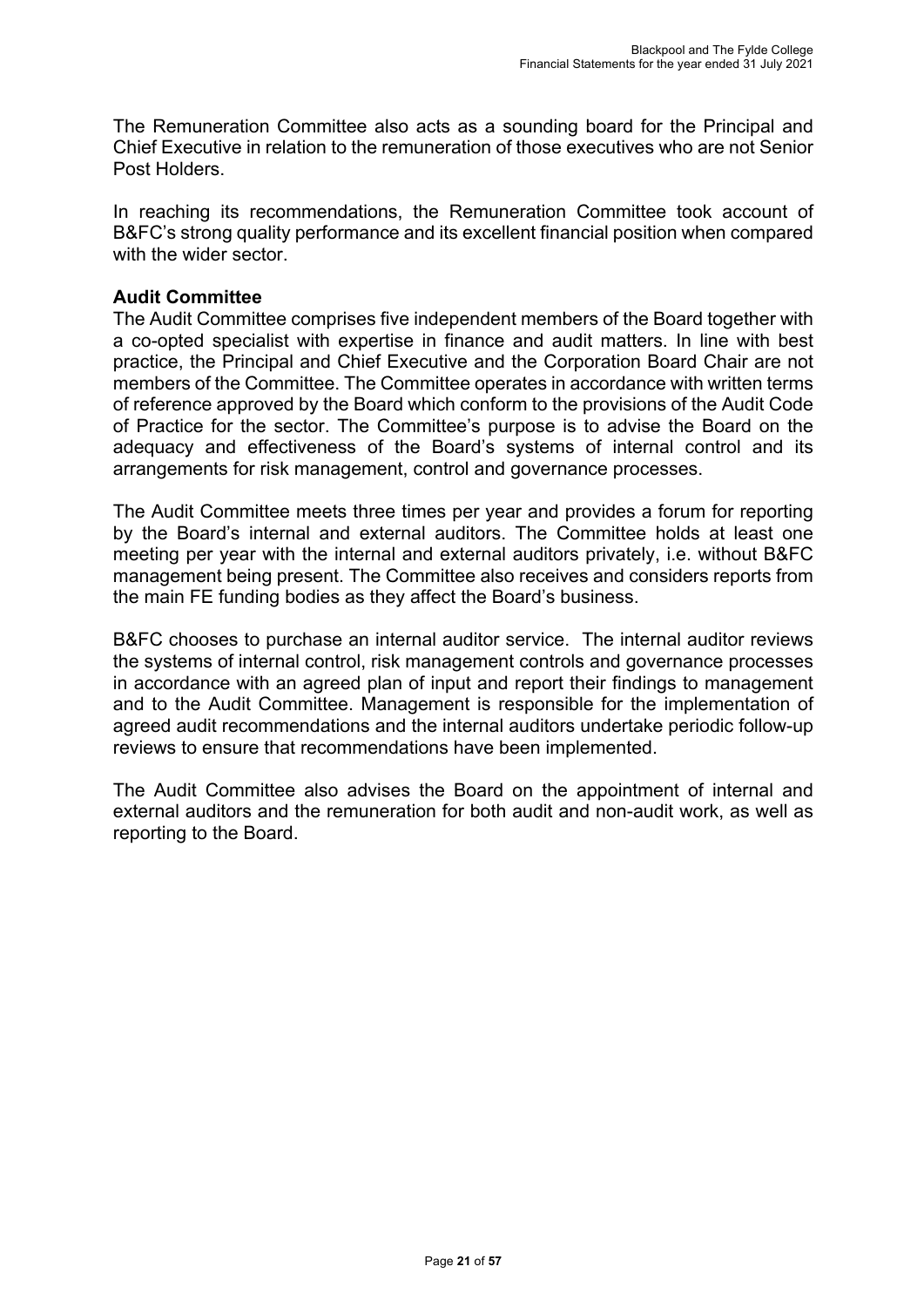## **Internal control Scope of responsibility**

The Board is ultimately responsible for B&FC's system of internal control and for reviewing its effectiveness. However, such a system is designed to manage rather than eliminate the risk of failure to achieve business objectives, and can provide only reasonable and not absolute assurance against material misstatement or loss.

The Accounting Officer is responsible for maintaining a sound system of internal control that supports the achievement of B&FC's policies, aims and objectives, whilst safeguarding the public funds and assets for which they are personally responsible, in accordance with the responsibilities assigned to them in the Financial Memorandum between B&FC and the funding bodies. She is also responsible for reporting to the Board any material weaknesses or breakdowns in internal control.

## **The purpose of the system of internal control**

The system of internal control is designed to manage risk to a reasonable level rather than to eliminate all risk of failure to achieve policies, aims and objectives; it can therefore only provide reasonable and not absolute assurance of effectiveness. The system of internal control is based on an ongoing process designed to identify and prioritise the risks to the achievement of B&FC's policies, aims and objectives, to evaluate the likelihood of those risks being realised and the impact should they be realised, and to manage them efficiently, effectively and economically.

The system of internal control has been in place in B&FC for the year ended 31 July 2021 and up to the date of approval of the annual report and accounts.

## **Capacity to handle risk**

The Board, with the assistance of its Audit Committee, has reviewed the key risks to which B&FC is exposed together with the operating, financial and compliance controls that have been implemented to mitigate those risks. The Board is of the view that there is a formal ongoing process for identifying, evaluating and managing risks that has been in place for the period ending 31 July 2021and up to the date of approval of the annual report and accounts. This process is regularly reviewed by the Board.

## **The risk and control framework**

The system of internal control is based on a framework of regular management information, administrative procedures including the segregation of duties, and a system of delegation and accountability. In particular, it includes:

- comprehensive budgeting systems with an annual budget, which is reviewed and agreed by the Board
- regular reviews by the Board of periodic and annual financial reports which indicate financial performance against budget and forecasts
- setting targets to measure financial and other performance
- clearly defined capital investment control guidelines
- the adoption of formal project management disciplines, where appropriate

B&FC chooses to purchase an internal audit service, which operates in accordance with the requirements of the ESFA's Post 16 Audit Code of Practice. The work of the internal audit service is informed by an analysis of the risks to which B&FC is exposed, and annual internal audit plans are based on this analysis. The analysis of risks and the internal audit plans are endorsed by the Board on the recommendation of the Audit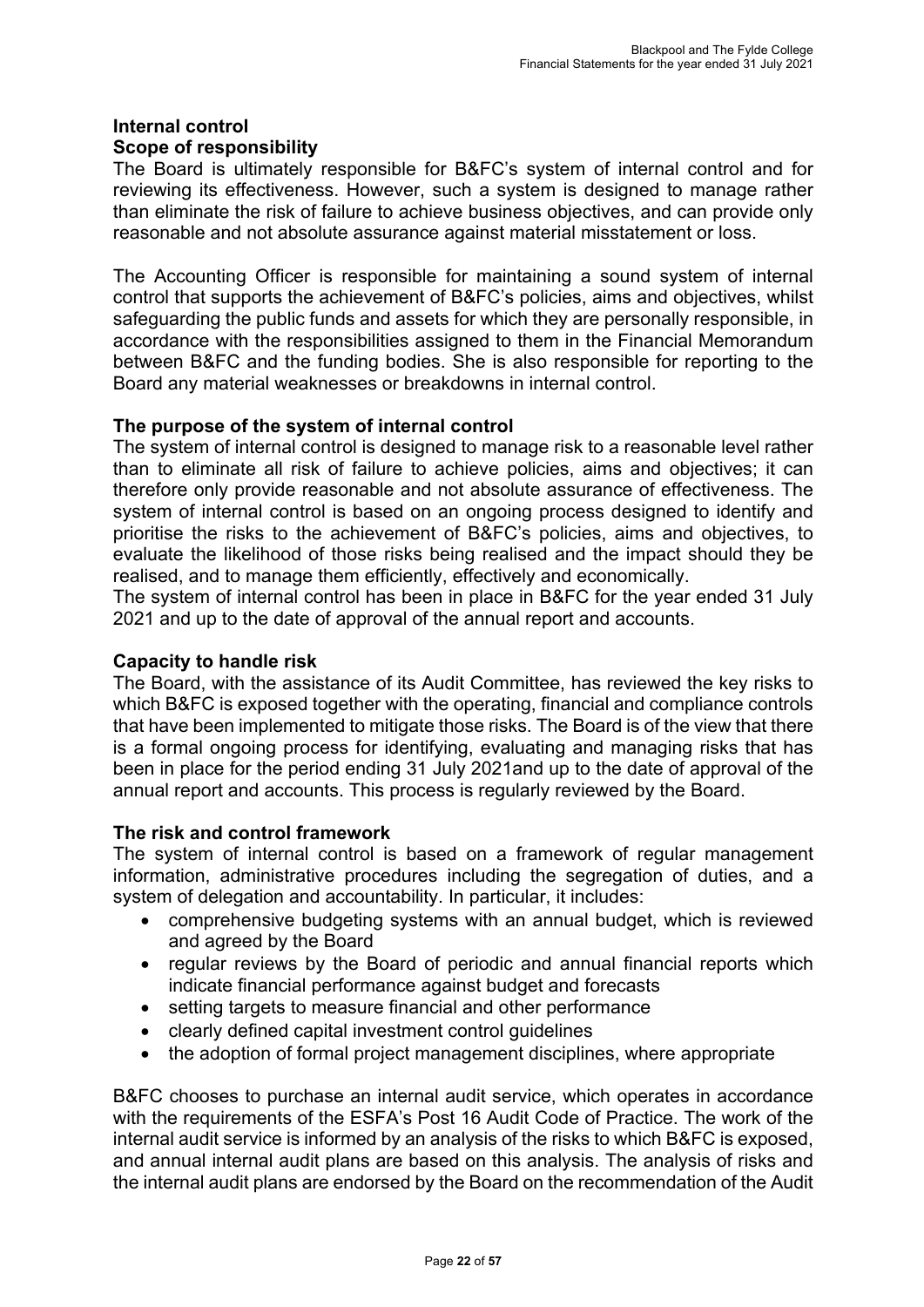Committee. The Internal Auditor provides the Audit Committee and Board with a report on internal audit activity in B&FC.

## **Risk faced by B&FC**

B&FC maintains an active risk register containing identified material risks. Each risk is assigned an Executive lead and operational owner. The operational leads report against likelihood, impact, mitigating actions and target delivery dates. The risks register is routinely reviewed by SMT and Audit Committee.

## **Control weaknesses identified**

B&FC engages the service of a third party internal audit service. All recommendations made by the internal auditor service and resulting management actions are summarised and actively monitored to ensure appropriate and timely resolution. Progress is reviewed as a standing agenda item at Audit Committee.

## **Responsibilities under funding agreements**

B&FC has a number of funding agreements with both ESFA and OfS and ensures it meets the responsibilities of these agreements. Regular communication takes place with funding bodies to ensure both current and future requirements are aligned to B&FC's strategic plans. Appropriate required oversight and approval is planned in advance.

## **Statement from audit committee**

The audit committee has advised the board of governors that the corporation has an effective framework for governance and risk management in place. The audit committee believes B&FC has effective internal controls in place.

The specific areas of work undertaken by the audit committee in 2020/21 and up to the date of the approval of the financial statements are:

- Review of internal audit reports and the resulting management responses
- Review of the follow-up of previous internal audit recommendations, including in areas directly related to the control environment
- Review of the financial statement and regularity auditors' report to the **Committee**
- Review of risk management arrangements and consideration of the risk register
- Review of Financial Regulations and consideration of any proposed amendments
- Review of Student Union accounts
- Consideration of the internal and external audit plans for the coming financial year
- Review of any breaches of Financial Regulations

#### **Review of effectiveness**

As Accounting Officer, the Principal has responsibility for reviewing the effectiveness of the system of internal control. Her review of the effectiveness of the system of internal control is informed by:

- the work of the internal auditors
- the work of the executive managers within the college who have responsibility for the development and maintenance of the internal control framework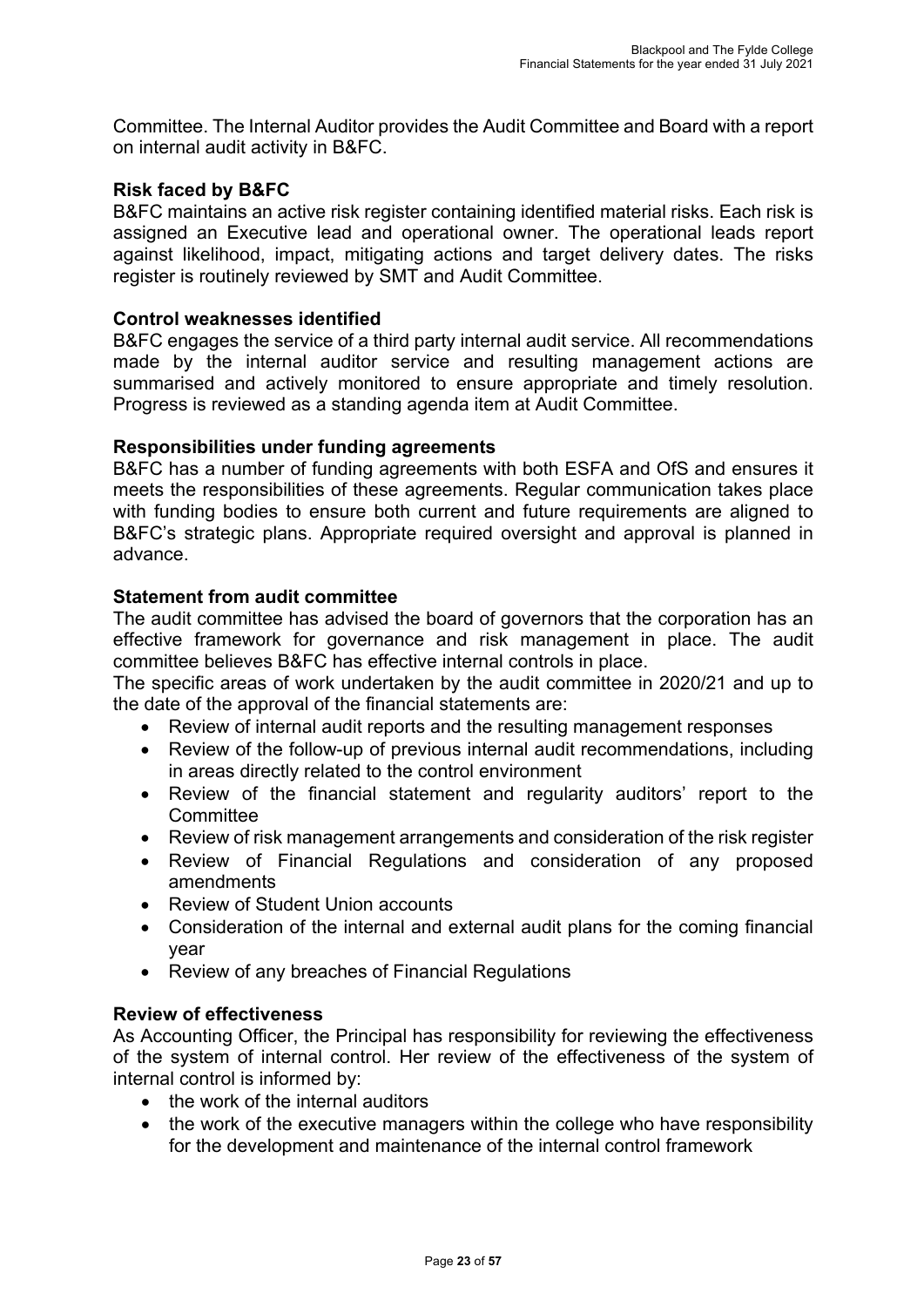• comments made by the college's financial statements auditors, the reporting accountant for regularity assurance in their management letters and other reports.

The Accounting Officer has been advised on the implications of the result of their review of the effectiveness of the system of internal control by the Audit Committee, which oversees the work of the internal auditor and other sources of assurance, and a plan to address weaknesses and ensure continuous improvement of the system is in place.

The strategic management team receives reports setting out key performance and risk indicators and considers possible control issues brought to their attention by early warning mechanisms, which are embedded within the departments and reinforced by risk awareness training. The strategic management team and the Audit Committee also receive regular reports from internal audit and other sources of assurance, which include recommendations for improvement.

The Audit Committee's role in this area is confined to a high-level review of the arrangements for internal control. The corporation's agenda includes a regular item for consideration of risk and control and receives reports thereon from the senior management team and the Audit Committee. The emphasis is on obtaining the relevant degree of assurance and not merely reporting by exception. At its November 2021 meeting, the corporation carried out the annual assessment for the year ended 31 July 2021 by considering documentation from the senior management team, external audit and internal audit and taking account of events since 31 July 2021.

Based on the advice of the Audit Committee and the Accounting Officer, the corporation is of the opinion that the college has an adequate and effective framework for governance, risk management and control, and has fulfilled its statutory responsibility for "the effective and efficient use of resources, the solvency of the institution and the body and the safeguarding of their assets".

**A Cavill B Robinson OBE**

Approved by order of the Board on  $\overline{1}$   $\overline{2}$  and signed on its behalf by:

**Chair of the Board Chair Chair Chair Chair Chair Accounting Officer**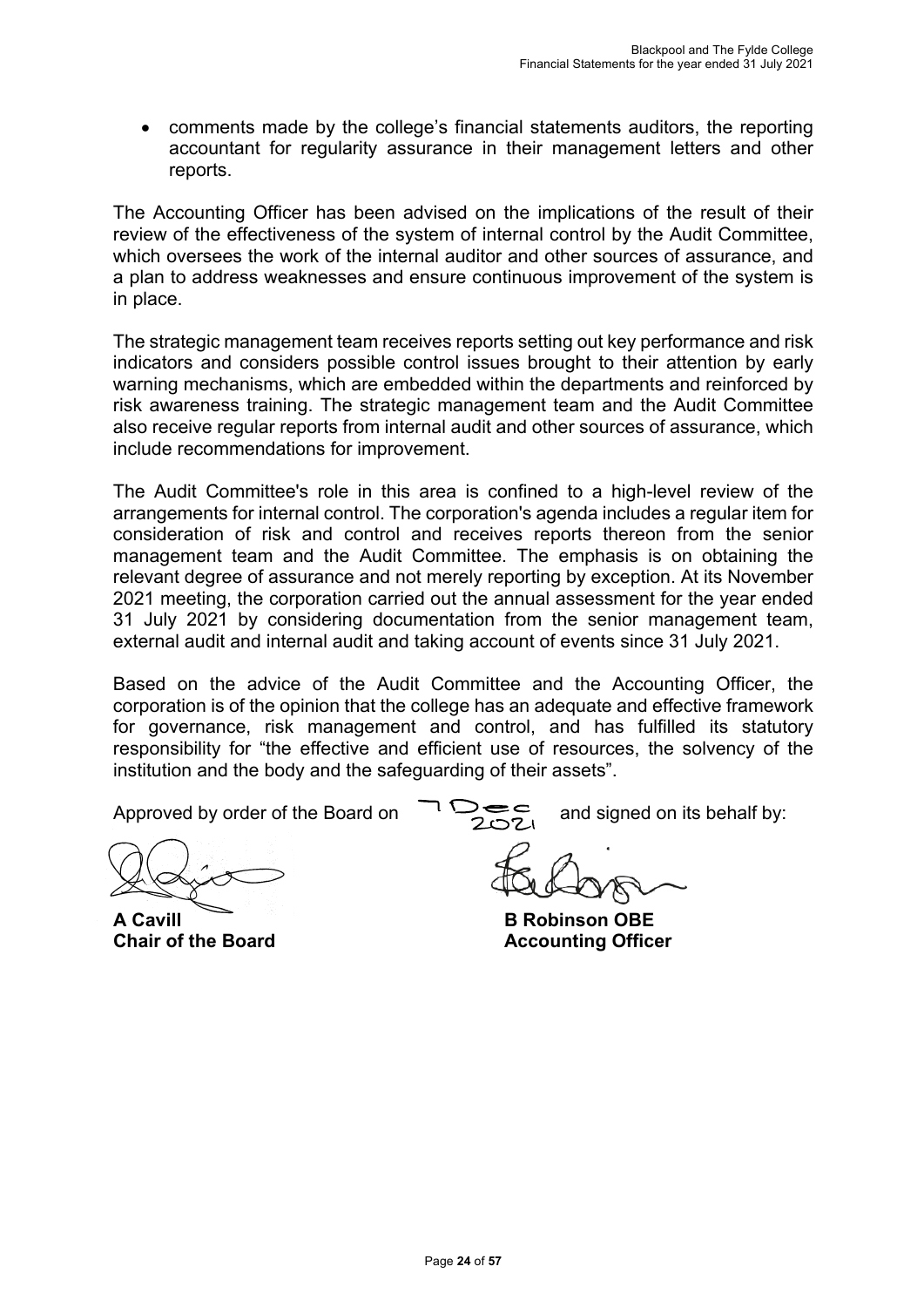## **Statement of Regularity, Propriety and Compliance**

The Board has considered its responsibility to notify the Education and Skills Funding Agency (ESFA) of material irregularity, impropriety and non-compliance with ESFA terms and conditions of funding, under B&FCs grant funding agreement and contracts with the ESFA. As part of our consideration we have had due regard to the requirements of the grant funding agreements and contracts with the ESFA.

We confirm, on behalf of the Board, that after due enquiry, and to the best of our knowledge, we are unable to identify any material irregular or improper use of funds by B&FC, or material non-compliance with the terms and conditions of funding, under B&FCs grant funding agreements with the ESFA, or any other public funder.

We confirm that no instances of material irregularity, impropriety or funding noncompliance have been discovered to date. If any instances are identified after the date of this statement, these will be notified to the ESFA.

**A Cavill B Robinson OBE Chair of the Board Accounting Officer<br>Date 7 Dec 2021** Date 7 Dec 2021 Date  $\neg$  Dec 2021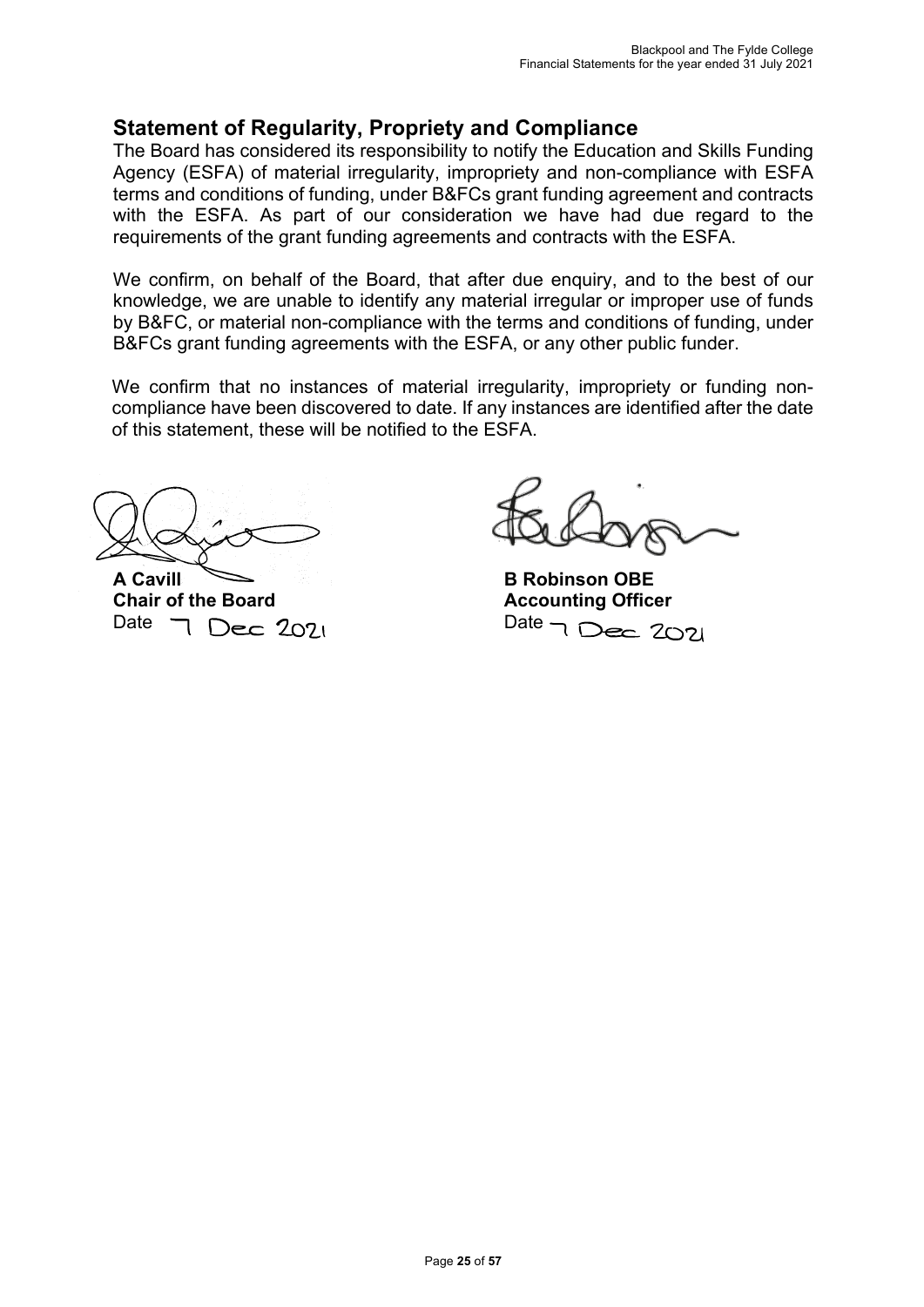## **Statement of Responsibilities of the Members of the Board**

The members of the Board are required to present audited financial statements for each financial year.

Within the terms and conditions of B&FC's grant funding agreements and contracts with the ESFA, the Board, through its Accounting Officer, is required to prepare financial statements and an operating and financial review for each financial year in accordance with the Statement of Recommended Practice – Accounting for Further and Higher Education, ESFA's College Accounts Direction and the UK's Generally Accepted Accounting Practice, and which gives a true and fair view of the state of affairs of B & FC's surplus of income over expenditure for that period.

In preparing the financial statements, the Board is required to:

- select suitable accounting policies and apply them consistently
- make judgements and estimates that are reasonable and prudent
- state whether applicable Accounting Standards have been followed, subject to any material departures disclosed and explained in the financial statements
- assess B & FC's ability to continue as a going concern, disclosing, as applicable, matters related to going concern; and
- use the going concern basis of accounting unless they either intend to liquidate the company or to cease operations, or have no realistic alternative but to do so.

The Board is also required to prepare a Strategic Report which describes what it is trying to do and how it is going about it, including information about the legal and administrative status of B&FC.

The Board is responsible for keeping adequate accounting records which disclose with reasonable accuracy, at any time, the financial position of B&FC, and which enable it to ensure that the financial statements are prepared in accordance with the relevant legislation of incorporation and other relevant accounting standards including Further and Higher Education Act 1992 and Charities Act 2011. It is responsible for such internal control as it determines is necessary to enable the preparation of financial statements that are free from material misstatement, whether due to fraud or error, and for taking steps that are reasonably open to it in order to safeguard the assets of B&FC and to prevent and detect fraud and other irregularities.

The maintenance and integrity of the B&FC website is the responsibility of the Board of B&FC; the work carried out by the auditors does not involve consideration of these matters and, accordingly, the auditors accept no responsibility for any changes that may have occurred to the financial statements since they were initially presented on the website. Legislation in the United Kingdom governing the preparation dissemination of financial statements may differ from legislation in other jurisdictions.

Members of the Board are responsible for ensuring that expenditure and income are applied for the purposes intended by Parliament and that the financial transactions conform to the authorities that govern them. In addition, they are responsible for ensuring that funds from the ESFA are used only in accordance with the ESFA's Grant Funding Agreements and contracts with the ESFA and any other conditions that may be prescribed from time to time by the ESFA, or any other public funder. Members of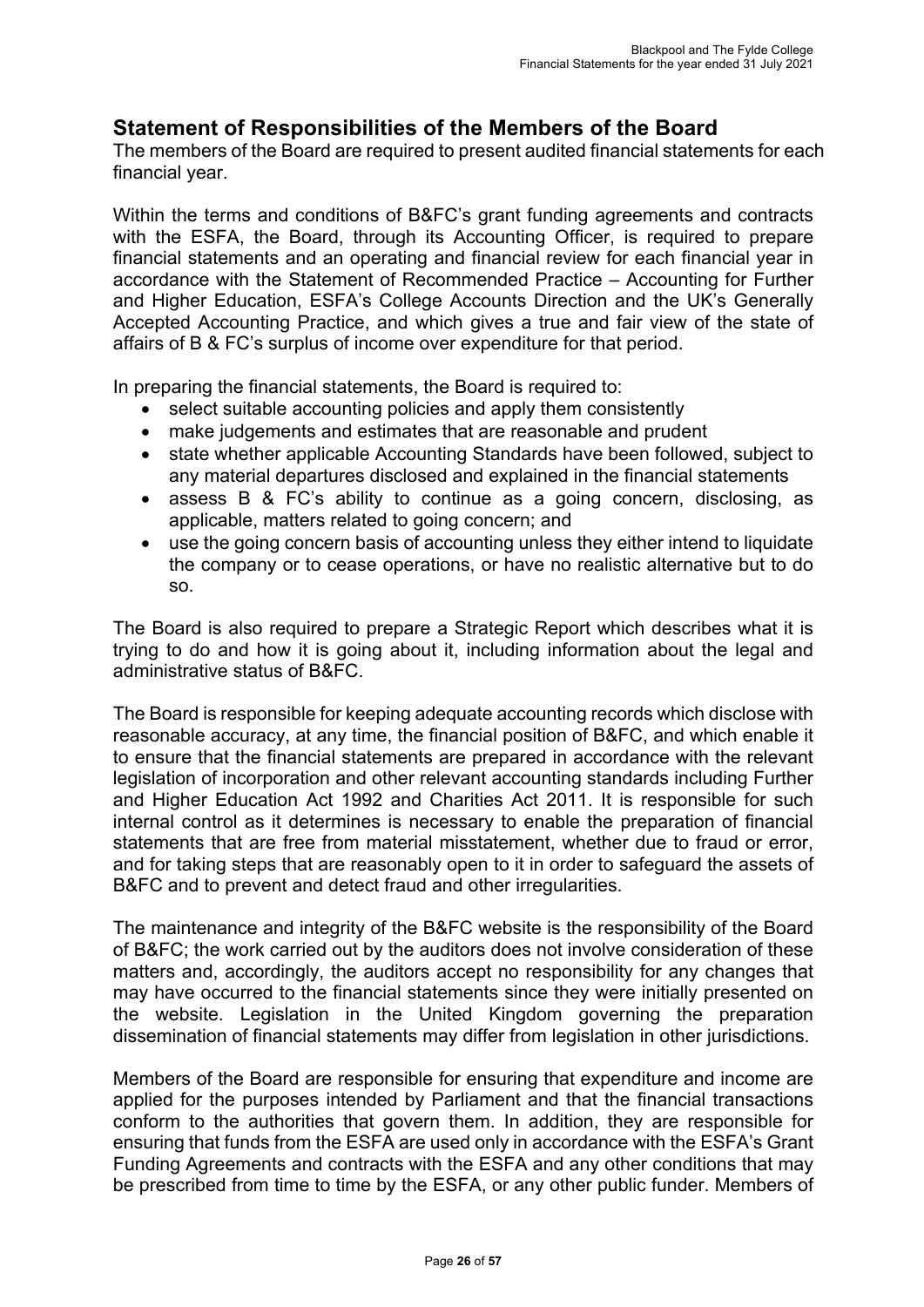the Board must ensure that there are appropriate financial and management controls in place in order to safeguard public and other funds and to ensure they are used properly. In addition, members of the Board are responsible for securing economic, efficient and effective management of the B&FC's resources and expenditure, so that the benefits that should be derived from the application of public funds from the ESFA and other public bodies are not put at risk.

Approved by order of the members of the Board on  $\frac{1}{202}$  and signed on its behalf by:

**A Cavill Chair of the Board**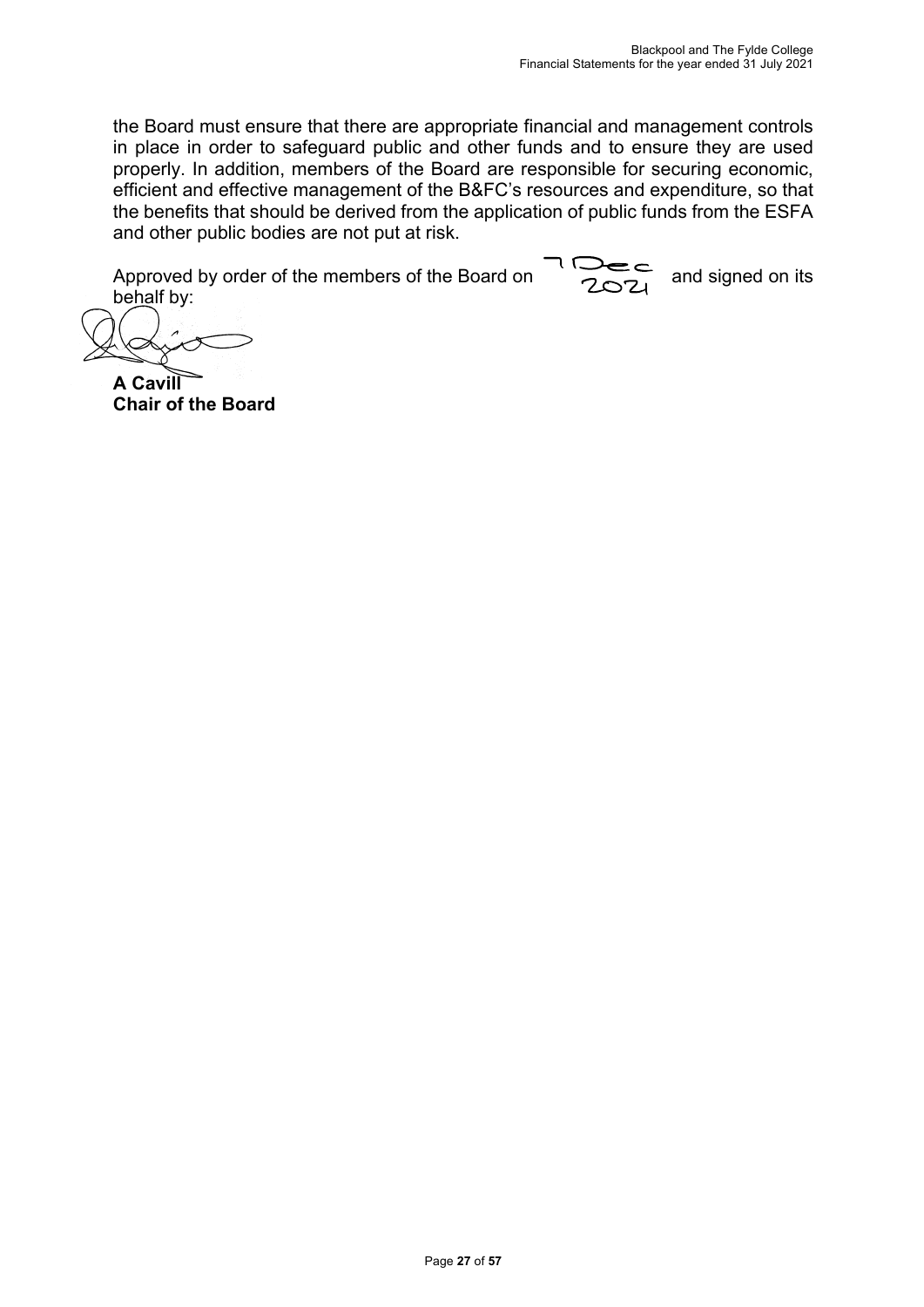## **Independent Auditor's Report to the Members of Blackpool and The Fylde College**

## **Opinion**

We have audited the financial statements of Blackpool and The Fylde College "the Corporation" for the year ended 31 July 2021 which comprise the Statement of Comprehensive Income and Expenditure, the Statement of Changes in Reserves, the Balance Sheet, the Statement of Cash Flows and notes to the financial statements including a summary of significant accounting policies at Note 1. The financial reporting framework that has been applied in their preparation is applicable law and United Kingdom Accounting Standards, including FRS 102 "The Financial Reporting Standard applicable in the UK and Republic of Ireland" (United Kingdom Generally Accepted Accounting Practice.

In our opinion, the financial statements:

- give a true and fair view of the state of the Corporation's financial position as at 31 July 2021 and of its surplus of income and expenditure, for the year then ended; and
- have been properly prepared in accordance with UK Generally Accepted Accounting Practice, College Accounts Direction 2020 to 2021 issued by the Education and Skills Funding Agency, and the 2019 Statement of Recommended Practice – Accounting for Further and Higher Education; and meet the requirements of the Accounts Direction dated 25 October 2019 issued by the Office for Students ('the OfS Accounts Direction')

#### **Basis for opinion**

We conducted our audit in accordance with International Standards on Auditing (UK) (ISAs (UK)) and applicable law. Our responsibilities under those standards are further described in the auditor's responsibilities for the audit of the financial statements section of our report. We are independent of the Corporation in accordance with the ethical requirements that are relevant to our audit of the financial statements in the UK, including the FRC's Ethical Standard, and we have fulfilled our other ethical responsibilities in accordance with these requirements. We believe that the audit evidence we have obtained is sufficient and appropriate to provide a basis for our opinion.

#### **Conclusions relating to going concern**

In auditing the financial statements, we have concluded that the Board of Governors' use of the going concern basis of accounting in the preparation of the financial statements is appropriate.

Based on the work we have performed, we have not identified any material uncertainties relating to events or conditions that, individually or collectively, may cast significant doubt on the Corporation's ability to continue as a going concern for a period of at least twelve months from when the financial statements are authorised for issue.

Our responsibilities and the responsibilities of the Board of Governors with respect to going concern are described in the relevant sections of this report.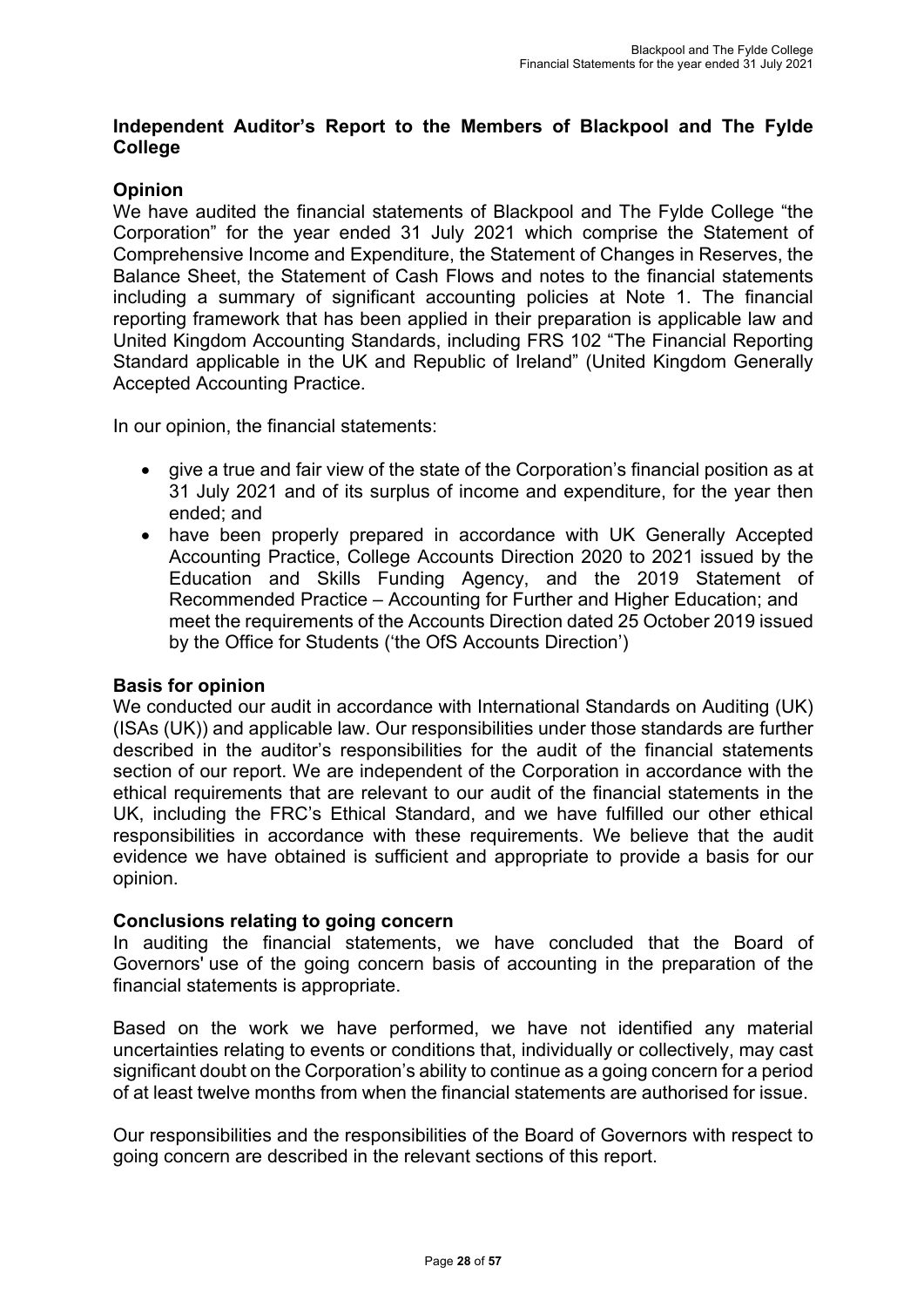## **Other information**

The Board of Governors are responsible for the other information. The other information comprises the information included in the Strategic Report, Governance Statement, Statement of Regularity, Propriety and Compliance, other than the financial statements and our auditor's report thereon. Our opinion on the financial statements does not cover the other information and, except to the extent otherwise explicitly stated in our report, we do not express any form of assurance conclusion thereon.

In connection with our audit of the financial statements our responsibility is to read the other information and, in doing so, consider whether the other information is materially inconsistent with the financial statements or our knowledge obtained in the audit or otherwise appears to be materially misstated. If we identify such material inconsistencies or apparent material misstatements, we are required to determine whether there is a material misstatement in the financial statements or a material misstatement of the other information. If, based on the work we have performed, we conclude that there is a material misstatement of this other information, we are required to report that fact.

We have nothing to report in this regard.

## **Report on Other Legal and Regulatory Requirements**

We are required to report on the following matters by the Office for Students' Accounts Direction.

In our opinion, in all material respects:

- funds from whatever source administered by the Corporation for specific purposes have been properly applied to those purposes and managed in accordance with relevant legislation; and
- funds provided by the Office for Students, UK Research and Innovation (including Research England), the Education and Skills Funding Agency and the Department for Education have been applied in accordance with the relevant terms and conditions; and
- the requirements of the Office for Students' Accounts Direction for the relevant year's financial statements have been met.

#### **Matters on which we are required to report by exception**

Under the Post-16 Audit Code of Practice 2020-2021 issued by the Education and Skills Funding Agency we are required to report to you if, in our opinion:

- adequate accounting records have not been kept; or
- the financial statements are not in agreement with the accounting records and returns; or
- we have not received all the information and explanations we require for our audit.

Further, we are required by the Office for Students' Accounts Direction to report to you if the results of our audit work indicate that the Corporation's expenditure on access and participation activities for the financial year disclosed in Note 9a has been materially misstated.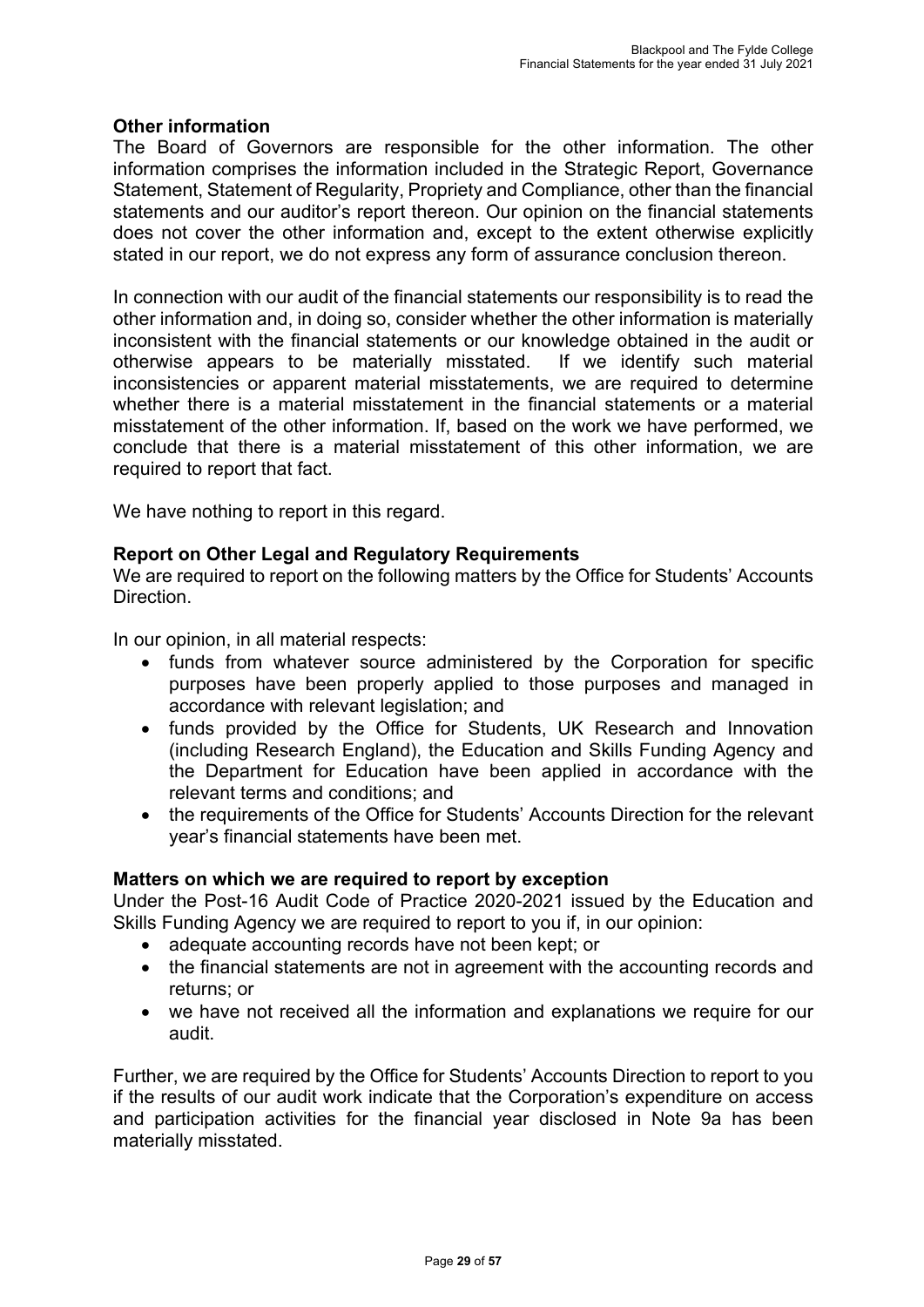We are also required by the Office for Students' Accounts Direction to report to you where the results of our audit work indicate that the Corporation's grant and fee income, as disclosed in Note 2 to the financial statements has been materially misstated.

We have nothing to report in these respects

## **Responsibilities of Board of Governors**

As explained more fully in the Statement of Responsibilities of Members of the Corporation set out on page 26, the Board of Governors are responsible for the preparation of the financial statements and for being satisfied that they give a true and fair view, and for such internal control as the Board of Governors determine is necessary to enable the preparation of financial statements that are free from material misstatement, whether due to fraud or error.

In preparing the financial statements, the Board of Governors are responsible for assessing the Corporation's ability to continue as a going concern, disclosing, as applicable, matters related to going concern and using the going concern basis of accounting unless the Board of Governors either intend to liquidate the Corporation or to cease operations, or have no realistic alternative but to do so.

## **Auditor's responsibilities for the audit of the financial statements**

Our objectives are to obtain reasonable assurance about whether the financial statements as a whole are free from material misstatement, whether due to fraud or error, and to issue an auditor's report that includes our opinion. Reasonable assurance is a high level of assurance, but is not a guarantee that an audit conducted in accordance with ISAs (UK) will always detect a material misstatement when it exists.

Misstatements can arise from fraud or error and are considered material if, individually or in the aggregate, they could reasonably be expected to influence the economic decisions of users taken on the basis of these financial statements.

A further description of our responsibilities for the audit of the financial statements is located on the Financial Reporting Council's web-site at www.frc.org.uk/auditorsresponsibilities. This description forms part of our auditor's report.

Irregularities, including fraud, are instances of non-compliance with laws and regulations. We design procedures in line with our responsibilities, outlined above, to detect material misstatements in respect of irregularities, including fraud. The specific procedures for this engagement and the extent to which these are capable of detecting irregularities, including fraud is detailed below:

## **The extent to which the audit was considered capable of detecting irregularities including fraud**

Our approach to identifying and assessing the risks of material misstatement in respect of irregularities, including fraud and non-compliance with laws and regulations, was as follows: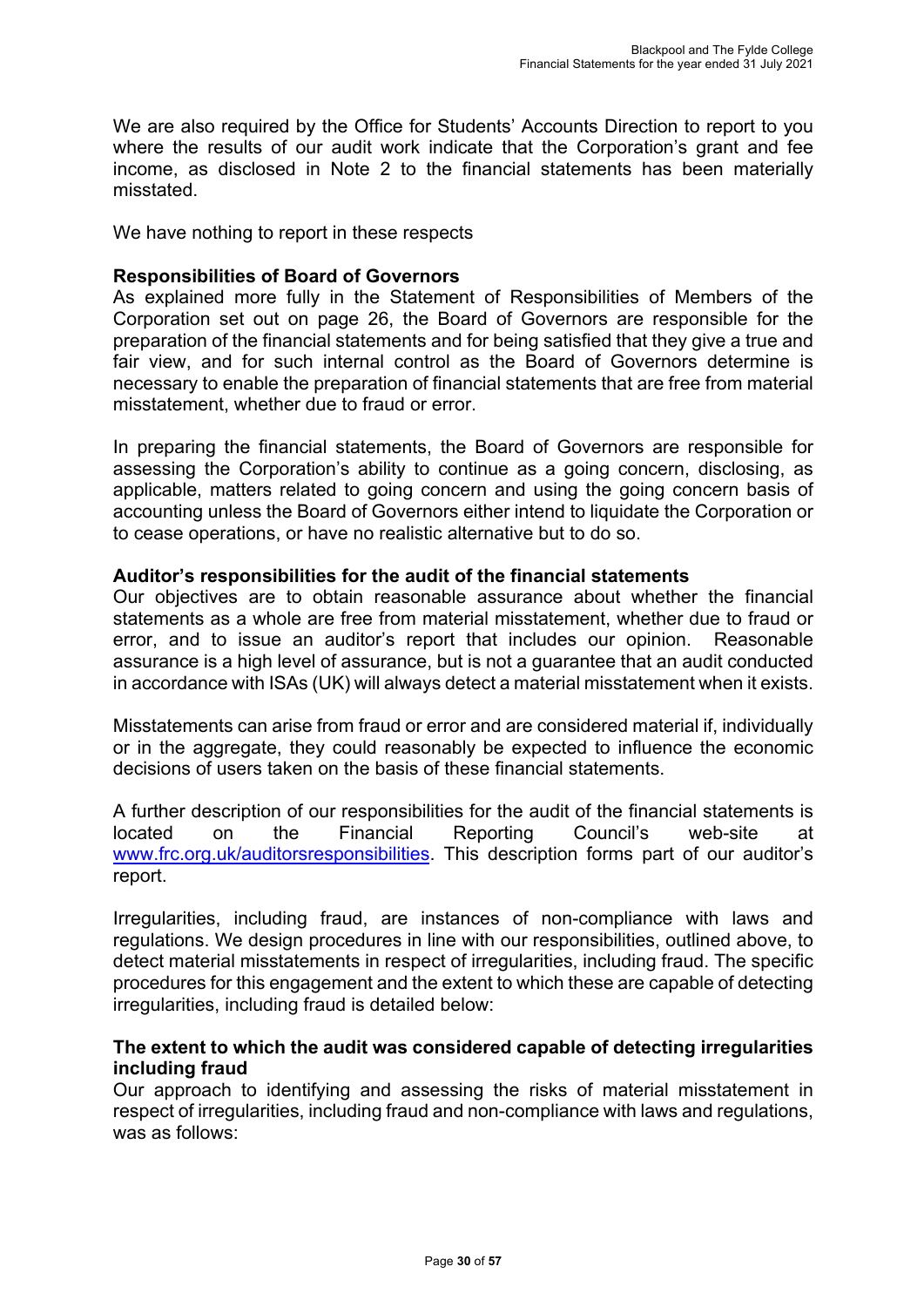- the engagement partner ensured that the engagement team collectively had the appropriate competence, capabilities and skills to identify or recognise noncompliance with applicable laws and regulations.
- we identified the laws and regulations applicable to the company through discussions with directors and other management, and from our commercial knowledge and experience of the Further Education sector.
- we focused on specific laws and regulations which we considered may have a direct material effect on the financial statements or the operations of the company, including Further and Higher Education Act 1992, Charities Act 2011, taxation legislation, data protection, anti-bribery, employment, environmental and health and safety legislation.
- we assessed the extent of compliance with the laws and regulations identified above through making enquiries of management and inspecting legal correspondence.
- identified laws and regulations were communicated within the audit team regularly and the team remained alert to instances of non-compliance throughout the audit.

*We assessed the susceptibility of the company's financial statements to material misstatement, including obtaining an understanding of how fraud might occur, by:* 

- making enquiries of management as to where they considered there was susceptibility to fraud, their knowledge of actual, suspected and alleged fraud.
- considering the internal controls in place to mitigate risks of fraud and noncompliance with laws and regulations.

*To address the risk of fraud through management bias and override of controls, we:* 

- performed analytical procedures depreciation and salaries and wages to identify any unusual or unexpected relationships.
- tested journal entries to identify unusual transactions.
- assessed whether judgements and assumptions made in determining the accounting estimates set out in Note 1 were indicative of potential bias.
- investigated the rationale behind significant or unusual transactions.

There are inherent limitations in our audit procedures described above. The more removed that laws and regulations are from financial transactions, the less likely it is that we would become aware of non-compliance. Auditing standards also limit the audit procedures required to identify non-compliance with laws and regulations to enquiry of the directors and other management and the inspection of regulatory and legal correspondence, if any.

Material misstatements that arise due to fraud can be harder to detect than those that arise from error as they may involve deliberate concealment or collusion.

## **Use of our report**

This report is made solely to the Corporation's members, as a body, in accordance with our engagement letter dated 9 July 2021 our audit work has been undertaken so that we might state to the Board's members those matters we are required to state to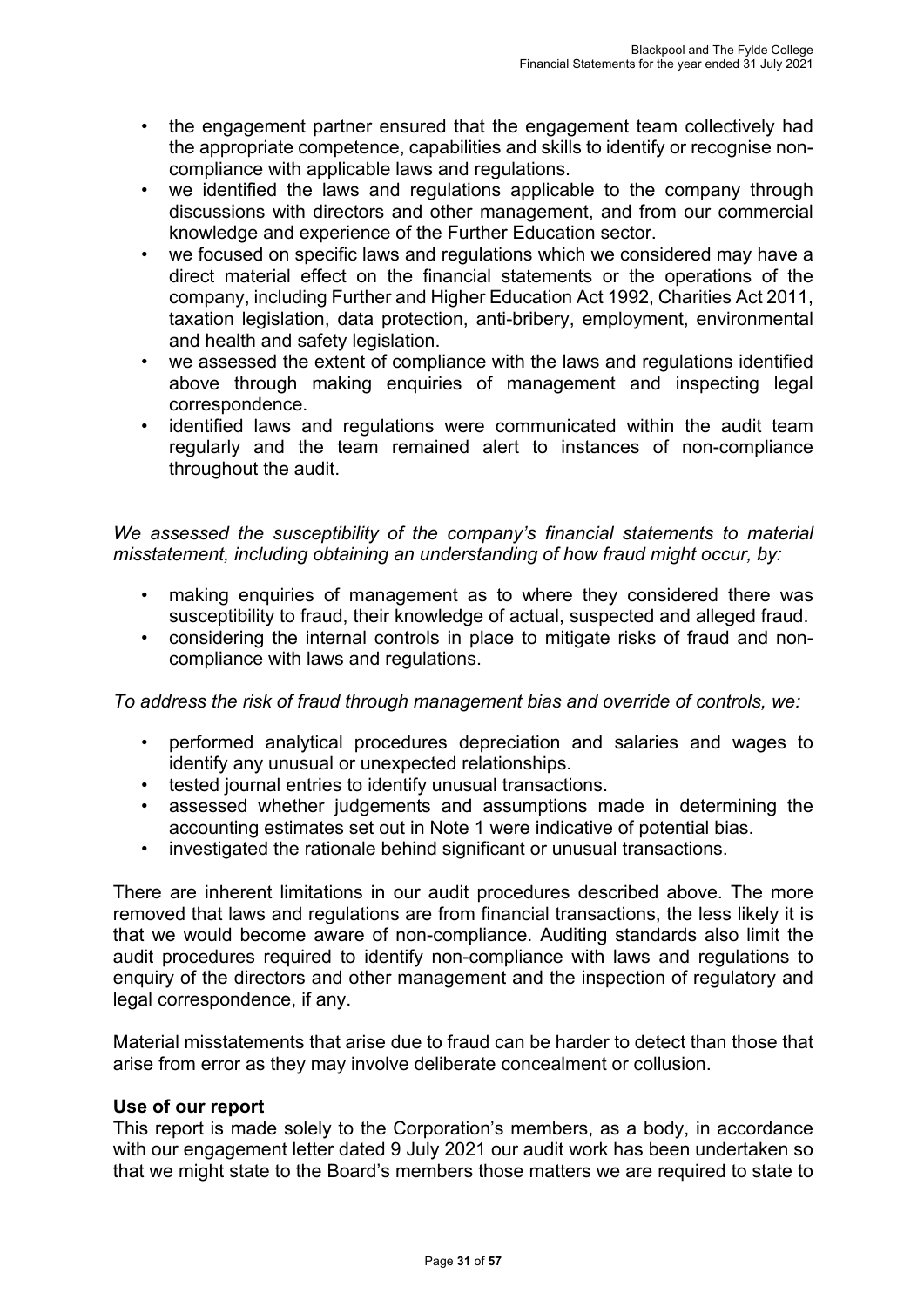them in an auditor's report and for no other purpose. To the fullest extent permitted by law, we do not accept or assume responsibility to anyone other than the Board and the Board's members as a body for our audit work, for this report, or for the opinions we have formed.

Signed:

Date: 15 December 2021

Beaver and Stutty

For and on behalf of BEEVER AND STRUTHERS Statutory Auditor St George's House 215/219 Chester Road Manchester M15 4JE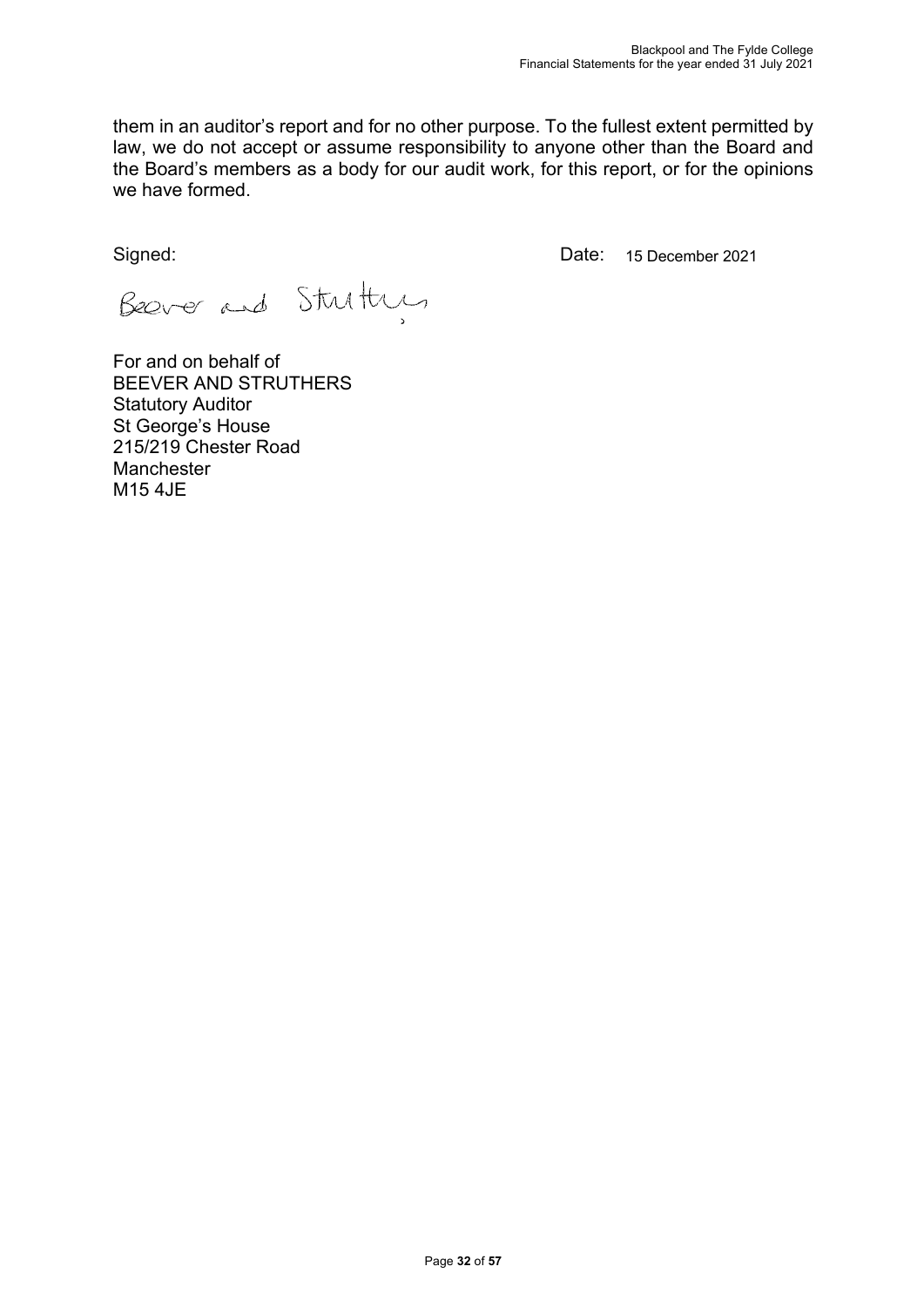## **To: The Board of Governors of Blackpool and The Fylde College and Secretary of State for Education, acting through Education and Skills Funding Agency (the ESFA)**

In accordance with the terms of our engagement letter dated 9 July 2021 and further to the requirements and conditions of funding in the ESFA's grant funding agreements and contracts, or those of any other public funder, we have carried out an engagement to obtain limited assurance about whether anything has come to our attention that would suggest, in all material respects, the expenditure disbursed and income received by Blackpool and The Fylde College during the period 1 August 2020 to 31 July 2021 have not been applied to the purposes identified by Parliament and the financial transactions do not conform to the authorities which govern them.

The framework that has been applied is set out in the Post-16 Audit Code of Practice (the Code) issued by the ESFA and in any relevant conditions of funding concerning adult education notified by a relevant funder. In line with this framework, our work has specifically not considered income received from the main funding grants generated through the Individualised Learner Record data returns, for which the ESFA has other assurance arrangements in place.

This report is made solely to the Board of Governors of Blackpool and The Fylde College and the ESFA in accordance with the terms of our engagement letter. Our work has been undertaken so that we might state to the Board of Governors of Blackpool and The Fylde College and the ESFA those matters we are required to state in a report and for no other purpose. To the fullest extent permitted by law, we do not accept, or assume, responsibility to anyone other than the Board of Governors of Blackpool and The Fylde College and the ESFA for our work, for this report, or for the conclusion we have formed.

## **Respective responsibilities of Blackpool and The Fylde College and the reporting accountant**

The Board of Governors of Blackpool and The Fylde College is responsible, under the requirements of the Further & Higher Education Act 1992, subsequent legislation and related regulations and guidance, for ensuring that expenditure disbursed, and income received, are applied for the purposes intended by Parliament, and the financial transactions conform to the authorities that govern them.

Our responsibilities for this engagement are established in the United Kingdom by our profession's ethical guidance and are to obtain limited assurance and report in accordance with our engagement letter and the requirements of the Code. We report to you whether anything has come to our attention in carrying out our work which suggests that in all material respects, expenditure disbursed and income received, during the period 1 August 2020 to 31 July 2021 have not been applied to purposes intended by Parliament or that the financial transactions do not conform to the authorities which govern them.

## **Approach**

We conducted our engagement in accordance with the Code issued by the ESFA. We performed a limited assurance engagement as defined in that framework.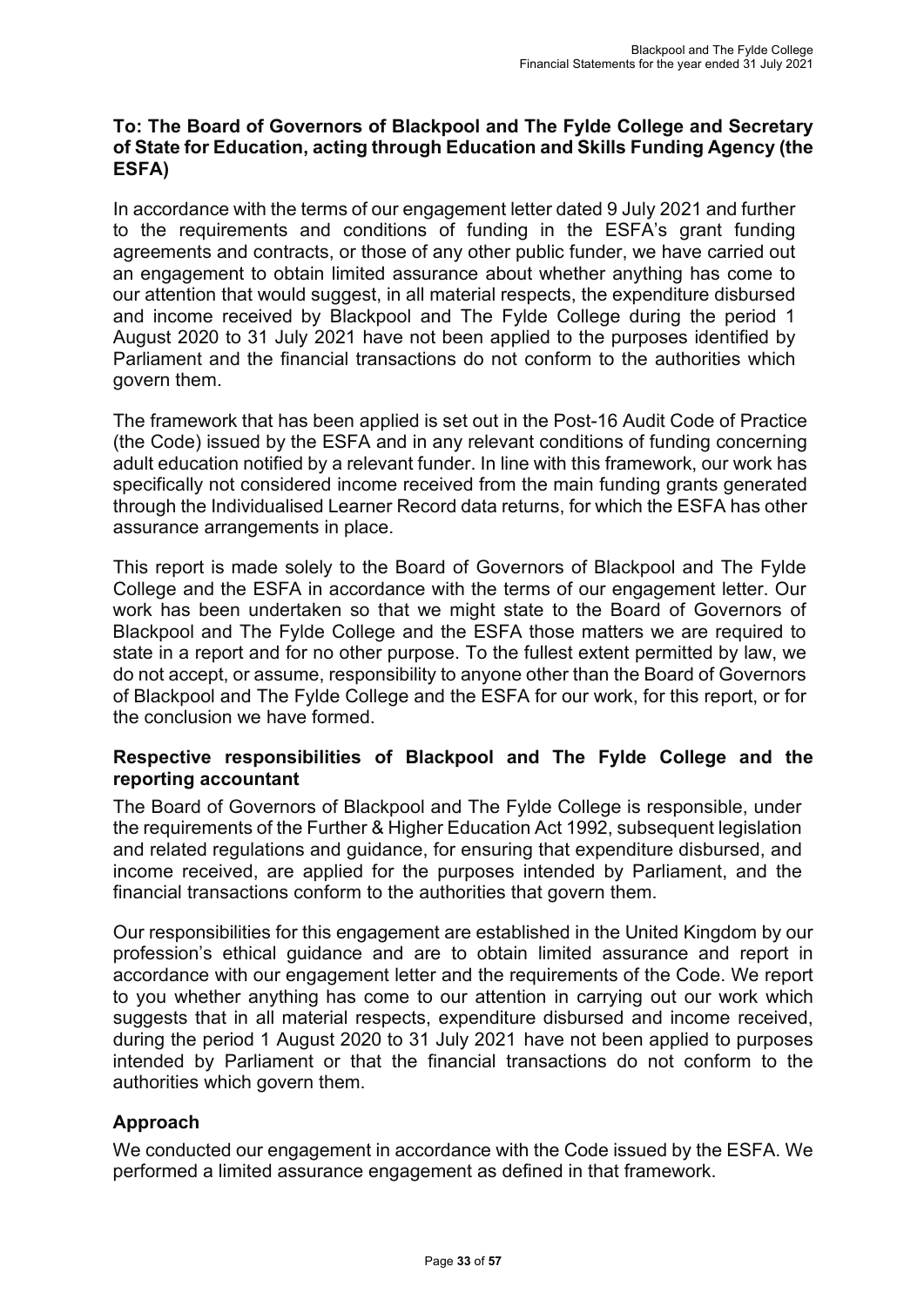The objective of a limited assurance engagement is to perform such procedures as to obtain information and explanations in order to provide us with sufficient appropriate evidence to express a negative conclusion on regularity.

A limited assurance engagement is more limited in scope than a reasonable assurance engagement and consequently does not enable us to obtain assurance that we would become aware of all significant matters that might be identified in a reasonable assurance engagement. Accordingly, we do not express a positive opinion.

Our engagement includes examination, on a test basis, of evidence relevant to the regularity of the Corporation's income and expenditure.

The work undertaken to draw to our conclusion includes:

- Documenting the framework of authorities which govern the activities of the Corporation;
- Undertaking a risk assessment based on our understanding of the general control environment and any weaknesses in internal controls identified by our audit of the financial statements;
- Reviewing the self-assessment questionnaire which supports the representations included in the Chair of Governors and Accounting Officer's statement on regularity, propriety and compliance with the framework of authorities;
- Testing transactions with related parties;
- Confirming through enquiry and sample testing that the Corporation has complied with its procurement policies and that these policies comply with delegated authorities; and
- Reviewing any evidence of impropriety resulting from our work and determining whether it was significant enough to be referred to in our regularity report.

## **Conclusion**

In the course of our work nothing has come to our attention which suggests that in all material respects the expenditure disbursed and income received during the period 1 August 2020 to 31 July 2021 has not been applied to purposes intended by Parliament and the financial transactions do not conform to the authorities which govern them.

Signed:  $\frac{C}{2Q}$ ver and UVVIVVI Date: 15 December 2021

For and on behalf of BEEVER AND STRUTHERS

Statutory Auditor St George's House 215/219 Chester Road Manchester M15 4JE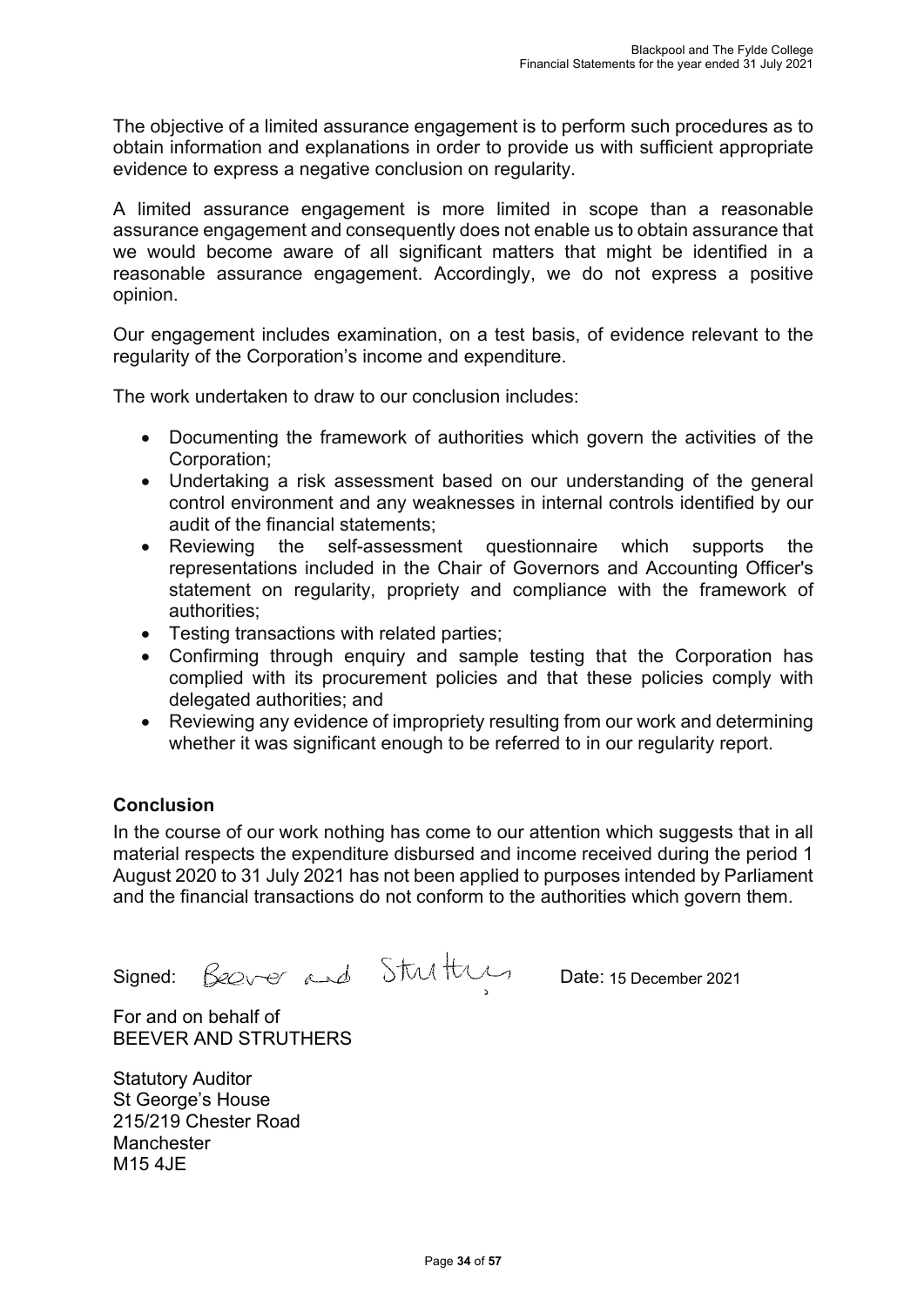## **Statements of Comprehensive Income and Expenditure**

|                                                                              | <b>Note</b>    | <b>Year Ended</b><br>2021 | <b>Year Ended</b><br>2020 |
|------------------------------------------------------------------------------|----------------|---------------------------|---------------------------|
|                                                                              |                | £'000                     | £'000                     |
| <b>INCOME</b>                                                                |                |                           |                           |
| Funding body grants                                                          | $\overline{2}$ | 26,539                    | 23,197                    |
| Tuition fees and education contracts                                         | 3              | 16,650                    | 18,444                    |
| Other grants and contracts                                                   | 4              | 1,464                     | 1,532                     |
| Other income                                                                 | 5              | 5,024                     | 7,016                     |
| Investment income                                                            | $6\phantom{1}$ | 17                        | 71                        |
| <b>Total income</b>                                                          |                | 49,694                    | 50,260                    |
| <b>EXPENDITURE</b>                                                           |                |                           |                           |
| Staff costs                                                                  | 8              | 32,746                    | 32,926                    |
| Fundamental restructuring costs                                              | 8              | 77                        | 26                        |
| Other operating expenses                                                     | 9              | 12,206                    | 13,583                    |
| Depreciation                                                                 | 12             | 4,296                     | 4,419                     |
| Interest and other finance costs                                             | 10             | 839                       | 791                       |
| <b>Total expenditure</b>                                                     |                | 50,164                    | 51,746                    |
| Deficit before other gains and losses                                        |                | (470)                     | (1, 486)                  |
| Deficit before tax<br>Taxation                                               | 11             | (470)<br>(15)             | (1, 486)<br>(56)          |
| Deficit for the year<br>Actuarial gain/(loss) in respect of pensions schemes | 25             | (485)<br>4,952            | (1, 542)<br>(16, 016)     |
| Total Comprehensive Surplus/(Loss) for the year                              |                | 4,467                     | (17, 558)                 |

All items of income and expenditure relate to continuing activities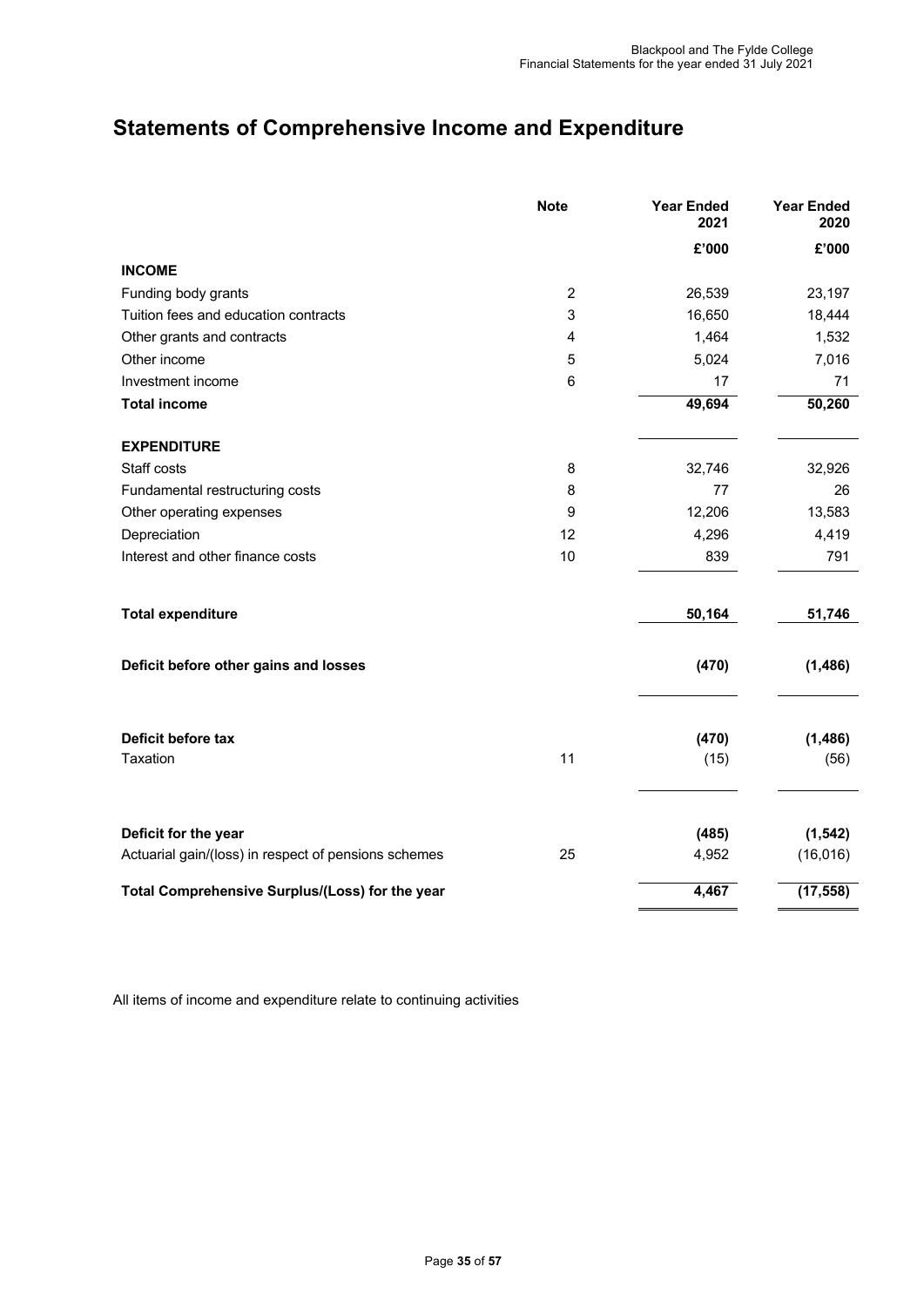## **Statement of Changes in Reserves**

|                                                 | Income and<br>expenditure<br>account | <b>Restricted</b><br>reserve | <b>Total</b> |
|-------------------------------------------------|--------------------------------------|------------------------------|--------------|
|                                                 | £'000                                | £'000                        | £'000        |
| Balance at 31 <sup>st</sup> July 2019           | 44,319                               | 52                           | 44,371       |
| Surplus from the income and expenditure account | (1,541)                              | (1)                          | (1, 542)     |
| Other comprehensive income                      | (16, 016)                            |                              | (16, 016)    |
| Total comprehensive Loss for the Year           | (17, 557)                            | (1)                          | (17, 558)    |
| Balance at 31 <sup>st</sup> July 2020           | 26,762                               | 51                           | 26,813       |
| Surplus from the income and expenditure account | (485)                                |                              | (485)        |
| Other comprehensive income                      | 4,952                                | 1                            | 4,953        |
| <b>Total comprehensive Surplus for the Year</b> | 4,467                                | 1                            | 4,468        |
| Balance at 31 <sup>st</sup> July 2021           | 31,229                               | 52                           | 31,281       |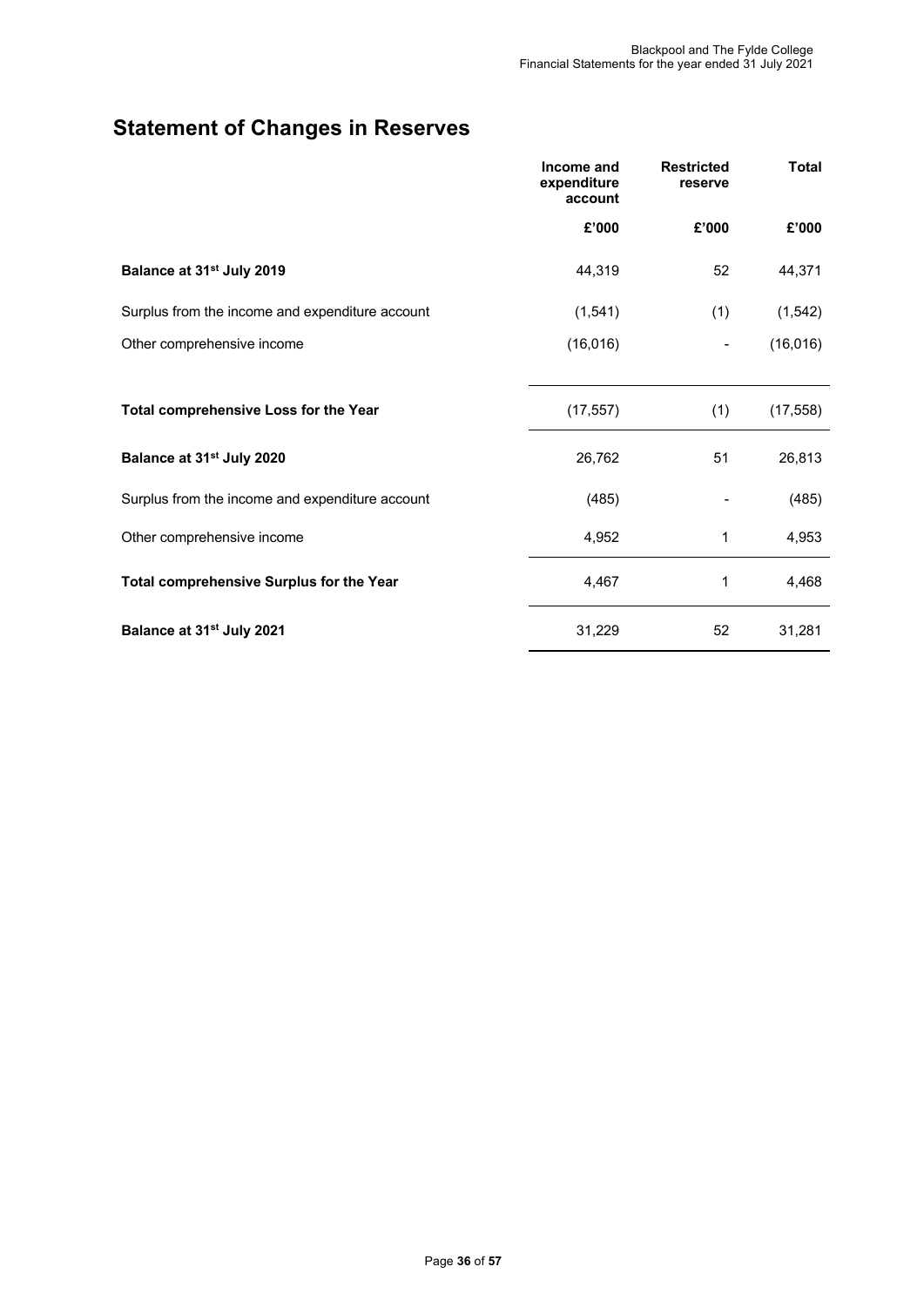## **Balance sheet as at 31 July**

|                                                          | <b>Notes</b> | <b>Year Ended</b><br>2021 | <b>Year Ended</b><br>2020 |
|----------------------------------------------------------|--------------|---------------------------|---------------------------|
|                                                          |              | £'000                     | £'000                     |
| Non current assets                                       |              |                           |                           |
| Tangible Fixed assets                                    | 12           | 88,856                    | 89,899                    |
| Investments                                              | 13           | 50                        | 51                        |
|                                                          |              | 88,906                    | 89,950                    |
| <b>Current assets</b>                                    |              |                           |                           |
| <b>Stocks</b>                                            |              | 4                         | 4                         |
| Trade and other receivables                              | 14           | 2,163                     | 3,527                     |
| Investments                                              | 15           |                           |                           |
| Cash and cash equivalents                                | 20           | 18,686                    | 13,822                    |
|                                                          |              | 吅                         | $\Box$                    |
| Less: Creditors - amounts falling due within one year    | 16           | $\Box$                    | $\Box$                    |
| <b>Net current assets</b>                                |              | 10,542                    | 6,999                     |
| <b>Total assets less current liabilities</b>             |              | 99,448                    | 96,949                    |
| Creditors - amounts falling due after more than one year | 17           | (27, 426)                 | (27, 478)                 |
| <b>Provisions</b>                                        |              |                           |                           |
| Defined benefit obligations                              | 19           | (40, 741)                 | (42, 307)                 |
| Other provisions                                         | 19           |                           | (351)                     |
| <b>Total net assets</b>                                  |              | 31,281                    | 26,813                    |
|                                                          |              |                           |                           |
| <b>Unrestricted Reserves</b>                             |              | 26,762                    | 44,319                    |
| Income and expenditure account                           |              | 4,467                     | (17, 557)                 |
| <b>Total reserves</b>                                    |              | 31,281                    | 26,813                    |

The financial statements on pages 35 to 57 were approved and authorised for issue by the Board on  $\Box$   $\triangle$   $\epsilon$  202 and were signed on its behalf on that date by:

**A Cavill B Robinson OBE Chair of the Board Chair Chair School Accounting Officer**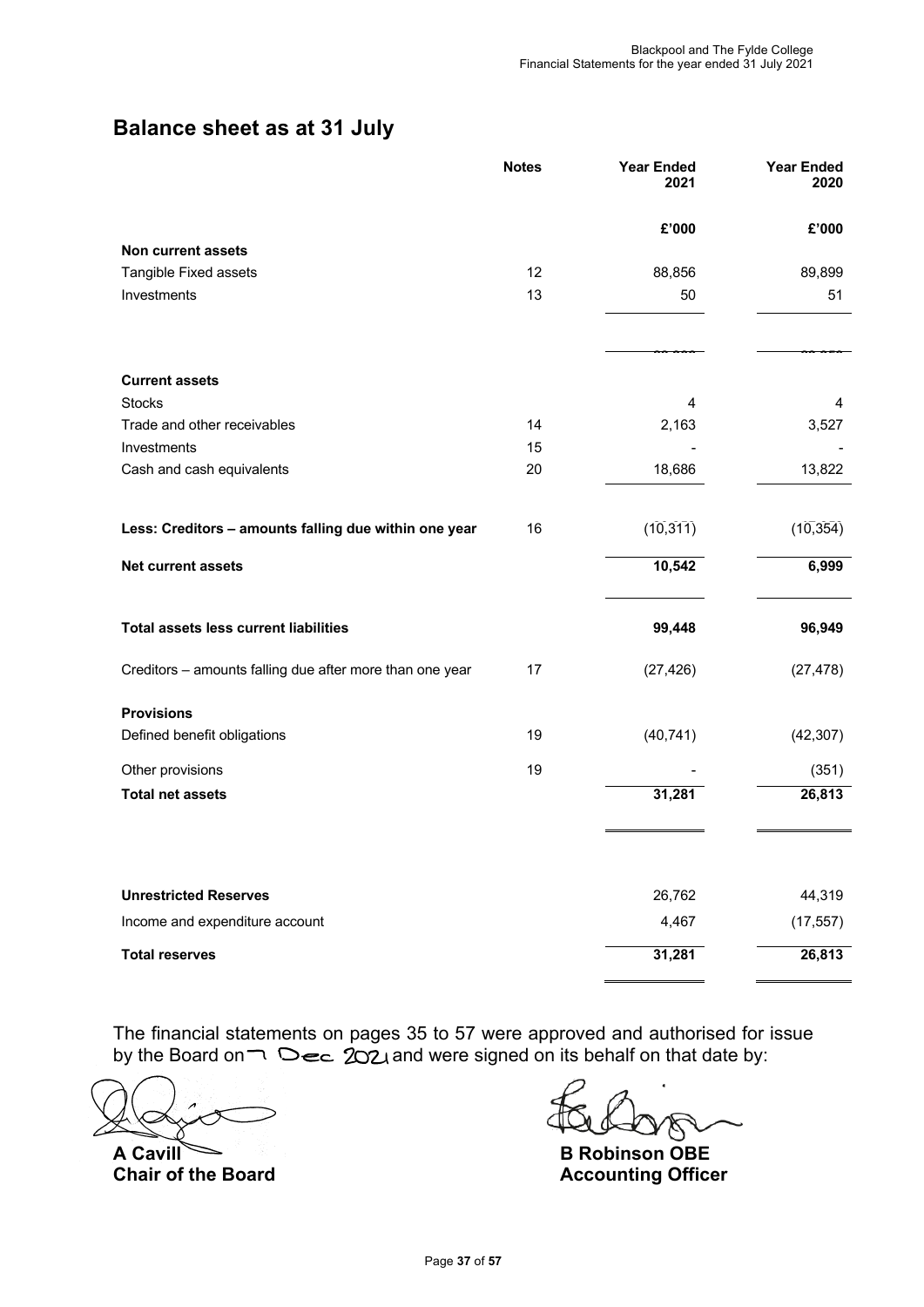## **Statement of Cash Flows**

|                                                                | 2021     | 2020      |
|----------------------------------------------------------------|----------|-----------|
|                                                                | £'000    | £'000     |
| <b>Cash flow from operating activities</b>                     |          |           |
| Surplus/(Deficit) for the year                                 | (470)    | (1,486)   |
| Adjustment for non-cash items                                  |          |           |
| Depreciation                                                   | 4,297    | 4,419     |
| (Increase)/decrease in stocks                                  |          |           |
| (Increase)/decrease in debtors                                 | 1,364    | (764)     |
| Increase/(decrease) in creditors due within one year           | (42)     | 4,083     |
| Increase/(decrease in creditors due after one year             | (789)    | (1, 383)  |
| Increase/(decrease) in provisions                              | (1, 917) | 18,889    |
| Pensions costs less contributions payable                      | 4,952    | (16, 016) |
| Adjustment for investing or financing activities               |          |           |
| Investment income                                              | (17)     | (71)      |
| Interest payable                                               | 178      | 296       |
| <b>Taxation paid</b>                                           | (15)     | (56)      |
| Net cash flow from operating activities                        | 7,541    | 7,911     |
|                                                                |          |           |
| Cash flows from investing activities                           |          |           |
| Investment income                                              | 17       | 71        |
| Deferred capital grant received                                | 1,787    | 401       |
| Payments made to acquire fixed assets                          | (3,253)  | (3,639)   |
|                                                                | (1, 449) | (3, 167)  |
| <b>Cash flows from financing activities</b>                    |          |           |
| Interest paid                                                  | (178)    | (296)     |
| Interest element of finance lease rental payments              |          |           |
| Repayments of amounts borrowed                                 | (1,050)  | (1,050)   |
| Capital element of finance lease rental payments               |          |           |
|                                                                | (1,228)  | (1, 346)  |
|                                                                |          |           |
| Increase / (decrease) in cash and cash equivalents in the year | 4,864    | 3,398     |
|                                                                |          |           |
| Cash and cash equivalents at beginning of the year<br>20       | 13,822   | 10,424    |
| Cash and cash equivalents at end of the year<br>20             | 18,686   | 13,822    |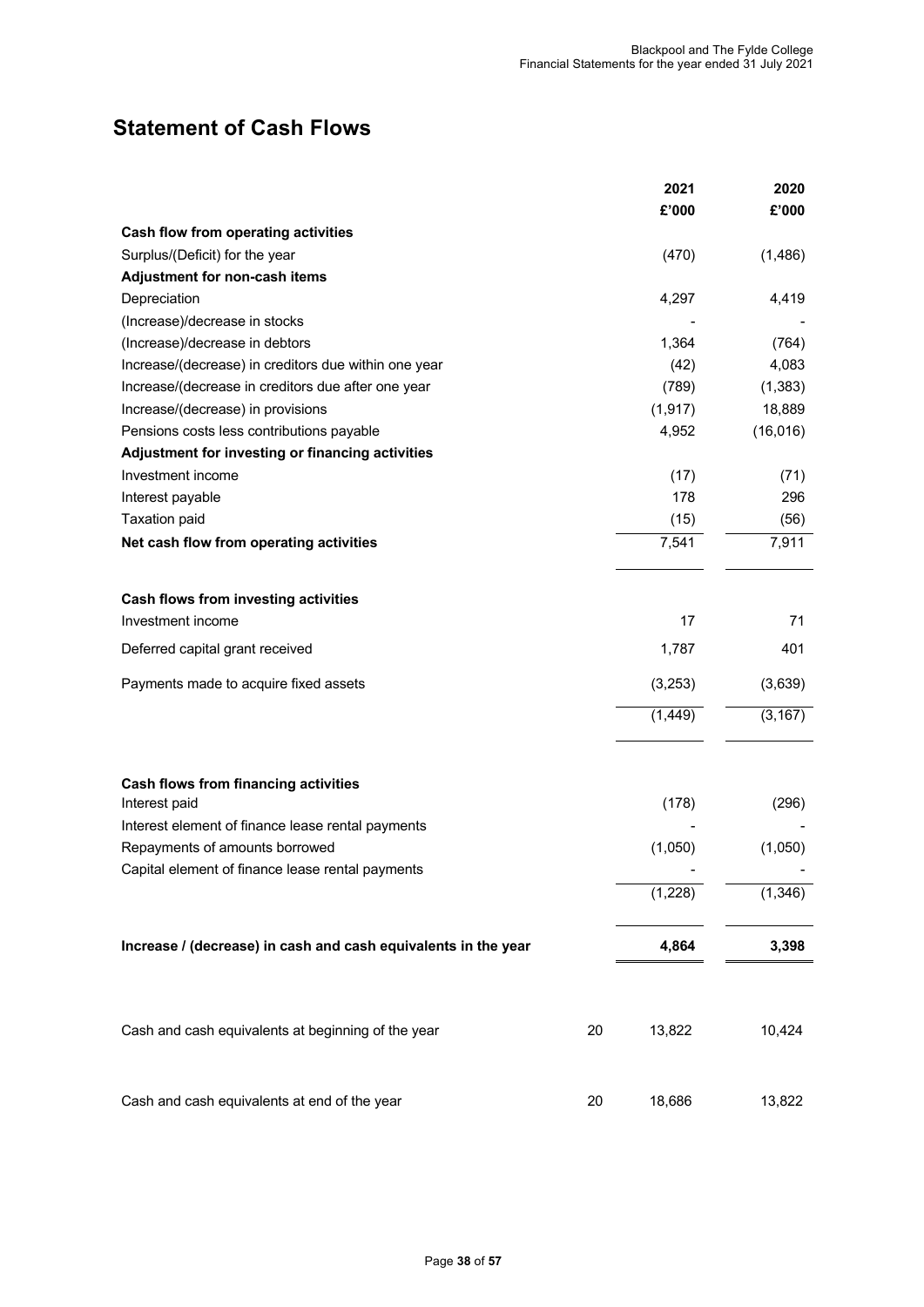#### **Notes to the Accounts**

#### **1. Statement of accounting policies**

The following accounting policies have been applied consistently in dealing with items which are considered material in relation to the financial statements.

#### **Basis of preparation**

These financial statements have been prepared in accordance with the Statement of Recommended Practice: Accounting for Further and Higher Education 2019 (the 2019 FE HE SORP), the College Accounts Direction for 2020 to 2021 and in accordance with Financial Reporting Standard 102 – "The Financial Reporting Standard applicable in the United Kingdom and Republic of Ireland" (FRS 102). B&FC is a public benefit entity and has therefore applied the relevant public benefit requirements of FRS 102.

The preparation of financial statements in compliance with FRS 102 requires the use of certain critical accounting estimates. It also requires management to exercise judgement in applying B&FC's accounting policies.

The financial statements are represented in sterling which is also the functional currency of B&FC. Monetary amounts in these financial statements are rounded to the nearest whole £1,000, except where otherwise indicated.

#### **Basis of accounting**

The financial statements are prepared in accordance with the historical cost convention [as modified by the use of previous valuations as deemed cost at transition for certain non-current assets.]

#### **Going concern**

The activities of B&FC, together with the factors likely to affect its future development and performance are set out in the Strategic Report. The financial position of B&FC, its cash flow, liquidity and borrowings are presented in the Financial Statements and accompanying Notes.

The financial statements have been prepared on a going concern basis which the Board considers to be appropriate for the following reasons.

B&FC has prepared cash flow forecasts covering a period of 19 months from the date of approval of these financial statements. After reviewing these forecasts, the Board is of the opinion that, taking account of severe but plausible downsides, including the anticipated impact of COVID-19, B&FC will have sufficient funds to meet its liabilities as they fall due over the period of 12 months from the date of approval of the financial statements (the going concern assessment period).

The 2021/22 budget and related cashflow have approached the next 12 months as a cautious normal year of financial performance and have reflected only prudent changes to those conditions experienced in 2020/21. B&FC has significant flexibility in its budget to withstand changes in both revenue and capital expenditure and has not assumed any vacancy lag and adopted prudent assumptions throughout its projections.

B&FC currently has two borrowing facilities with Santander. The first is a 2012 £6.0m fixed loan of which £0.8m is outstanding and loan repayments are scheduled until May 2022, at which point cash flows will improve by £0.8m annually. The second is a 2015 facility of which £5.9m is now fixed, £5.1m is outstanding and loan repayments are scheduled until 2031. B&FC's forecasts and financial projections indicate that it will be able to operate very comfortably within this existing facility and covenants for the foreseeable future. Gearing is low and the option of further borrowing could be explored should the need arise although that need is not currently anticipated.

Consequently, the Board is confident that B&FC will have sufficient funds to continue to meet its liabilities as they fall due for at least 12 months from the date of approval of the financial statements and therefore have prepared the financial statements on a going concern basis.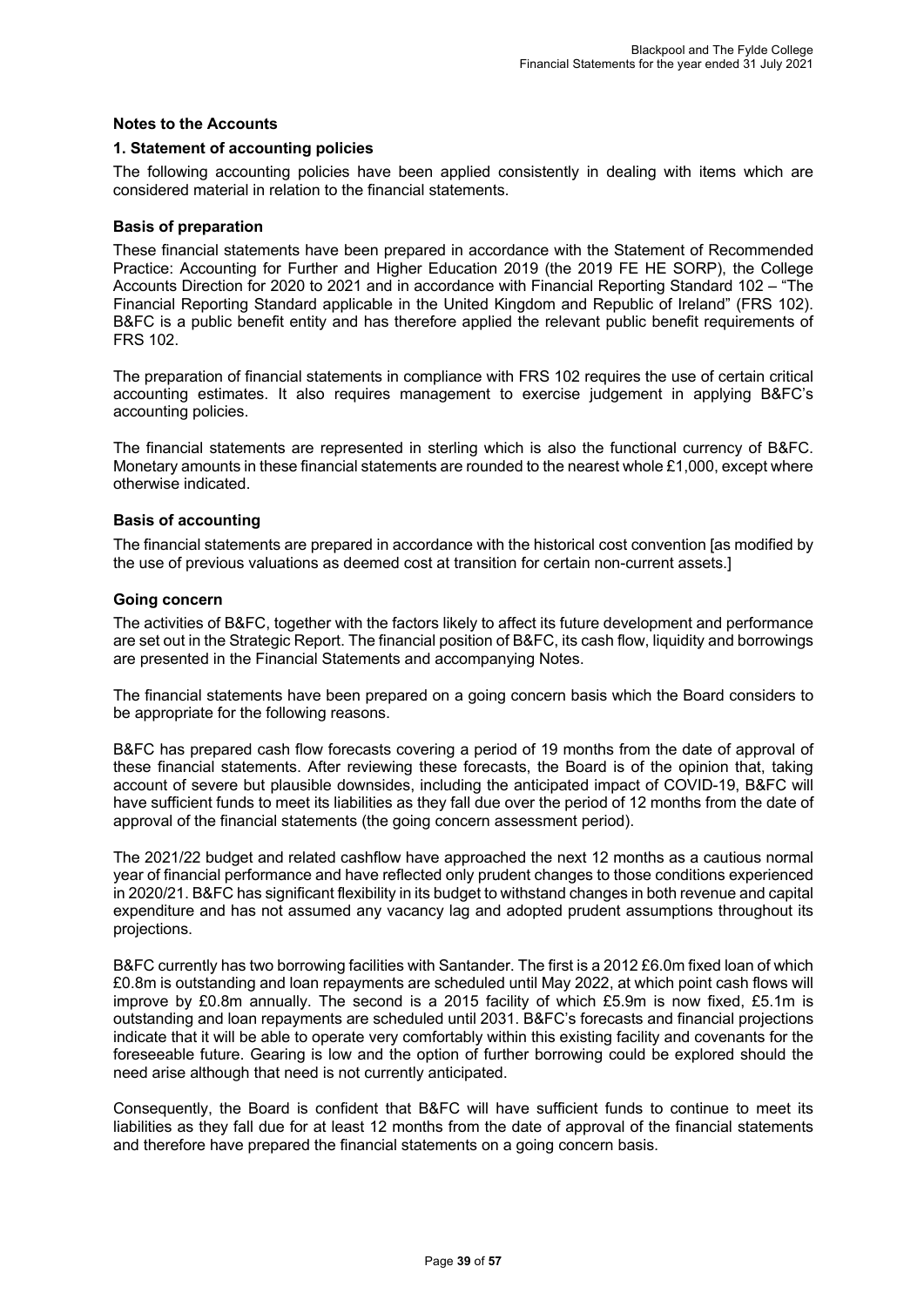#### **Recognition of income**

#### **Grants – Government and non-government**

Government revenue grants include funding body recurrent grants and other grants and are accounted for under the accrual model as permitted by FRS 102. Funding body recurrent grants are measured in line with best estimates for the period of what is receivable and depend on the particular income stream involved. Any under or over achievement for the Adult Education Budget is adjusted for and reflected in the level of recurrent grant recognised in the income and expenditure account. The final grant income is normally determined with the conclusion of the year end reconciliation process with the funding body following the year end, and the results of any funding audits while 16-18 learner-responsive funding is not normally subject to reconciliation and is therefore not subject to contract adjustments.

The recurrent grant from Office for Students represents the funding allocations attributable to the current financial year and is credited direct to the Statement of Comprehensive Income.

Where part of a government grant is deferred, the deferred element is recognised as deferred income within creditors and allocated between creditors due within one year and creditors due after more than one year as appropriate.

Grants, including research grants, from non-government sources are recognised in income when B&FC is entitled to the income and performance related conditions have been met. Income received in advance of performance related conditions being met is recognised as deferred income within creditors on the balance sheet and released to income as the conditions are met.

#### **Capital Grant Funding**

Government capital grants are capitalised, held as deferred income and recognised in income over the expected useful economic life of the asset, under the accrual method as permitted by FRS 102. Other non government capital grants are recognised in income when B&FC is entitled to the funds subject to any performance related conditions being met.

#### **Other income**

Income from tuition fees is stated gross of any expenditure which is not a discount and is recognised in the period for which it is received.

All income from short-term deposits is credited to the income and expenditure account in the period in which it is earned on a receivable basis.

#### **Accounting for post-employment benefits**

Post-employment benefits to employees of B&FC are principally provided by the Teachers' Pension Scheme (TPS) and the Local Government Pension Scheme (LGPS). These are defined benefit plans, which are externally funded and contracted out of the State Second Pension.

#### **Teachers' Pension Scheme (TPS)**

The TPS is an unfunded scheme. Contributions to the TPS are calculated so as to spread the cost of pensions over employees' working lives with the college in such a way that the pension cost is a substantially level percentage of current and future pensionable payroll. The contributions are determined by qualified actuaries on the basis of valuations using a prospective benefit method.

The TPS is a multi-employer scheme and there is insufficient information available to use defined benefit accounting. The TPS is therefore treated as a defined contribution plan and the contributions recognised as an expense in the income statement in the periods during which services are rendered by employees.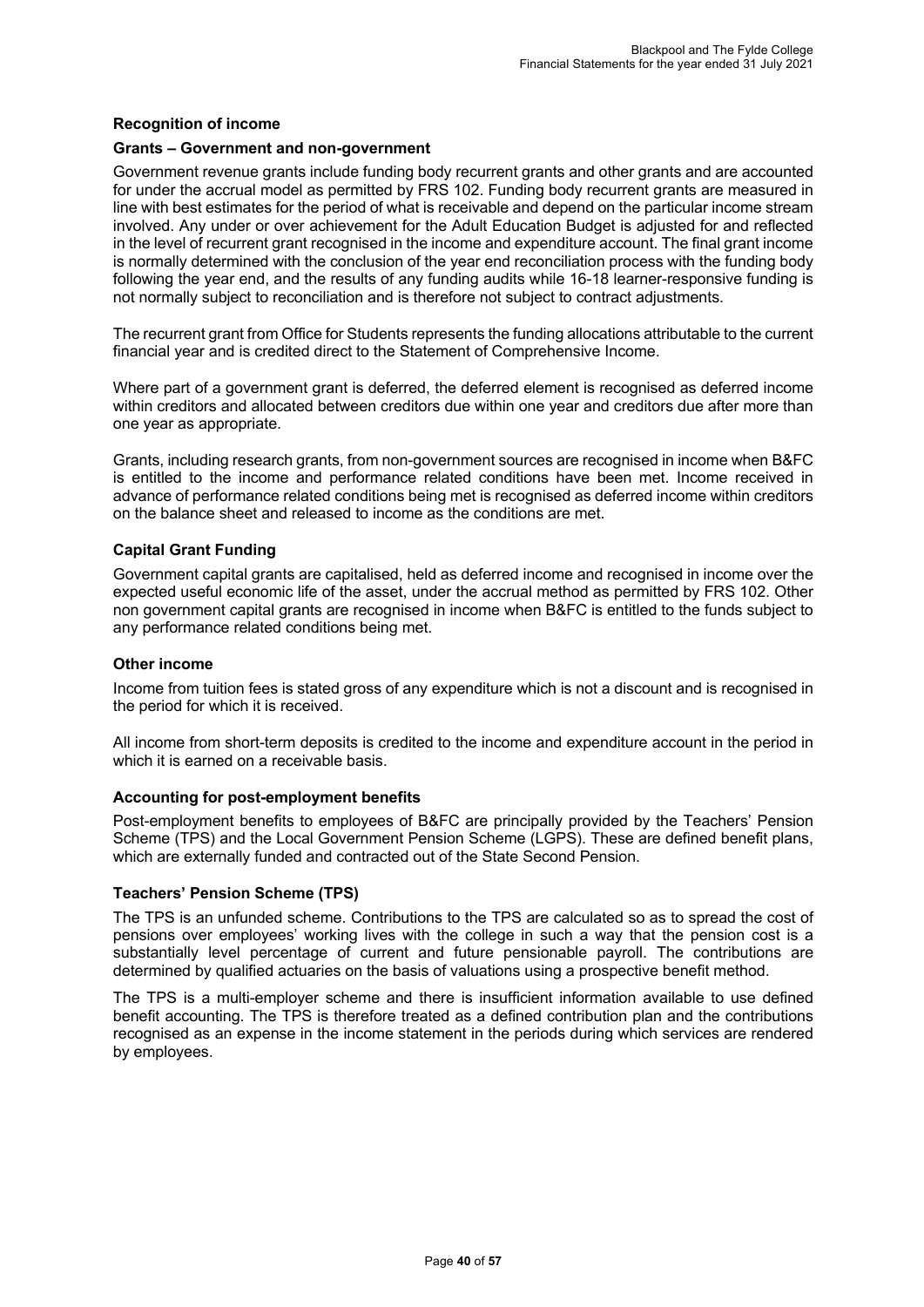#### **Lancashire County Pension Fund (LGPS)**

The LGPS is a funded scheme. The assets of the LGPS are measured using closing fair values. LGPS liabilities are measured using the projected unit credit method and discounted at the current rate of return on a high quality corporate bond of equivalent term and currency to the liabilities. The actuarial valuations are obtained at least triennially and are updated at each balance sheet date. The amounts charged to operating surplus are the current service costs and the costs of scheme introductions, benefit changes, settlements and curtailments. They are included as part of staff costs as incurred.

Net interest on the net defined benefit liability/asset is also recognised in the Statement of Comprehensive Income and comprises the interest cost on the defined benefit obligation and interest income on the scheme assets, calculated by multiplying the fair value of the scheme assets at the beginning of the period by the rate used to discount the benefit obligations. The difference between the interest income on the scheme assets and the actual return on the scheme assets is recognised in interest and other finance costs.

Actuarial gains and losses are recognised immediately in other actuarial gains and losses.

#### **Short term Employment benefits**

Short term employment benefits such as salaries and compensated absences (holiday pay) are recognised as an expense in the year in which the employees render service to B&FC. Any unused benefits are accrued and measured as the additional amount B&FC expects to pay as a result of the unused entitlement.

#### **Enhanced Pensions**

The actual cost of any enhanced ongoing pension to a former member of staff is paid by B&FC annually. An estimate of the expected future cost of any enhancement to the ongoing pension of a former member of staff is charged in full to B&FC's income in the year that the member of staff retires. In subsequent years a charge is made to provisions in the balance sheet using the enhanced pension spread sheet provided by the funding bodies.

#### **Tangible fixed assets**

Tangible fixed assets are stated at cost less accumulated depreciation and accumulated impairment losses. Certain items of fixed assets that had been revalued to fair value on or prior to the date of transition to the FE HE SORP, are measured on the basis of deemed cost, being the revalued amount at the date of that revaluation.

#### **Land and buildings**

Freehold and Leasehold buildings plus major refurbishments and adaptions are depreciated over their expected useful economic life to B&FC (minimum of 20 years to a maximum of 40 years). Freehold land is not depreciated as it is considered to have an infinite useful life.

Where land and buildings are acquired with the aid of specific grants, they are capitalised and depreciated as above. The related grants are credited to a deferred income account within creditors, and are released to the income and expenditure account over the expected useful economic life of the related asset on a systematic basis consistent with the depreciation policy. The deferred income is allocated between creditors due within one year and those due after more than one year.

A review for impairment of a fixed asset is carried out if events or changes in circumstances indicate that the carrying amount of any fixed asset may not be recoverable.

On adoption of FRS 102, B&FC followed the transitional provision to retain the book value of land and buildings, which were re-valued in 2015, as deemed cost but not to adopt a policy of revaluations of these properties in the future.

#### **Assets under construction**

Assets under construction are accounted for at cost, based on the value of architects' certificates and other direct costs, incurred to 31 July. They are not depreciated until they are brought into use.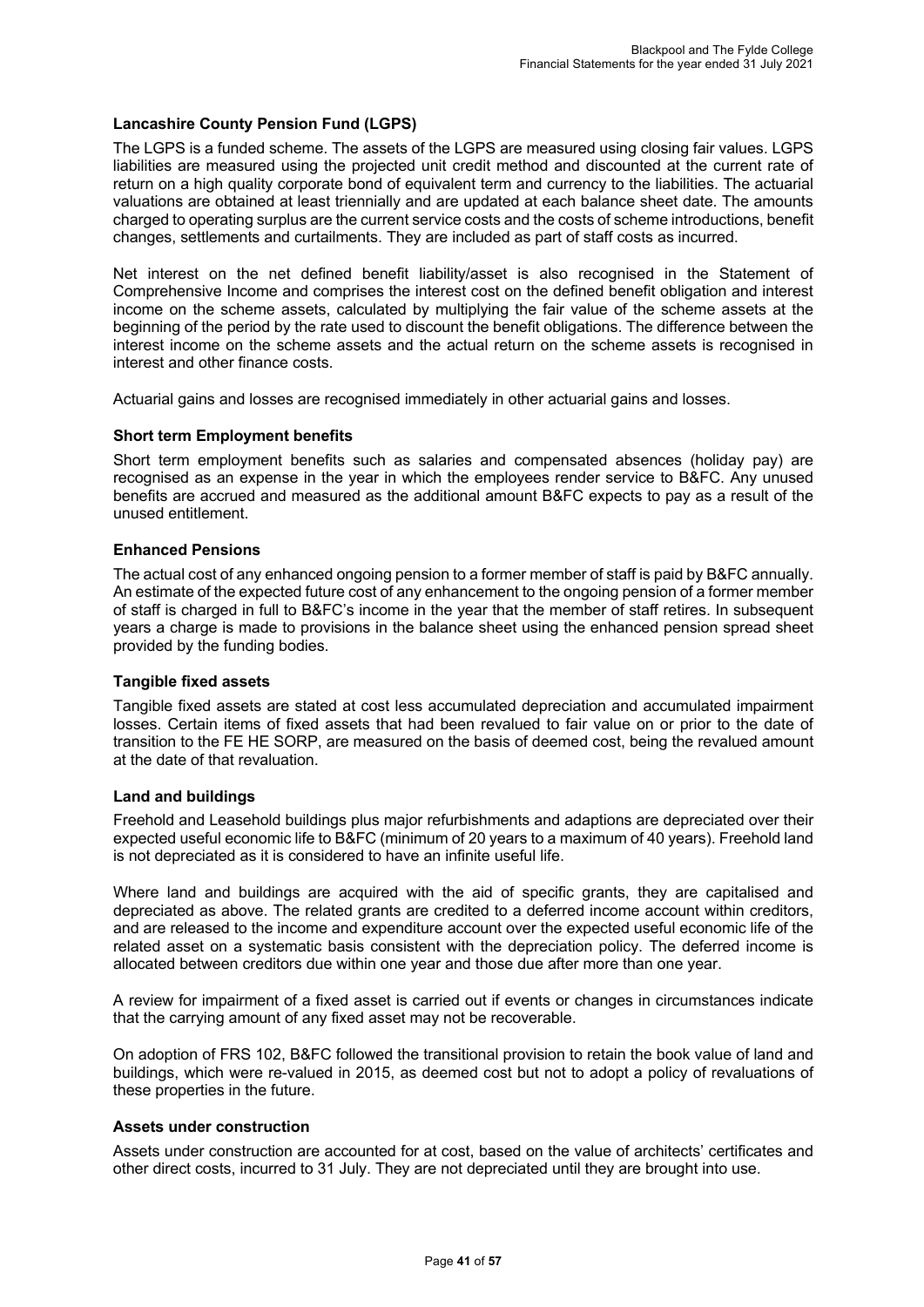#### **Equipment**

Equipment costing less than £2,000 per individual item is recognised as expenditure in the period of acquisition. All other equipment is capitalised at cost.

Capitalised equipment is depreciated on a straight-line basis over its remaining useful economic life as follows:

|           | • Heavy equipment                                     | 10 years |
|-----------|-------------------------------------------------------|----------|
|           | • IT equipment (from August'18) and general equipment | 5 years  |
| $\bullet$ | Motor vehicles                                        | 4 vears  |

A review for impairment of a fixed asset is carried out if events or changes in circumstances indicate that the carrying value of any fixed asset may not be recoverable. Shortfalls between the carrying value of fixed assets and their recoverable amounts are recognised as impairments. Impairment losses are recognised in the Statement of Comprehensive Income and Expenditure.

Where equipment is acquired with the aid of specific grants, it is capitalised and depreciated in accordance with the above policy, with the related grant being credited to a deferred capital grant account and released to the income and expenditure account over the expected useful economic life of the related equipment.

Some assets purchased with the aid of capital funding which would not normally be considered for capitalisation, are capitalised and fully depreciated in the year of purchase to comply with funding guidance.

#### **Borrowing costs**

Borrowing costs are recognised as expenditure in the period in which they are incurred.

#### **Leased assets**

#### **Operating Leases**

Costs in respect of operating leases are charged on a straight-line basis over the lease term to the Statement of Comprehensive Income and Expenditure. Any lease premiums or incentives relating to leases signed after 1<sup>st</sup> August 2014 are spread over the minimum lease term.

Leasing agreements which transfer to B&FC substantially all the benefits and risks of ownership of an asset are treated as finance leases.

#### **Finance Leases**

Assets held under finance leases are recognised initially at the fair value of the leased asset (or, if lower, the present value of minimum lease payments) at the inception of the lease. The corresponding liability to the lessor is included in the balance sheet as a finance lease obligation. Assets held under finance leases are included in tangible fixed assets and depreciated and assessed for impairment losses in the same way as owned assets.

Minimum lease payments are apportioned between the finance charge and the reduction of the outstanding liability. The finance charges are allocated over the period of the lease in proportion to the capital element outstanding.

#### **Investments**

Listed investments held as non-current assets and current asset investments, which may include listed investments, are stated at fair value, with movements recognised in Comprehensive Income. Investments comprising unquoted equity instruments are measured at fair value, estimated using a valuation technique.

#### **Stocks**

Inventories are stated at the lower of their cost and net realisable value, being selling price less cost to complete and sell. Where necessary, provision is made for obsolete, slow-moving and defective items.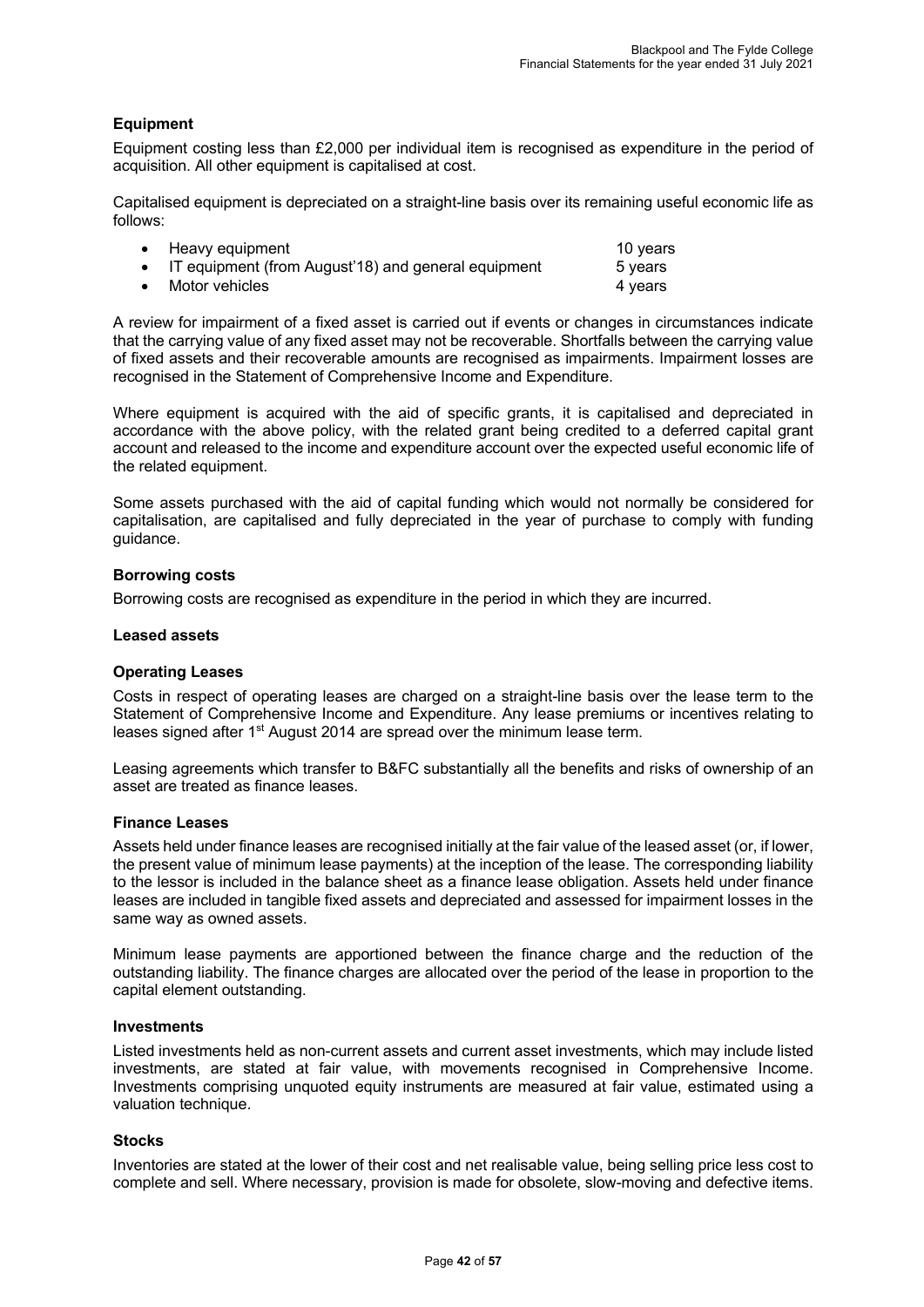#### **Cash and cash equivalents**

Cash includes cash in hand, deposits repayable on demand and overdrafts. Deposits are repayable on demand if they are in practice available within 24 hours without penalty.

Cash equivalents are short term, highly liquid investments that are readily convertible to known amounts of cash with insignificant risk of change in value. An investment qualifies as a cash equivalent when it has maturity of 3 months or less from the date of acquisition.

#### **Financial liabilities and equity**

Financial liabilities and equity are classified according to the substance of the financial instrument's contractual obligations, rather than the financial instrument's legal form.

All loans, investments and short term deposits held are classified as basic financial instruments in accordance with FRS 102. These instruments are initially recorded at the transaction price less any transaction costs (historical cost). FRS 102 requires that basic financial instruments are subsequently measured at amortised cost, however B&FC has calculated that the difference between the historical cost and amortised cost basis is not material and so these financial instruments are stated on the balance sheet at historical cost. Loans and investments that are payable or receivable within one year are not discounted.

#### **Foreign currency translation**

Transactions denominated in foreign currencies are recorded using the rate of exchange ruling at the date of the transaction. Monetary assets and liabilities denominated in foreign currencies are translated at the rates of exchange ruling at the end of the financial period with all resulting exchange differences being taken to income or expenditure in the period in which they arise.

#### **Taxation**

B&FC is considered to pass the tests set out in Paragraph 1 Schedule 6 of the Finance Act 2010 and therefore it meets the definition of a charitable company for UK corporation tax purposes. Accordingly, B&FC is potentially exempt from taxation in respect of income or capital gains received within categories covered by sections 478-488 of the Corporation Tax Act 2010 or Section 256 of the Taxation of Chargeable Gains Act 1992, to the extent that such income or gains are applied exclusively to charitable purposes.

B&FC is partially exempt in respect of Value Added Tax, so that in 2020/21 it could only recover 0.41% of the VAT charged on its inputs. Irrecoverable VAT on inputs is included in the costs of such inputs and added to the cost of tangible fixed assets as appropriate, where the inputs themselves are tangible fixed assets by nature.

#### **Provisions and contingent liabilities**

Provisions are recognised when

- B&FC has a present legal or constructive obligation as a result of a past event,
- it is probable that a transfer of economic benefit will be required to settle the obligation, and
- a reliable estimate can be made of the amount of the obligation.

A contingent liability arises from a past event that gives B&FC a possible obligation whose existence will only be confirmed by the occurrence or otherwise of uncertain future events not wholly within the control of B&FC. Contingent liabilities also arise in circumstances where a provision would otherwise be made but either it is not probable that an outflow of resources will be required or the amount of the obligation cannot be measured reliably.

Contingent liabilities are not recognised in the balance sheet but are disclosed in the notes to the financial statements.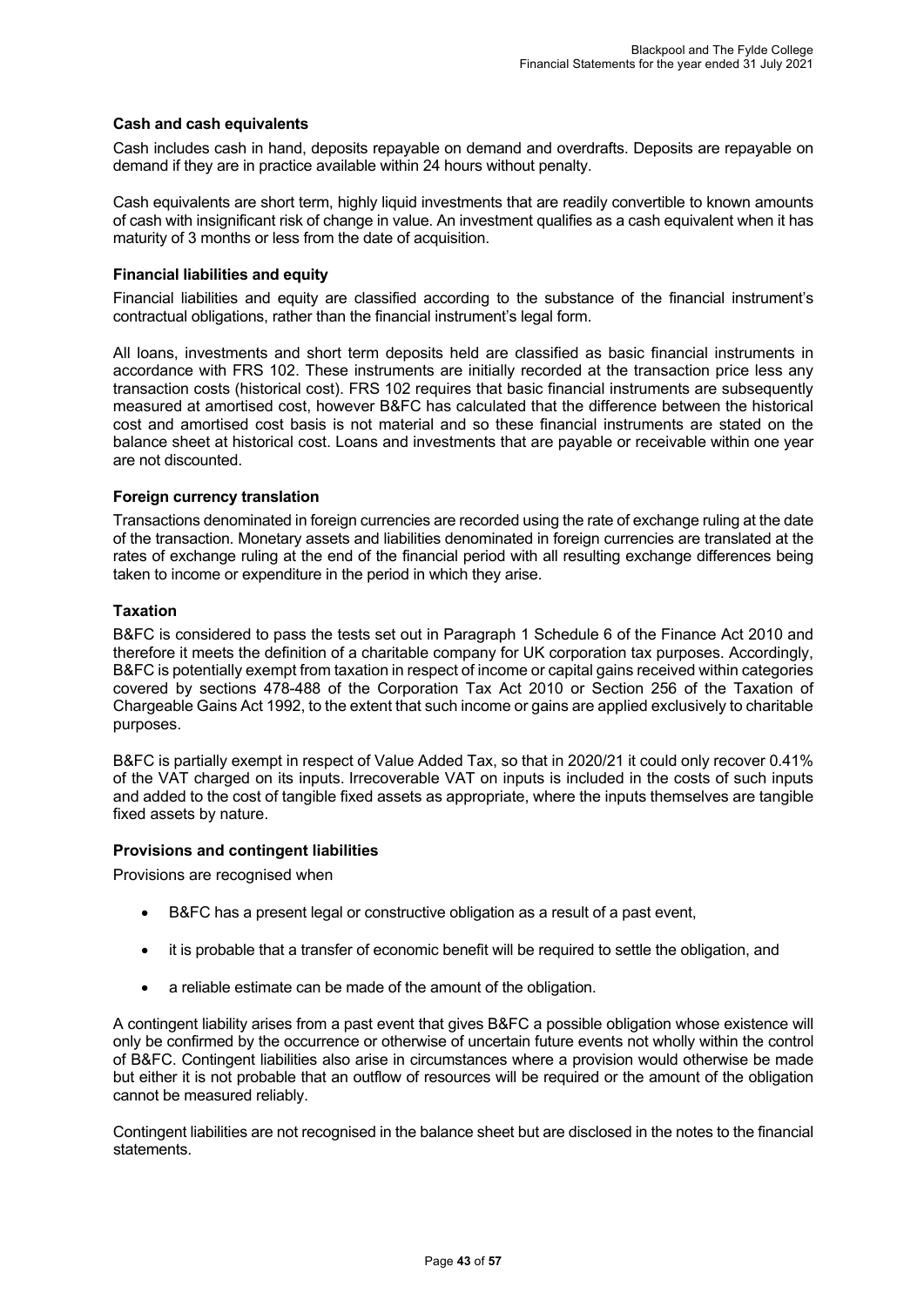#### **Agency arrangements**

B&FC acts as an agent in the collection and payment of discretionary support funds. Related payments received from the funding bodies and subsequent disbursements to students are included both in the income and expenditure of B&FC except 5% of the grant received, which is available to B&FC to cover administration costs relating to the grant.

#### **Judgements in applying accounting policies and key sources of estimation uncertainty**

In preparing these financial statements, management have made the following judgements:

- Determine whether leases entered into by B&FC either as a lessor or a lessee are operating or finance leases. These decisions depend on an assessment of whether the risks and rewards of ownership have been transferred from the lessor to the lessee on a lease by lease basis.
- Determine whether there are indicators of impairment of B&FC's tangible assets, including goodwill. Factors taken into consideration in reaching such a decision include the economic viability and expected future financial performance of the asset and where it is a component of a larger cash-generating unit, the viability and expected future performance of that unit.

Other key sources of estimation uncertainty

• Tangible fixed assets

Tangible fixed assets, other than investment properties, are depreciated over their useful lives taking into account residual values, where appropriate. The actual lives of the assets and residual values are assessed annually and may vary depending on a number of factors. In re-assessing asset lives, factors such as technological innovation and maintenance programmes are taken into account. Residual value assessments consider issues such as future market conditions, the remaining life of the asset and projected disposal values.

• Local Government Pension Scheme

The present value of the Local Government Pension Scheme defined benefit liability depends on a number of factors that are determined on an actuarial basis using a variety of assumptions. The assumptions used in determining the net cost (income) for pensions include the discount rate. Any changes in these assumptions, which are disclosed in note 25, will impact the carrying amount of the pension liability. Furthermore a roll forward approach which projects results from the latest full actuarial valuation performed at 31 March 2019 has been used by the actuary in valuing the pensions liability at 31 July 2021. Any differences between the figures derived from the roll forward approach and a full actuarial valuation would impact on the carrying amount of the pension liability

| $\mathbf{2}$<br><b>Funding body grants</b>            | 2021   | 2020   |
|-------------------------------------------------------|--------|--------|
|                                                       | £'000  | £'000  |
| <b>Recurrent grants</b>                               |        |        |
| Education and Skills Funding Agency - adult           | 5,236  | 4,458  |
| Education and Skills Funding Agency - 16-18           | 13,972 | 12,289 |
| Education and Skills Funding Agency - apprenticeships | 4.736  | 3,790  |
| <b>Office for Students</b>                            | 1,454  | 1,598  |
| <b>Specific grants</b>                                |        |        |
| Education and Skills Funding Agency                   | 487    | 365    |
| Releases of government capital grants                 | 267    | 278    |
| OfS grant                                             | 387    | 419    |
| <b>Total</b>                                          | 26,539 | 23,197 |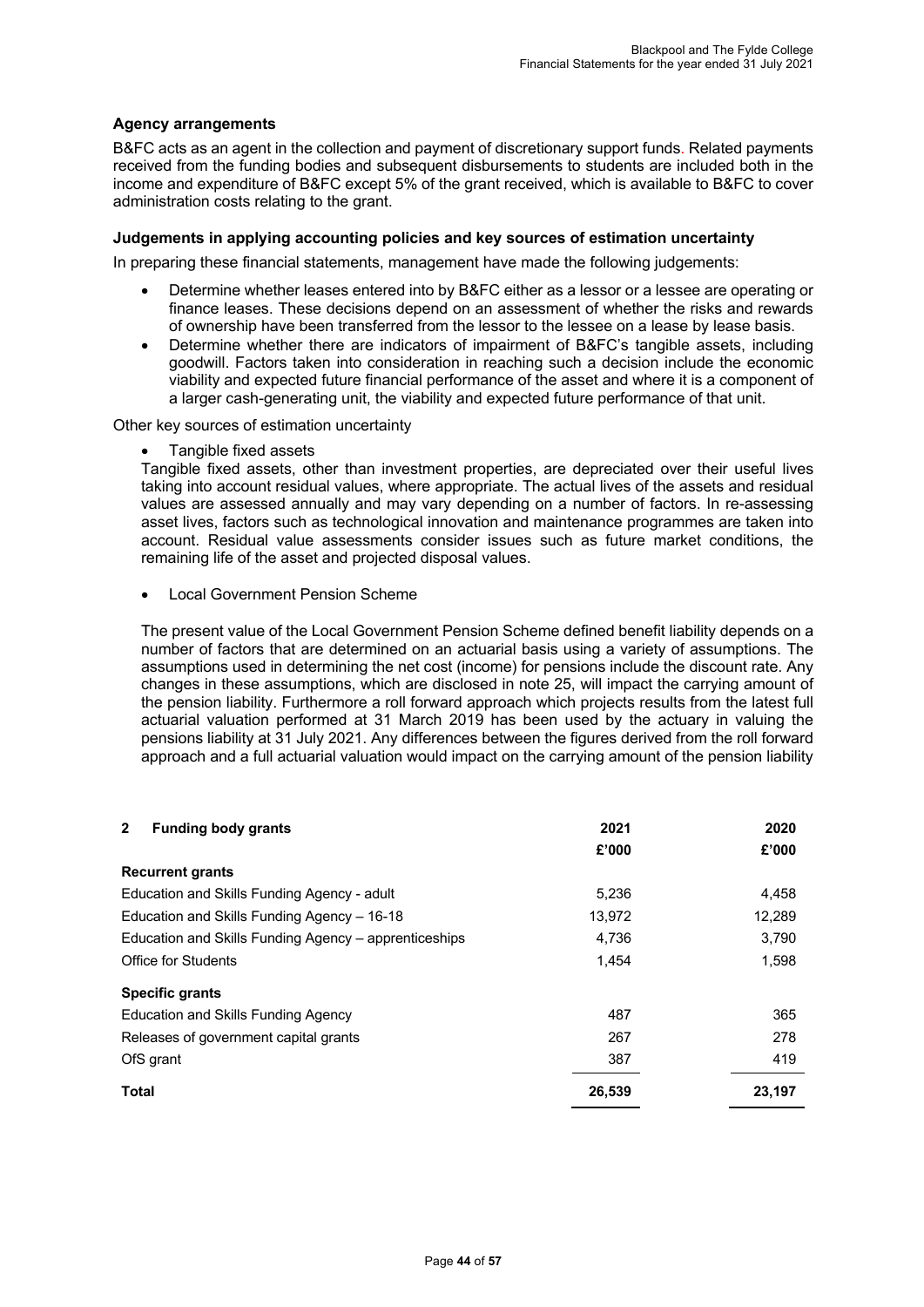| Tuition fees and education contracts<br>3 | 2021   | 2020   |
|-------------------------------------------|--------|--------|
|                                           | £'000  | £'000  |
| <b>Adult Education Fees</b>               | 189    | 435    |
| Fees for FE Loan supported courses        | 1,491  | 1,745  |
| Fees for HE loan supported courses        | 13,994 | 15,253 |
| International students' fees              | 87     | 101    |
| Total tuition fees                        | 15,761 | 17,534 |
| <b>Education contracts</b>                | 889    | 910    |
| <b>Total</b>                              | 16,650 | 18,444 |
| 4<br>Other grants and contracts           | 2021   | 2020   |
|                                           | £'000  | £'000  |
| Coronavirus Job Retention Scheme Grant    | 92     | 397    |
| Total other grants and contracts          | 1,464  | 1,532  |

B&FC furloughed a small number of cross college and commercial roles in August 2020, under the government's Coronavirus Job Retention Scheme. The funding received of £92k (2019/20 £397k) relates to staff costs.

| 5<br><b>Other income</b>           | 2021  | 2020  |
|------------------------------------|-------|-------|
|                                    | £'000 | £'000 |
| Catering and residences            | 429   | 1,544 |
| Other income generating activities | 3,888 | 3,461 |
| Exam Fees                          | 27    | 14    |
| Miscellaneous income               | 680   | 1,998 |
| <b>Total</b>                       | 5,024 | 7,016 |
|                                    |       |       |
| 6<br><b>Investment Income</b>      | 2021  | 2020  |
|                                    | £'000 | £'000 |
| Other interest receivable          | 17    | 71    |
| <b>Total</b>                       | 17    | 71    |

#### **7 Staff numbers**

The average number of persons (including key management personnel) employed by B&FC during the year, described as average annual headcount, was:

|                    | 2021  | 2020  |
|--------------------|-------|-------|
|                    | No.   | No.   |
| Teaching staff     | 522   | 555   |
| Non-teaching staff | 496   | 500   |
|                    | 1,018 | 1,055 |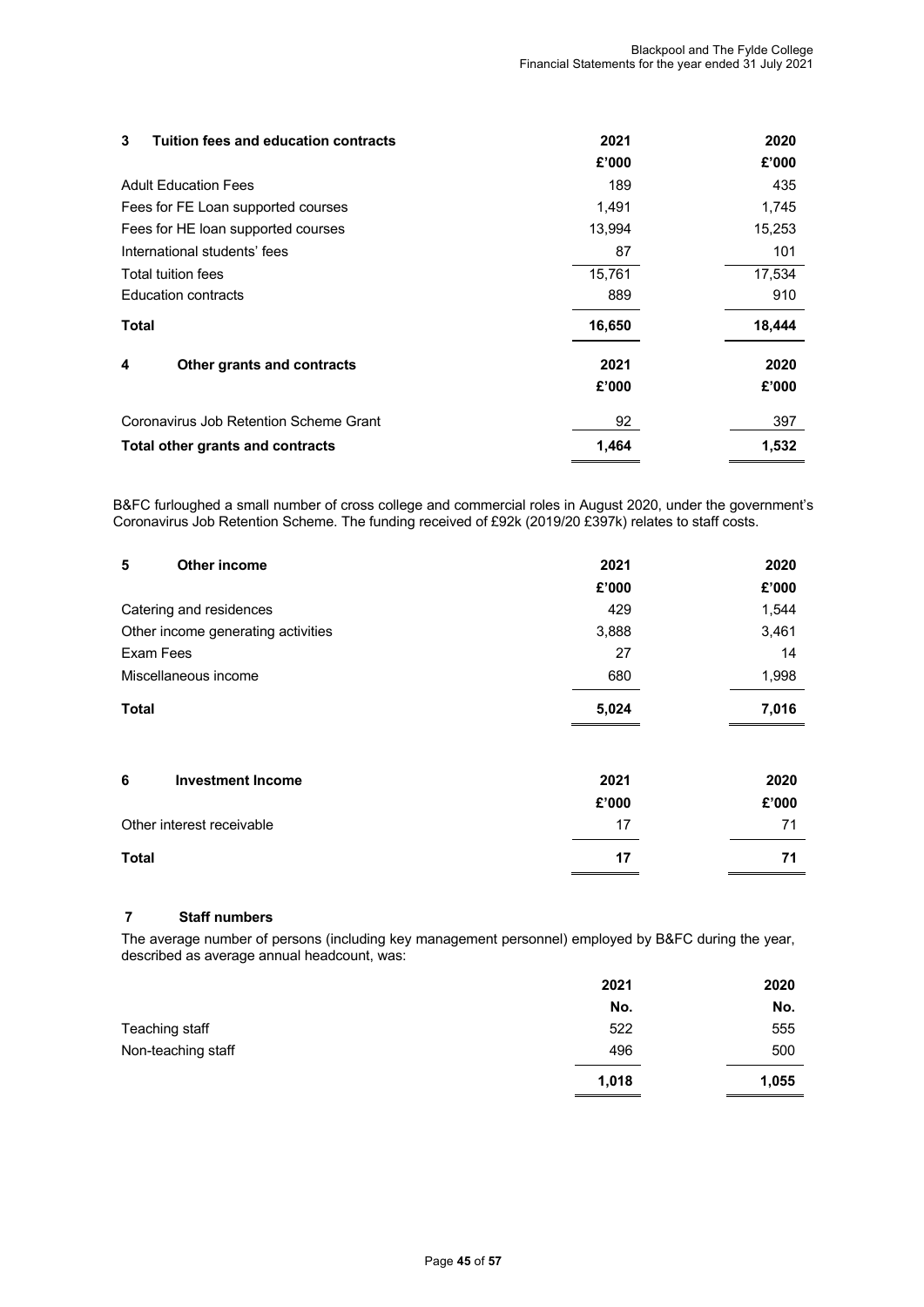| 8<br>Staff costs for the above persons at note 7 | 2021   | 2020   |
|--------------------------------------------------|--------|--------|
|                                                  | £'000  | £'000  |
| Wages and salaries                               | 23,505 | 23,892 |
| Social security costs                            | 2.248  | 2.281  |
| Other pension costs                              | 6,624  | 6,507  |
| <b>Payroll sub total</b>                         | 32,377 | 32,680 |
| Contracted out staffing services                 | 370    | 246    |
|                                                  | 32,746 | 32,926 |
| Fundamental restructuring costs - contractual    | 77     | 26     |
| <b>Total Staff costs</b>                         | 32,823 | 32,952 |

#### **Key management personnel**

Key management personnel are those persons having authority and responsibility for planning, directing and controlling the activities of B&FC and are represented by B&FC's Executive team as follows:

| <b>Bev Robinson</b>    | Principal and Chief Executive Officer; Accounting Officer |
|------------------------|-----------------------------------------------------------|
| Robby Ryan             | Chief Executive Officer - to 31/05/2021                   |
| <b>Alistair Mulvey</b> | Vice Principal Finance and Planning – from 31/03/2021     |
| Cheryl Dunn            | Vice Principal HE and Student Enhancement                 |
| Daryl Platt            | Vice Principal - Engagement                               |
| Linda Dean             | Executive Director B&FC for Business                      |
| Simon Hughes           | Vice-Principal - Quality and Curriculum                   |

#### **Emoluments of Key management personnel, Accounting Officer and other higher paid staff**

|                                                                                 | 2021 | 2020 |
|---------------------------------------------------------------------------------|------|------|
|                                                                                 | No.  | No.  |
| The number of key management personnel including the<br>Accounting Officer was: |      |      |

|                      | <b>Key Management</b> |      | <b>Other</b> |        |
|----------------------|-----------------------|------|--------------|--------|
| Year                 | 2021                  | 2020 | 2021         | 2020   |
|                      | No                    | No   | No           | No     |
| £60,001 to £65,000   |                       |      | 7            | 7(8)   |
| £65,001 to £70,000   |                       |      | 2(3)         | 3(2)   |
| £70,001 to £75,000   |                       |      | 6(7)         | 5(6)   |
| £80,001 to £85,000   |                       |      | 1            |        |
| £90,000 to £95,000   |                       |      |              |        |
| £95,001 to £100,000  |                       |      |              |        |
| £100,001 to £105,000 |                       |      |              |        |
| £110,001 to £115,000 | 2                     |      |              |        |
| £115,001 to £120,000 |                       |      |              |        |
| £180,001 to £185,000 |                       |      |              |        |
|                      | 7                     | 6    | 16(18)       | 16(17) |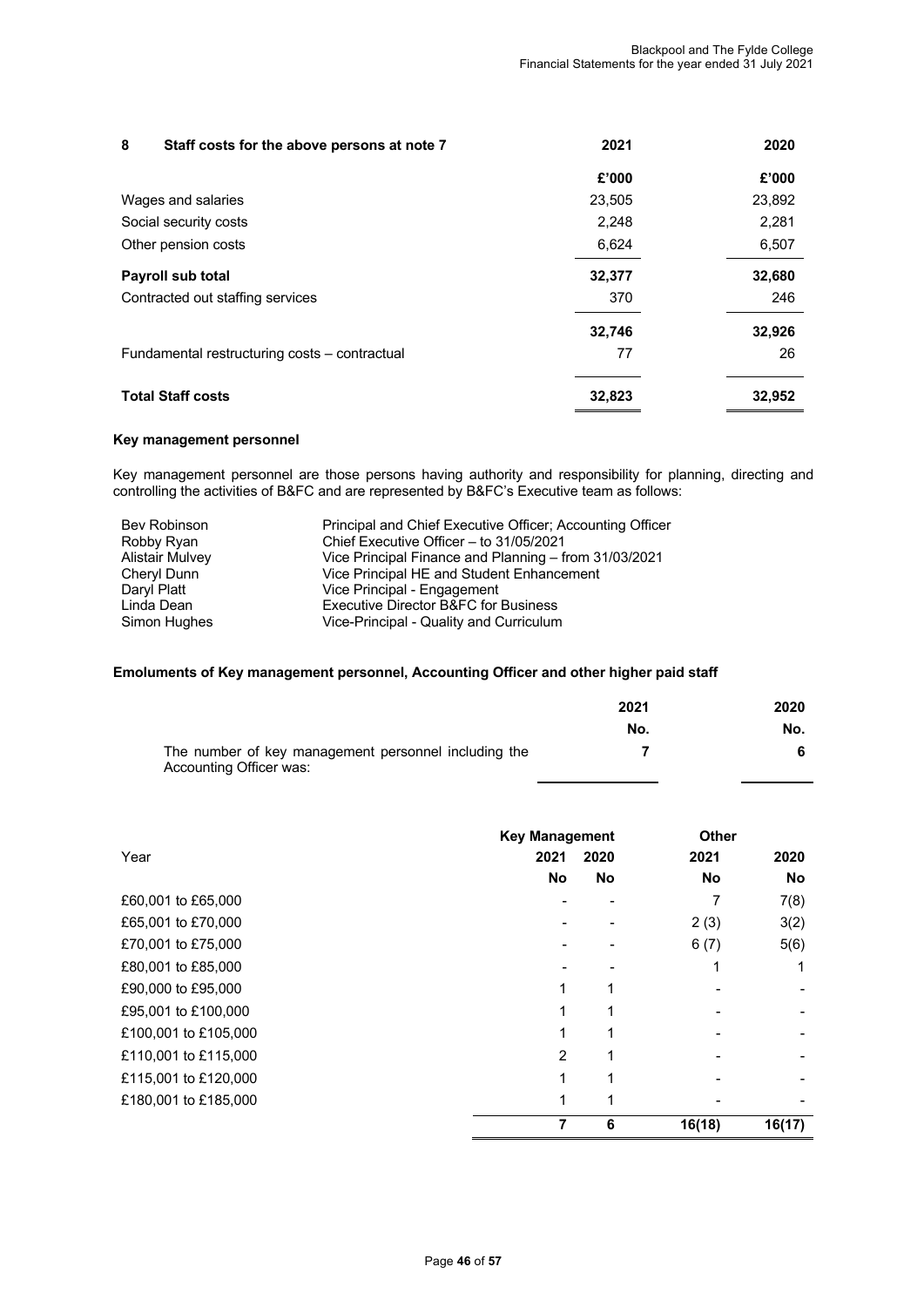Key management personnel remunerations are made up as follows:

|                         | 2021  | 2020  |
|-------------------------|-------|-------|
|                         | £'000 | £'000 |
| Salaries                | 711   | 682   |
| Benefits in Kind        | 5     | 3     |
| Pension Exchange        | 19    | 17    |
| National Insurance      | 99    | 86    |
| Total                   | 834   | 788   |
| Pension contributions   | 102   | 86    |
| <b>Total emoluments</b> | 936   | 874   |
|                         |       |       |

The emoluments noted include amounts payable to the Accounting Officer (who is also the highest paid key management employee) of:

|                         | 2021           | 2020  |
|-------------------------|----------------|-------|
|                         | £'000          | £'000 |
| <b>Salaries</b>         | 168            | 168   |
| Pension Exchange        | 19             | 16    |
| Benefits in kind        | $\overline{2}$ | 1     |
| National Insurance      | 26             | 24    |
|                         | 215            | 209   |
| Pension contributions   |                |       |
| <b>Total emoluments</b> | 215            | 209   |

The remuneration package of key management personnel, including the Principal and Chief Executive, is subject to annual review by the Remuneration Committee of the governing body who use benchmarking information to provide objective guidance.

The Principal and Chief Executive reports to the Chair of Governing Council, who undertakes an annual review of her performance against the college's overall objectives using both qualitative and quantitative measures of performance.

|  |  |  | Relationship of Principal/Chief Executive pay and remuneration expressed as a multiple: |  |  |
|--|--|--|-----------------------------------------------------------------------------------------|--|--|
|  |  |  |                                                                                         |  |  |
|  |  |  |                                                                                         |  |  |

|                                                                                    | 2021  | 2020          |  |
|------------------------------------------------------------------------------------|-------|---------------|--|
|                                                                                    | £'000 | £'000         |  |
| Principal and CEO's basic salary as a multiple of the median of all staff          | 6.6   | 6.6           |  |
| Principal and CEO's total remuneration as a multiple of the median of all<br>staff | 5.6   | $5.5^{\circ}$ |  |

No compensation was paid to former key management employees

| <b>Other Operating Expenses</b><br>9. | 2021   | 2020   |
|---------------------------------------|--------|--------|
|                                       | £'000  | £'000  |
| Teaching costs                        | 5,461  | 5,405  |
| Non-teaching costs                    | 4,997  | 5,967  |
| Premises costs                        | 1,748  | 2,211  |
| <b>Total</b>                          | 12,206 | 13,583 |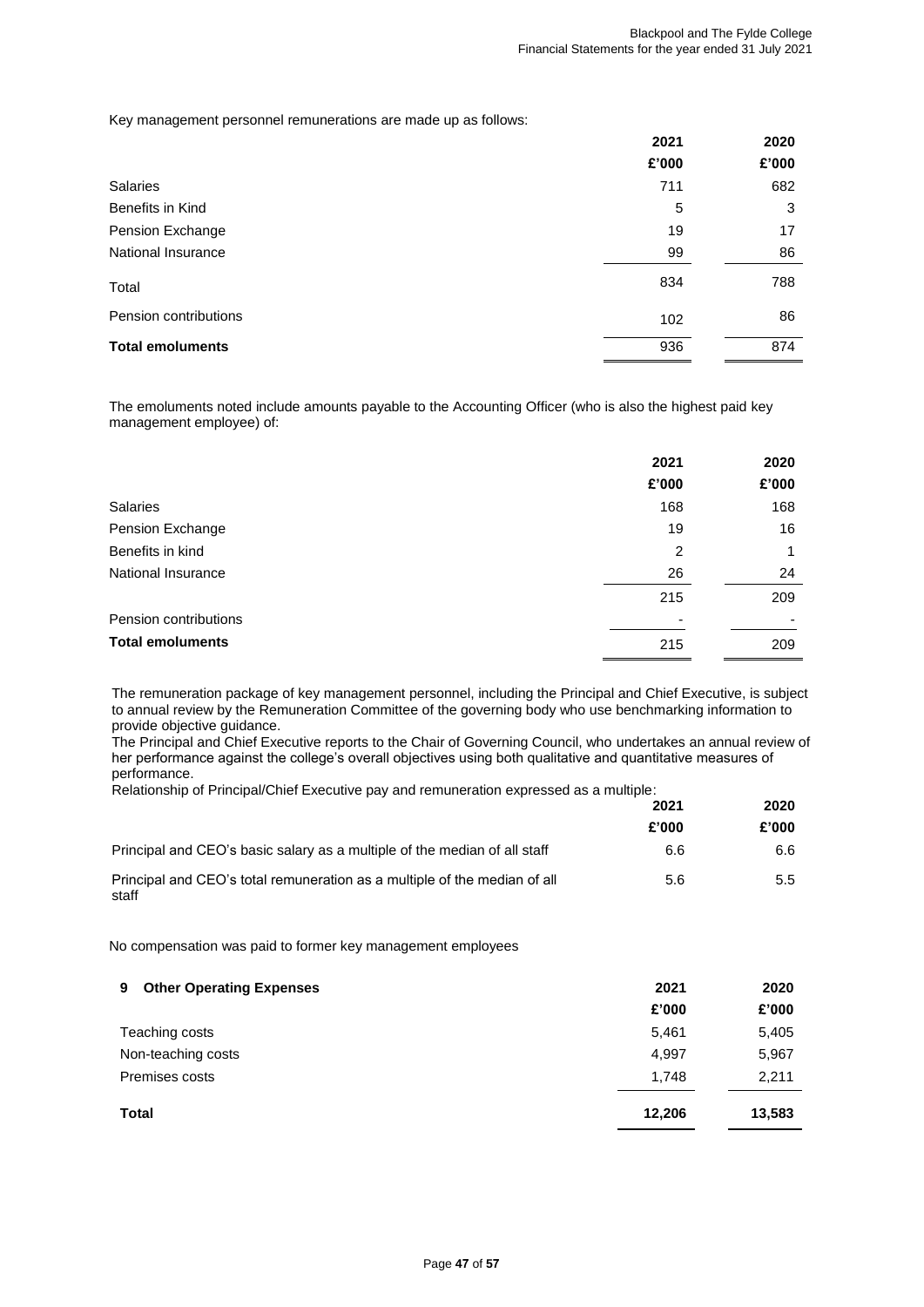| Surplus before taxation is stated after charging:                                                    | 2021  | 2020      |
|------------------------------------------------------------------------------------------------------|-------|-----------|
|                                                                                                      | £'000 | £'000     |
| Auditors' remuneration:                                                                              |       |           |
| Financial statements audit* - KPMG                                                                   | 10    | 48.       |
| Financial statements audit* - Beever & Struthers                                                     | 34    |           |
| Internal audit**                                                                                     | 20    | 19        |
| Other services provided by the financial statement auditor<br>- Teachers' Pension Scheme Audit       |       |           |
| Hire of assets under operating leases<br>Agency Payments – Disbursal of Free Student Meals (Note 27) | 251   | 72.<br>34 |

\* Includes £45,000 in respect of the College (2019/20 £48,000)

\*\* includes £19,846 in respect of the College (2019/20 £19,372)

| 9a Access and Participation spending                |       |       |
|-----------------------------------------------------|-------|-------|
|                                                     | 2021  | 2020  |
|                                                     | £'000 | £'000 |
| Access investment *(excl Access Disability support) | 300   | 315   |
| Financial support to students                       | 220   | 219   |
| Disability support */inc Access Disability support) | 357   | 346   |
| Research and evaluation                             | 70    | 70    |
|                                                     | 947   | 950   |

#### **Total**

These values have been recognised as being spent in the delivery of the [2020/21 Access and Participation plan.](https://www.blackpool.ac.uk/access-participation-plan#:~:text=Colleges%20offering%20higher%20education%20must,and%20milestones%20for%20widening%20participation.&text=Plan%202019%2D2020-,Blackpool%20and%20The%20Fylde%20College) Financial support is based on actual costs while access and disability support are based on an estimation of pay and material related to activities.

| 10<br>Interest and other finance costs                                                                                | 2021<br>£'000   | 2020<br>£'000 |
|-----------------------------------------------------------------------------------------------------------------------|-----------------|---------------|
| On bank loans, overdrafts and other loans<br>On finance leases<br>Net interest in defined pension liability (note 25) | 178<br>3<br>659 | 296<br>492    |
|                                                                                                                       | 840             | 792           |

| 11<br><b>Taxation</b>                       | 2021<br>£'000 | 2020<br>£'000 |
|---------------------------------------------|---------------|---------------|
| Prior year corporation tax liability at 19% | 15            | 56            |
| <b>Total</b>                                | 15            | 56            |

| 11a Tax Reconciliation                                                                                                   | 2021<br>£'000 | 2020<br>£'000 |
|--------------------------------------------------------------------------------------------------------------------------|---------------|---------------|
| Profit on ordinary activities before tax:                                                                                | 97            | 122           |
| Profit on ordinary activities multiplied by standard rate of<br>corporation tax in the United Kingdom of 19% (2020: 19%) | 18            |               |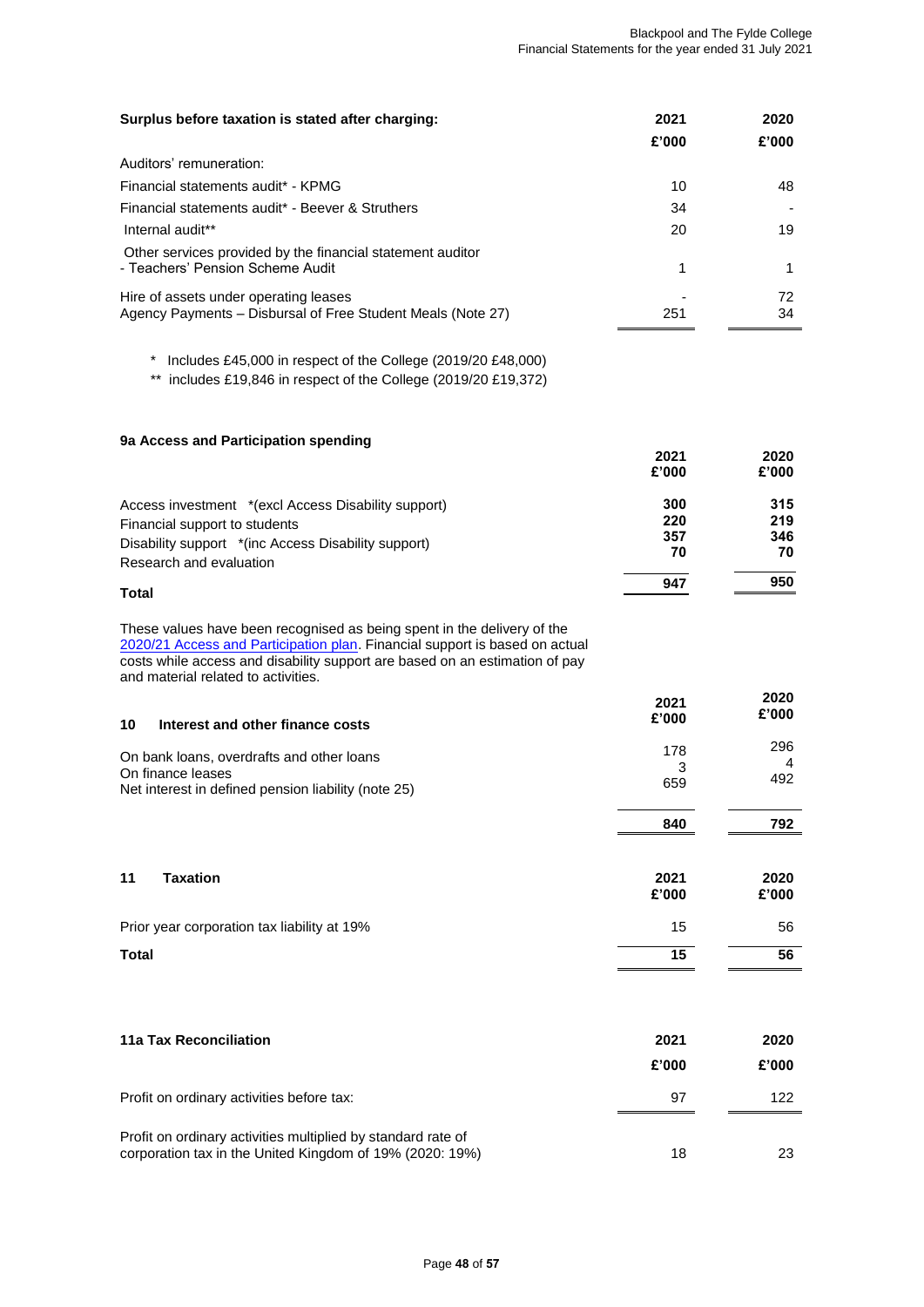| Expenses not deductible for tax purposes | (3) | (3) |
|------------------------------------------|-----|-----|
| Losses carried back                      |     |     |
| Difference in tax rates                  |     |     |
| Prior year adjustments                   |     | 36  |
| Tax on results on ordinary activities    | 15  | 56  |

| 12 | <b>Tangible fixed assets</b>        | <b>Land and buildings</b> |                   | Equipment | Assets in                     | <b>Total</b> |
|----|-------------------------------------|---------------------------|-------------------|-----------|-------------------------------|--------------|
|    |                                     | Freehold                  | Long<br>Leasehold |           | the course of<br>construction |              |
|    |                                     | £'000                     | £'000             | £'000     | £000                          | £'000        |
|    | <b>Cost or valuation</b>            |                           |                   |           |                               |              |
|    | At 1 August 2020                    | 101,897                   | 21                | 21,836    | 1,344                         | 125,098      |
|    | Additions and reallocations         | 2,567                     |                   | 2,030     | (1, 344)                      | 3,253        |
|    | Disposals                           |                           |                   |           |                               |              |
|    | At 31 July 2021                     | 104,464                   | 21                | 23,866    |                               | 128,351      |
|    | <b>Depreciation</b>                 |                           |                   |           |                               |              |
|    | At 1 August 2020                    | 17,263                    | 11                | 17,925    |                               | 35,199       |
|    | Charge for the year                 | 3,082                     | $\overline{2}$    | 1,212     |                               | 4,296        |
|    | Write down of assets held for sale  |                           |                   |           |                               |              |
|    | Elimination in respect of disposals |                           |                   |           |                               |              |
|    | At 31 July 2021                     | 20,345                    | 13                | 19,137    |                               | 39,495       |
|    | Net book value at 31 July 2021      | 84,119                    | 8                 | 4,729     |                               | 88,856       |
|    | Net book value at 31 July 2020      | 86,634                    | 10                | 3,911     | 1,344                         | 89,899       |

For the purpose of FRS102 Land and buildings were valued in July 2016 as at 1<sup>st</sup> August 2014 by M.Connolly (BSc, FRICS) from Eckersley a firm of independent chartered surveyors. The index based valuation was adopted as deemed cost and subsequent additions and disposals applied.

There were no fixed asset disposals during 2020/21.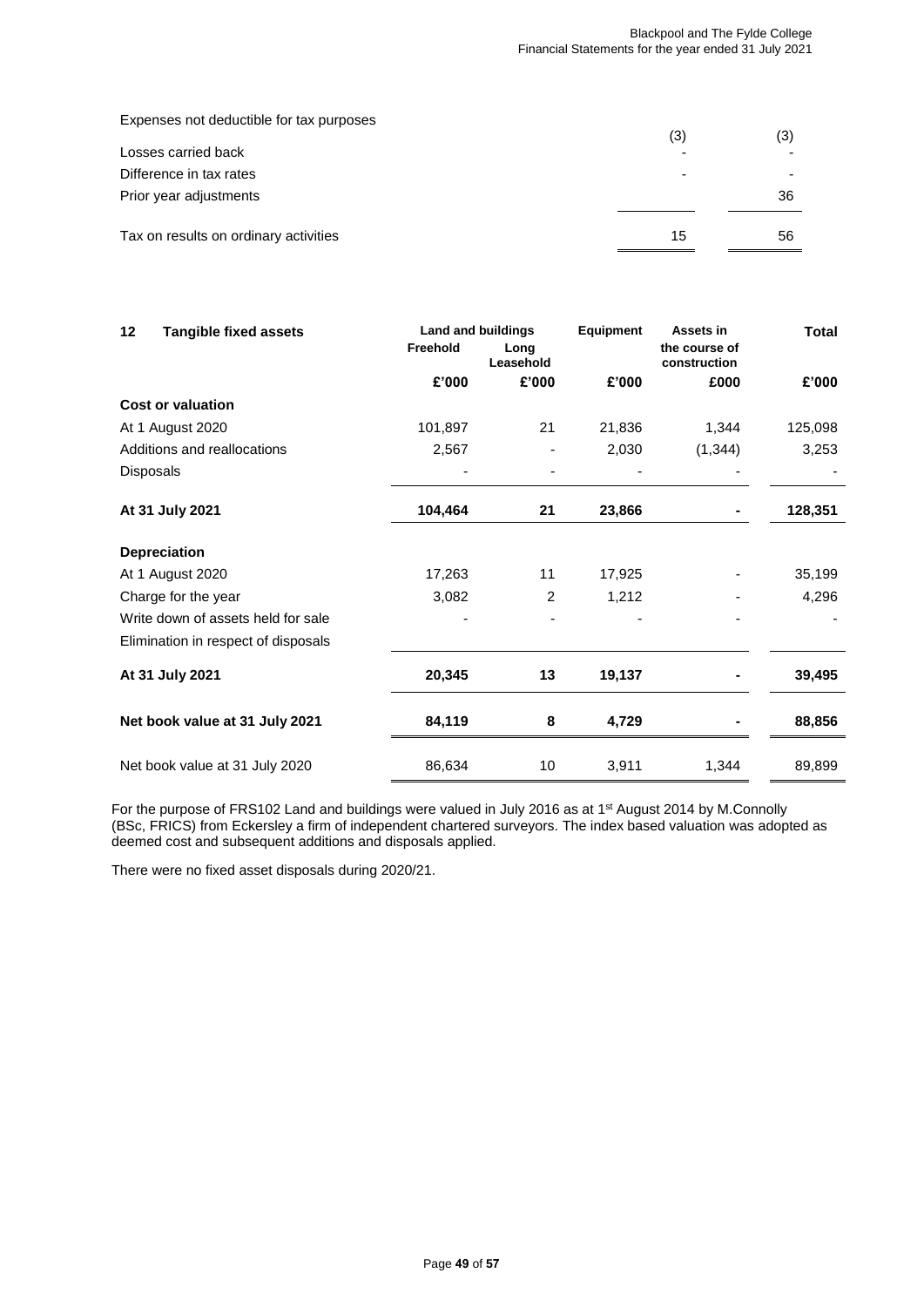| 13<br><b>Non-current investments</b>                                                | 2021  | 2020  |
|-------------------------------------------------------------------------------------|-------|-------|
|                                                                                     | £'000 | £'000 |
| Investment in Lancashire Colleges Consortium Ltd (7%                                |       |       |
| owned) Investment in NCOOG<br>Other non-current asset investments – endowment funds | 50    | 51    |
|                                                                                     |       |       |
| Total                                                                               | 50    |       |

B&FC owns 7% par value of shares of the issued share capital of Lancashire Colleges Consortium Ltd, a company limited by guarantee incorporated in England and Wales. The principal business activity of the company is to advise and assist educational institutions in respect of funds and grants that may be available to them. The investment is carried at cost.

B&FC was an associate of NCOOG, a company limited company by guarantee incorporated in England and Wales. The principal business of the company was to provide post-secondary and first degree level higher education. NCOOG was dissolved on 27<sup>th</sup> July 2021.

B&FC hold as a Charitable Trust endowment funds on behalf of the Elizabeth Barrow Prize Scheme. The Charitable Trust funds net income is to be used for education in the arts by provision of awards made annually for excellence. The Trust Fund should not drop below the initial deposit of £48k.

| 14 Trade debtors and other receivables Amounts falling due | 2021   | 2020   |
|------------------------------------------------------------|--------|--------|
| within one year:                                           | £'000  | £'000  |
| Trade receivables                                          | 703    | 749    |
| Prepayments and accrued income                             | 1,461  | 2,778  |
| Amounts owed by the ESFA                                   |        |        |
| Total                                                      | 2,163  | 3,527  |
| 15<br>Creditors: amount falling due within one year        | 2021   | 2020   |
| Bank loans and overdrafts                                  | £'000  | £'000  |
| Payments Received on account                               | 1,050  | 1,050  |
| <b>Trade Creditors</b>                                     | 57     | 22     |
| Other taxation and social security                         | 917    | 1,283  |
| Accruals and deferred income                               | 808    | 257    |
| Deferred income - government capital grants                | 5,645  | 6,079  |
| Amounts owed to the ESFA                                   | 590    | 1,141  |
|                                                            | 1,244  | 522    |
| <b>Total</b>                                               | 10,311 | 10,354 |
| Creditors: amounts falling due after one year<br>16        | 2021   | 2020   |
|                                                            | £'000  | £'000  |
| <b>Bank loans</b>                                          | 4,800  | 5,850  |
| Deferred income - government capital grants                | 22,414 | 21,628 |
| Amounts owed to the ESFA                                   | 212    |        |
| Total                                                      | 27,426 | 27,478 |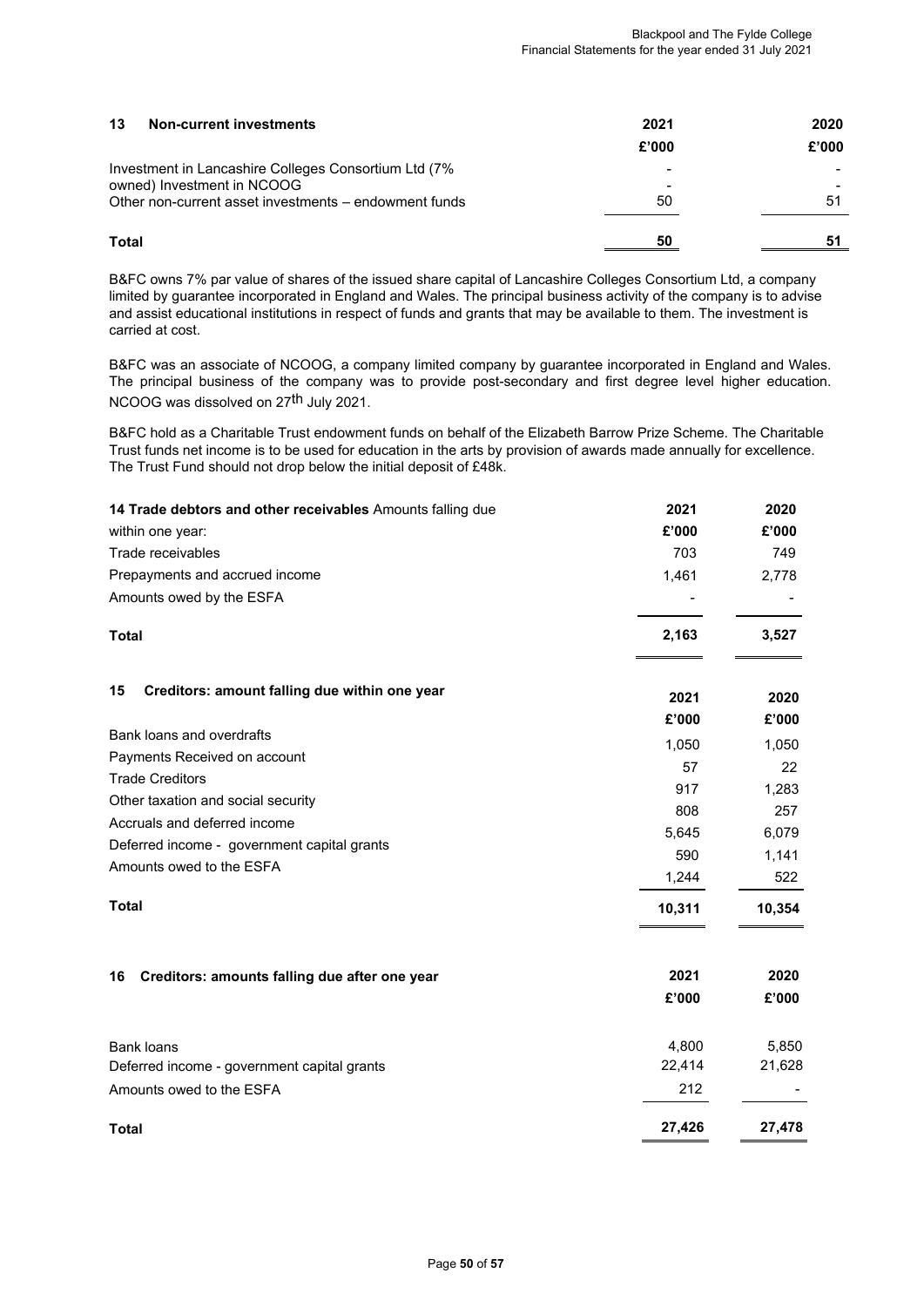#### **17 Maturity of debt**

#### **(a) Bank loans and overdrafts**

| Bank loans and overdrafts are repayable as | 2021  | 2020  |
|--------------------------------------------|-------|-------|
| follows:                                   | £'000 | £'000 |
| In one year or less                        | 1,050 | 1,050 |
| Between one and two years                  | 300   | 1,050 |
| Between two and five years                 | 900   | 900   |
| In five years or more                      | 3.600 | 3,900 |
| Total                                      | 5,850 | 6,900 |

B&FC borrowings are comprised of 2 unsecured fixed rate bank loans:

- 1. £6m Santander loan fixed in 2012, repayable by instalments between May 2012 and May 2022.
- 2. £8m Santander revolving facility final fix agreed July 2019:
	- a. £4m fixed June 2018 repayable by July 2031
	- b. £1.9m fixed July 2019 also repayable by July 2031.

#### 3. **Finance leases**

B&FC has no finance leases

| <b>Defined</b> | <b>Defined</b><br>Benefit<br><b>EPP</b> | <b>Other</b>        | <b>Total</b> |
|----------------|-----------------------------------------|---------------------|--------------|
| £'000          | £'000                                   | £000's              | £'000        |
| 41,115         | 1.192                                   | 351                 | 42,658       |
| (1,622)        | 56                                      | (351)               | (1, 917)     |
| 39.493         | 1.248                                   |                     | 40.741       |
|                |                                         | <b>Benefit LGPS</b> |              |

Defined benefit obligations relate to the liabilities under B&FC's membership of the Local Government Pension Scheme. Further details are given in note 25.

The enhanced pension provision relates to the cost of staff who have already left B&FC's employ and commitments for reorganisation costs from which B&FC cannot reasonably withdraw at the balance sheet date. This provision has been recalculated in accordance with guidance issued by the funding bodies.

The principal assumptions for this calculation are:

|                 | 2021 | 2020 |
|-----------------|------|------|
| Price inflation | 2.6% | 2.3% |
| Discount rate   | 1.6% | 1.6% |

| 19<br>Cash and cash equivalents | At 1 August<br>2020 | <b>Cash flows</b> | At 31 July<br>2021 |
|---------------------------------|---------------------|-------------------|--------------------|
|                                 | £'000               | £'000             | £'000              |
| Cash and cash equivalents       | 13.822              | 4.864             | 18,686             |
| <b>Total</b>                    | 13.822              | 4.864             | 18.686             |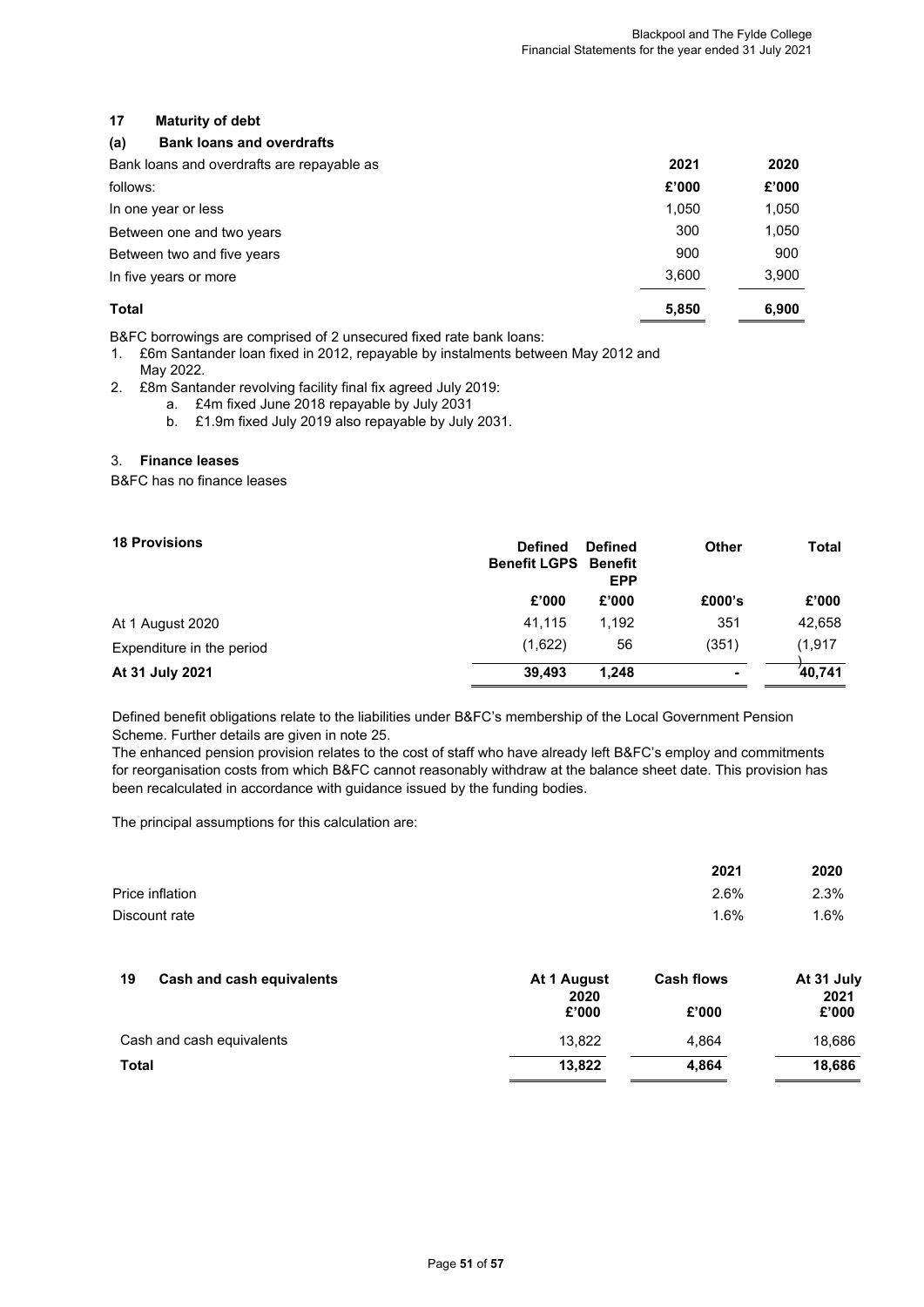| 20 | <b>Capital and other commitments</b>  | 2021  | 2020  |
|----|---------------------------------------|-------|-------|
|    |                                       | £'000 | £'000 |
|    | Commitments contracted for at 31 July | 1.064 | 695   |

#### **21 Lease obligations**

At 31 July B&FC had no operating leases.

#### **22 Contingencies**

B&FC holds no contingent liabilities

#### **23 Events after the reporting period**

There are no events after the reporting period

#### **24 Defined benefit obligations**

B&FC's employees belong to two principal post-employment benefit plans: the Teachers' Pension Scheme England and Wales (TPS); and the Lancashire County Local Government Pension Scheme (LGPS) for non-teaching staff, which is managed by Lancashire County Council. Both are multi-employer defined-benefit plans.

The pension costs are assessed in accordance with the advice of independent qualified actuaries. The latest formal actuarial valuation of the TPS was 31 March 2019 and of the LGPS 31 March 2019. The result of the latest TPS valuation resulted in the decision that employer contributions would rise from 16.48% to 23.6% from September 2019. The Department of Education has funded the extra TPS contributions in 2020/21 and will do so again in 2021/22.

The enhanced pension provision relates to commitments for previous reorganisation costs from which B&FC cannot reasonably withdraw at the balance sheet date.

| Total pension cost for the year                       |       | 2021<br>£000 |       | 2020<br>£000 |
|-------------------------------------------------------|-------|--------------|-------|--------------|
| Teachers' Pension Scheme: contributions paid          |       | 2.174        |       | 1.965        |
| Local Government Pension Scheme:                      |       |              |       |              |
| Contributions paid                                    | 1.787 |              | 1.869 |              |
| FRS 102 (28) charge                                   | 2,729 |              | 2,451 |              |
| Charge to the Statement of Comprehensive Income       |       | 4.516        |       | 4.320        |
| Enhanced pension charge to Statement of               |       | 72           |       | 54           |
| Comprehensive Income                                  |       |              |       |              |
| <b>Total Pension Cost for Year within staff costs</b> |       | 6,762        |       | 6,339        |
|                                                       |       |              |       |              |

Contributions amounting to £0.4m (2019/20 £0.3m) were payable to the schemes at 31<sup>st</sup> July and are included within creditors.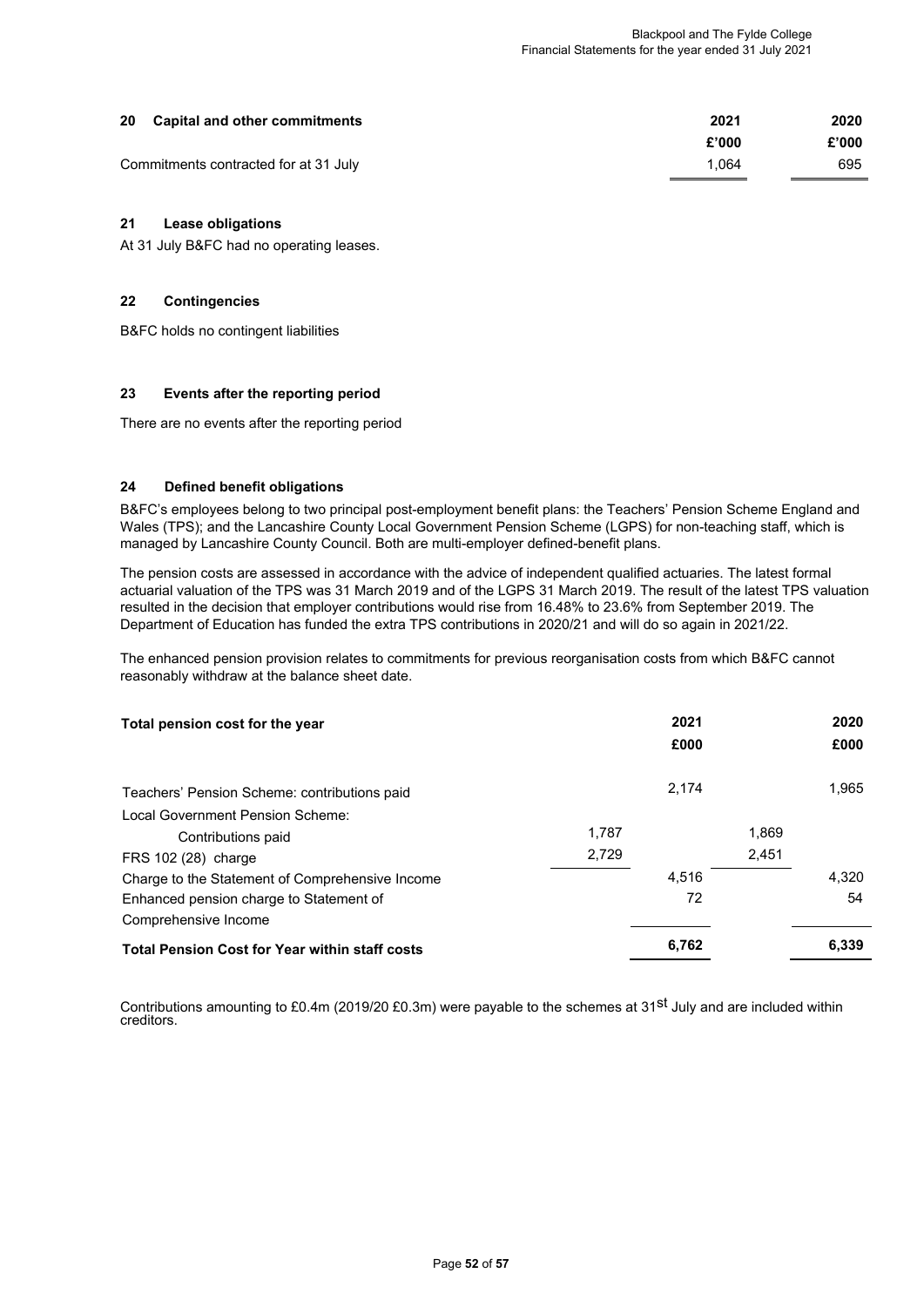#### **Teachers' Pension Scheme**

The Teachers' Pension Scheme (TPS) is a statutory, contributory, defined benefit scheme, governed by the Teachers' Pension Scheme Regulations 2014. These regulations apply to teachers in schools, colleges and other educational establishments, including academies, in England and Wales that are maintained by local authorities. Membership is automatic for teachers and lecturers. Teachers and lecturers are able to opt out of the TPS. The TPS is an unfunded scheme and members contribute on a 'pay as you go' basis – these contributions, along with those made by employers, are credited to the Exchequer under arrangements governed by the above Act. Retirement and other pension benefits are paid by public funds provided by Parliament.

Under the definitions set out in FRS 102 (28.11), the TPS is a multi-employer pension plan. B&FC is unable to identify its share of the underlying assets and liabilities of the plan. Accordingly, B&FC has taken advantage of the exemption in FRS 102 and has accounted for its contributions to the scheme as if it were a definedcontribution plan. B&FC has set out above the information available on the plan and the implications for B&FC in terms of the anticipated contribution rates.

The valuation of the TPS is carried out in line with regulations made under the Public Service Pension Act 2013. Valuations credit the teachers' pension account with a real rate of return assuming funds are invested in notional investments that produce that real rate of return. The latest actuarial review of the TPS was carried out as at 31 March 2019. The valuation report was published by the Department for Education (the Department in April 2019. The valuation reported total scheme liabilities (pensions currently in payment and the estimated cost of future benefits) for service to the effective date of £218 billion, and notional assets (estimated future contributions together with the notional investments held at the valuation date) of £198 billion giving a notional past service deficit of £22 billion.

As a result of the valuation, new employer contribution rates were set at 23.68% of pensionable pay from September 2019 onwards (compared to 16.48% during 2018/19). DfE has agreed to pay a teacher pension employer contribution grant to cover the additional costs during the 2021-22 academic year. A full copy of the valuation report and supporting documentation can be found on the Teachers' Pension Scheme website. The pension costs paid to TPS in the year amounted to £2.2m (2019/20: £2.0m)

#### **Local Government Pension Scheme**

The LGPS is a funded defined-benefit plan, with the assets held in separate funds administered by Lancashire County Pension Fund. The total contributions made for the year ended 31 July 2021 were £2,499k, of which employer's contributions totalled £1,790k and employees' contributions totalled £709k. The agreed contribution rates for the 2021/22 is 16.2% for employers and range from 5.5% to 12.5% for employees, depending on salary according to a national scale.

#### **Principal Actuarial Assumptions**

The following information is based upon a full actuarial valuation of the fund at 31 March 2019 updated to 31 July 2021 by Mercers.

|                              | At 31 July<br>2021 | At 31 July<br>2020 |
|------------------------------|--------------------|--------------------|
| Rate of increase in salaries | 4.1%               | 3.8%               |
| Future pensions increases    | 2.7%               | 2.4%               |
| Discount rate                | 1.6%               | 1.6%               |
| Inflation assumption (CPI)   | 2.6%               | 2.3%               |

The current mortality assumptions include sufficient allowance for future improvements in mortality rates. The assumed life expectations on retirement age 65 are:

|                | At 31 July<br>2021 | At 31 July<br>2020 |
|----------------|--------------------|--------------------|
|                | Years              | Years              |
| Retiring today |                    |                    |
| Males          | 22.4               | 22.3               |
| Females        | 25.1               | 25.0               |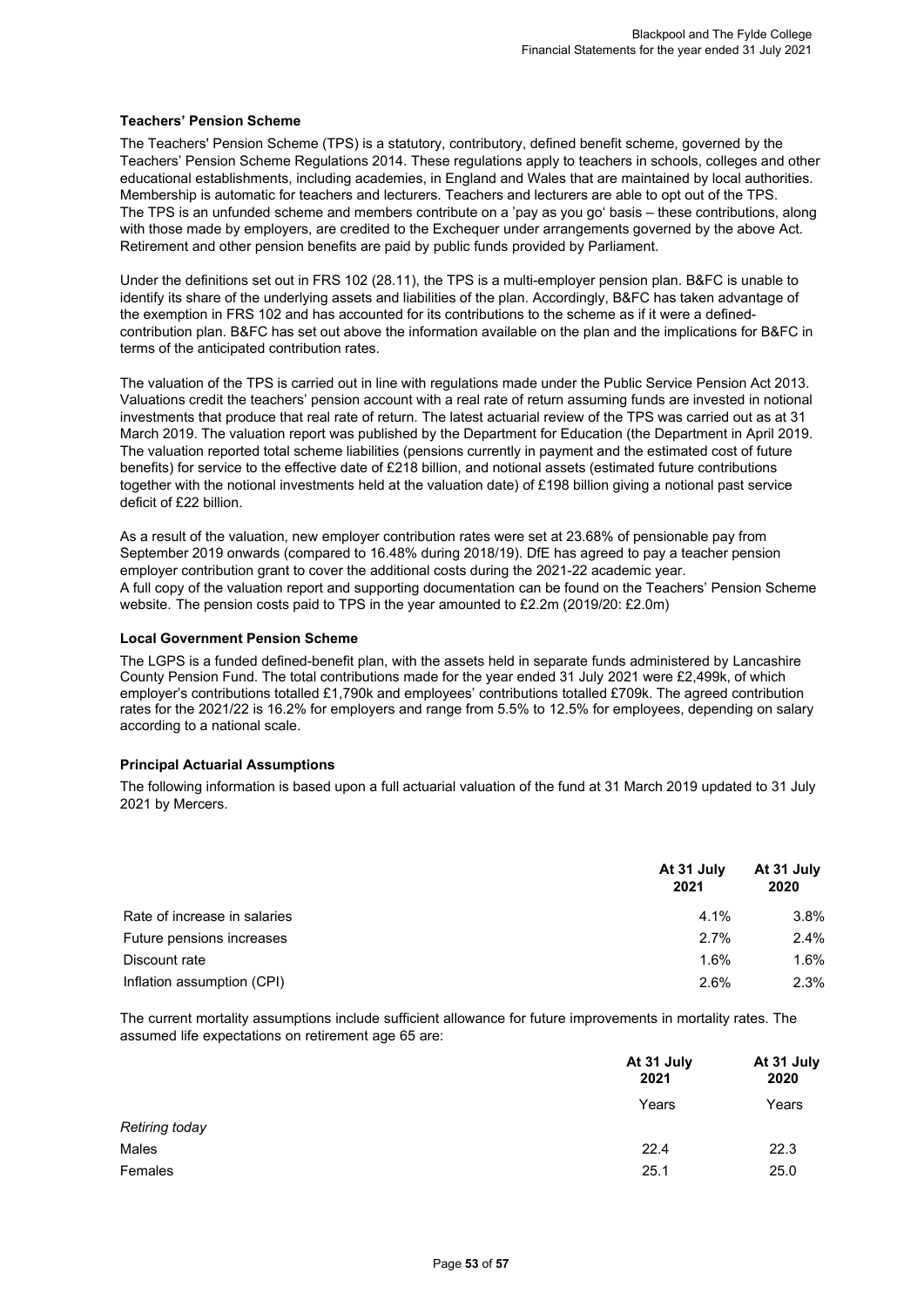| Retiring in 20                                                                                          |      |      |
|---------------------------------------------------------------------------------------------------------|------|------|
| <i>vears</i> Males                                                                                      | 23.9 | 23.8 |
| Females                                                                                                 | 26.9 | 26.8 |
| B&FC's share of the assets in the plan at the balance sheet date and the expected rates of return were: |      |      |

|                                 | <b>Fair Value at 31</b><br><b>July 2021</b><br>£'000 | <b>Fair Value at 31</b><br><b>July 2020</b><br>£'000 |
|---------------------------------|------------------------------------------------------|------------------------------------------------------|
| Equities                        | 46,328                                               | 36,503                                               |
| <b>Bonds</b>                    | 4,862                                                | 5,524                                                |
| Property                        | 9,174                                                | 10,887                                               |
| Cash/Liquidity                  | 1,926                                                | 1,441                                                |
| Other                           | 29,448                                               | 25,697                                               |
| Total fair value of plan assets | 91,738                                               | 80,052                                               |
| Actual return on plan assets    | 11,215                                               | (1,772)                                              |

The amount included in the balance sheet in respect of the defined benefit pension plan and enhanced pensions benefits is as follows:

|                                       | 2021      | 2020       |
|---------------------------------------|-----------|------------|
|                                       | £'000     | £'000      |
| Fair value of plan assets             | 91.738    | 80,052     |
| Present value of plan liabilities     | (130.992) | (120, 914) |
| Present value of unfunded liabilities | (239)     | (253)      |
| Net pensions liability (Note 19)      | (39, 493) | (41, 115)  |

#### **Amounts recognised in the Statement of Comprehensive Income in respect of the plan are as follows:**

|                                                                         | 2021     | 2020     |
|-------------------------------------------------------------------------|----------|----------|
|                                                                         | £'000    | £'000    |
| Amounts included in staff costs                                         |          |          |
| Current service cost                                                    | 4,545    | 4,080    |
| <b>Employer Contributions</b>                                           | (1, 816) | (1,849)  |
| <b>Administration Expenses</b>                                          | 86       | 321      |
| Total                                                                   | 2,815    | 2,532    |
| Amounts included in investment cost                                     |          |          |
| Net interest cost                                                       | (643)    | (468)    |
|                                                                         | (643)    | (468)    |
| Amount recognised in Other Comprehensive Income                         |          |          |
| Return on pension plan assets                                           | 9,930    | (1,925)  |
| Changes in assumptions underlying the present value of plan liabilities | (4, 850) | (14,000) |
| Amount recognised in Other Comprehensive Income                         | 5,080    | (15,925) |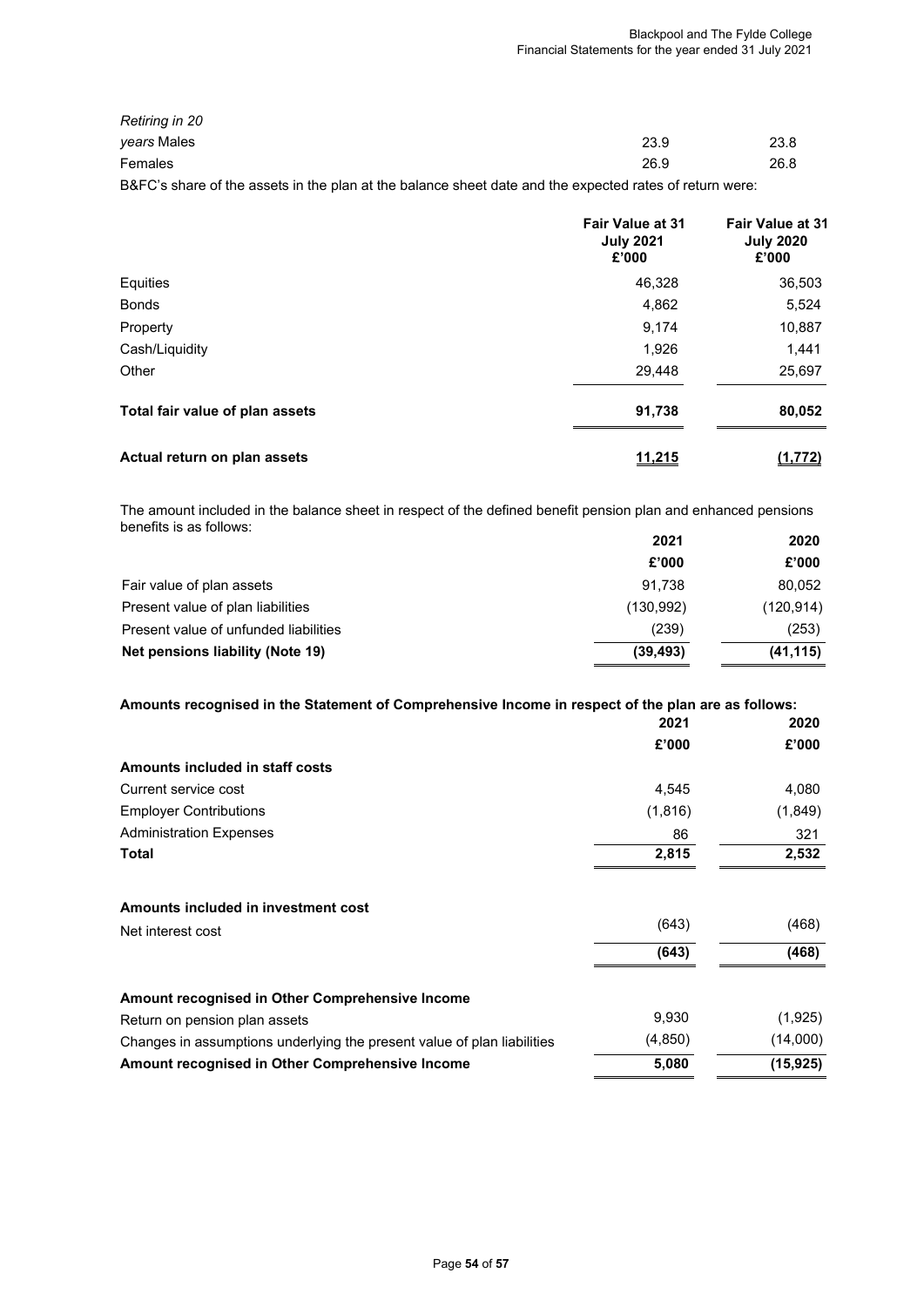| Movement in net defined benefit (liability)/asset during year | 2021      | 2020      |
|---------------------------------------------------------------|-----------|-----------|
|                                                               | £'000     | £'000     |
| Net defined benefit (liability)/asset in scheme at 1 August   | (41, 115) | (22, 190) |
| Movement in year:                                             |           |           |
| Current service cost                                          | (4, 545)  | (4,080)   |
| <b>Employer contributions</b>                                 | 1,816     | 1,869     |
| Administration expenses                                       | (86)      | (321)     |
| Net interest on the defined (liability)/asset                 | (643)     | (468)     |
| Actuarial gain or (loss) / re measurement                     | 5,080     | (15, 925) |
| Net defined benefit (liability)/asset at 31 July              | (39, 493) | (41, 115) |
|                                                               |           |           |
| <b>Asset and Liability Reconciliation</b>                     | 2021      | 2020      |
| Changes in the present value of defined benefit obligations   | £'000     | £'000     |
| Defined benefit obligations at start of period                | 121,167   | 102,005   |
| Current service cost                                          | 4,545     | 4,080     |
| Interest cost                                                 | 1,928     | 2,229     |
| Contributions by Scheme participants                          | 707       | 715       |
| Changes in financial assumptions                              | 4,850     | 14,000    |
| Benefits/transfers paid                                       | (1,986)   | (2, 115)  |
| Past Service cost                                             |           | 240       |
| <b>Curtailment and Settlements</b>                            | 20        | 13        |
| Defined benefit obligations at end of period                  | 131,231   | 121,167   |
|                                                               |           |           |
| Changes in fair value of plan assets                          | 2021      | 2020      |
|                                                               | £'000     | £'000     |
| Fair value of plan assets at start of period                  | 80,052    | 79,815    |
| Interest on plan assets                                       | 1,285     | 1,761     |
| Return on plan assets                                         | 9,930     | (1,925)   |
| Administration expenses                                       | (66)      | (68)      |
| <b>Employer contributions</b>                                 | 1,816     | 1,869     |
| Contributions by Scheme participants                          | 707       | 715       |
| Estimated benefits paid                                       | (1,986)   | (2, 115)  |
| Fair value of plan assets at end of period                    | 91,738    | 80,052    |

These accounts show a past service cost of £230 million in respect of the McCloud / Sergeant judgment which ruled that the transitional protection for some members of public service schemes implemented when they were reformed constituted age discrimination. This provision is just under 2% of the total scheme liability as at 31 July 2020.The calculation of adjustment to past service costs, £7 billion, arising from the outcome of the Court of Appeal judgment is based on a number of key assumptions including:

- the form of remedy adopted
- how the remedy will be implemented
- which members will be affected by the remedy
- the earning assumptions
- the withdrawal assumption

The other financial and demographic assumptions adopted to calculate the past service cost are the same as those used to calculate the overall scheme liability. Adopting different assumptions, or making other adjustments to reflect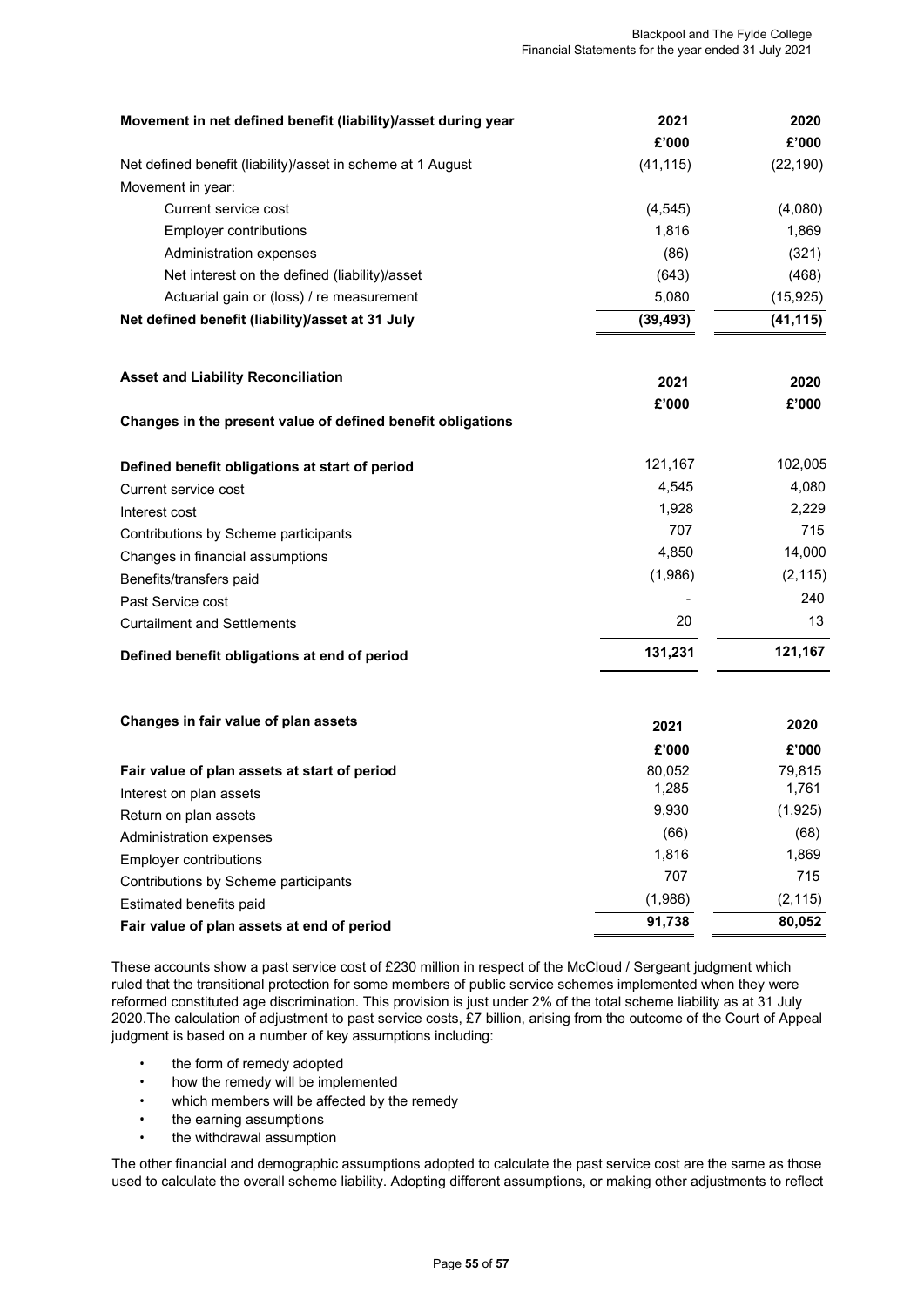behavioural changes stemming from the judgment, would be expected to change the disclosed past service cost. Similarly, allowing for variations in individual members' future service or salary progression is expected to produce higher costs. The past service cost is particularly sensitive to the difference between assumed long term general pay growth and the CPI. If the long term salary growth assumptions were 0.5% pa lower, then the past service cost disclosed here would be expected to reduce by 50% and conversely a 0.5% pa increase would increase the estimated cost by 65%.

#### **25 Related Party Transactions**

Due to the nature of B&FC's operations and the composition of the Board being drawn from local public and private sector organisations, it is inevitable that transactions will take place with organisations in which a member of the Board may have an interest. All transactions involving such organisations are conducted at arm's length and in accordance with B&FC's financial regulations and normal procurement procedures.

Only those declared Related Party organisations which shared transactions with B&FC during the year are listed below.

#### **BAE Systems** Employer of C Holt

During the year B&FC received £1,077,236 (2019/20: 1,091,217). There was £2,700 outstanding at year end. (2019/20: £0). No purchase transactions occurred (2019/20: £0). There was no outstanding balance at the year end (2019/20: £0).

#### **Blackpool Borough Council** - Employer of A Cavill and J Mills

During the year B&FC received £500,371 (2019/20: £273,083). There was no balance outstanding at year end (2019/20:£5,550). Purchase transactions totalling £28,782 (2019/20: £53,200) took place. There was £1,500 outstanding at the year end (2019/20: £100,000).

#### **Blackpool Transport Ltd** – Employer of J Cole

During the year B&FC received £582 (2019/20: £4,691). There was no balance outstanding at year end. (2019/20: £0). Purchase transactions totalling £286,360 (2019/20: £489,992) took place. There was £33,606 outstanding at the year end (2019/20: £0).

#### **Lancaster University** – Employer of H Knight

During the year B&FC received £0 (2019/20: £0). There was no balance outstanding at year end (2019/20: £0). Purchase transactions totalling £1,311,674 took place (2019/20: £1,362,915). There was no outstanding balance at the year end (2019/20: £0).

#### **Northern Automotive Alliance** – S Williams: Director

During the year B&FC received £360 (2019/20: £0). There was no balance outstanding at year end. (2019/20: £0). Purchase transactions totalling £2,520 occurred (2019/20: £0). There was no outstanding balance at the year end (2019/20: £0).

#### **NW Lancashire Chamber of Commerce** – J Cole: Vice President

During the year B&FC received £0 (2019/20: £0). There was no balance outstanding at year end (2019/20: £0). Purchase transactions totalling £3,000 took place (2019/20: £2,520). There was £348 outstanding balance at the year end (2019/20: £0).

#### **Victrex** – Employer of K Gilmour

During the year B&FC received £7,500 (2019/20: £19,485). There was no balance outstanding at year end. (2019/20: £0). No purchase transactions occurred (2019/20: £0). There was no outstanding balance at the year end (2019/20: £0).

There were no expenses paid to or on behalf of the Board members during the year (2019/20: None). This would represent travel and subsistence expenses and other out of pocket expenses incurred in attending Board meetings and charity events in their official capacity.

No Board member has received any remuneration or waived payments from B&FC during the year (2019/20: None).